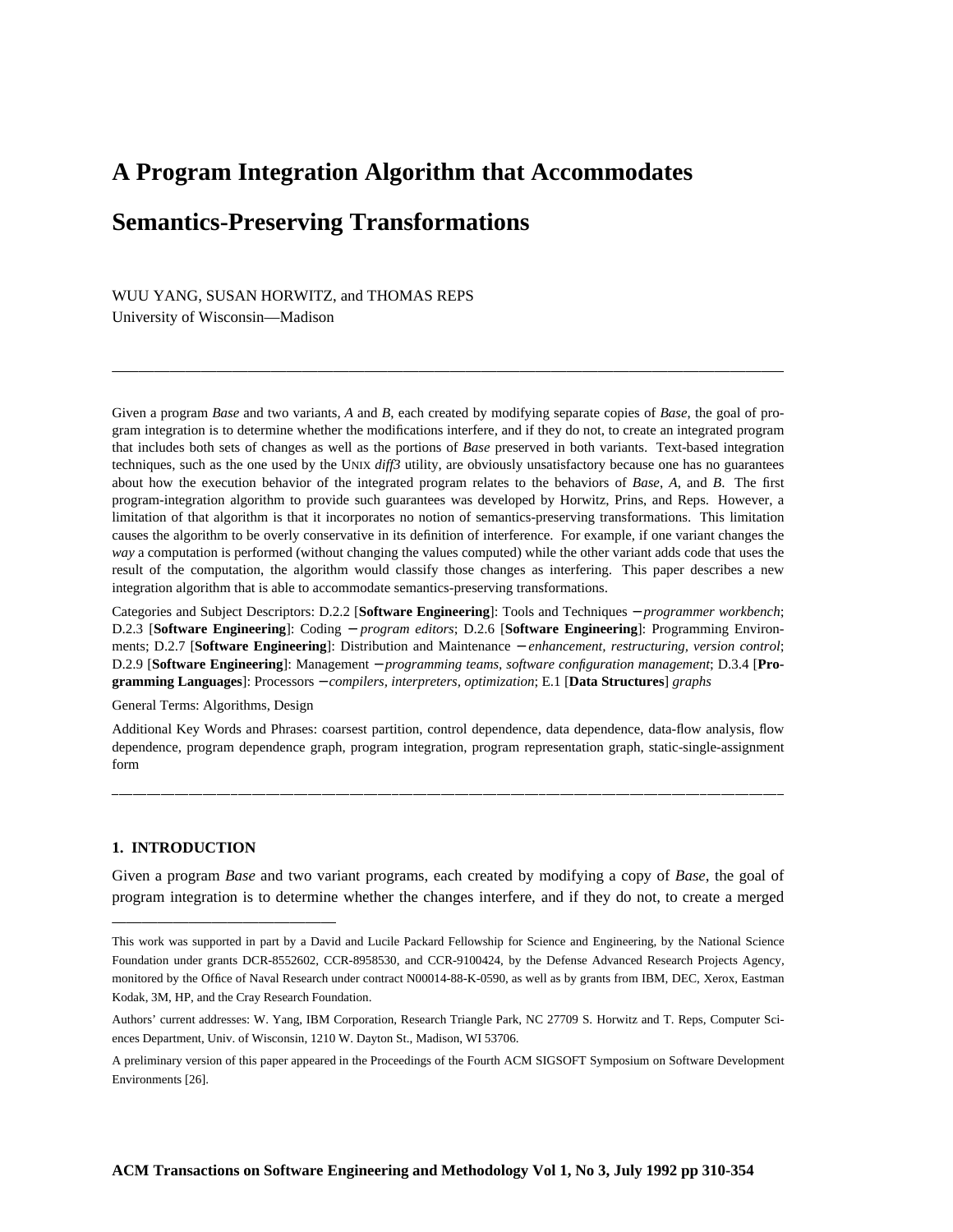program that includes the changes introduced in the variants as well as the portions of *Base* that are preserved in both variants.

The first step of an integration algorithm is to identify the changes that are made to the *Base* program to create the variant programs. There are two approaches to identifying the changes: either we can find the textual changes or we can find the behavioral changes. Although *text*-based tools for three-way merging—such as the UNIX utility *diff3*—have existed for years, when used for merging *programs* such tools are *unsafe* in the sense that they do not protect against unwanted behavioral interactions between the parts of the merged program that are incorporated from different variants. Thus, one has no guarantees about how the execution behavior of the merged program relates to the behaviors of the base program and its variants. To provide such guarantees, one must use information about the language's semantics in the identification of behavioral changes, in the test for interference, and in the method for combining noninterfering variants.

An important class of program modifications is that of semantics-preserving transformations transformations that change the way computations or stages of computations are performed without changing the values computed. For instance, existing programs are frequently modified in order to improve the performance of the programs. It is thus desirable to have an integration algorithm that can accommodate semantics-preserving transformations. This paper proposes an integration algorithm that is capable of accommodating semantics-preserving transformations.

While our long-term goal is to design a semantics-based program-integration tool for a full-fledged programming language, for now we are using a simplified model of the program-integration problem so as to make it amenable to theoretical study. This model possesses the essential features of the problem, and thus permits us to conduct our studies without being overwhelmed by inessential details. Our integration model has the following characteristics:

(1) We restrict our attention to the integration of programs written in a simple programming language that has only scalar variables, assignment statements, conditional statements, while loops, and output statements. The language does not include input statements; however, a program can use a variable before assigning to it, in which case the variable's value comes from the initial state.

We assume a standard operational semantics for sequential execution of the corresponding flowchart (control flow graph [2]): at any moment there is a single locus of control together with a global execution state mapping program variables to values; the execution of each assignment statement, output statement, or predicate passes control to a single successor; the execution of each assignment statement changes the global execution state.

- (2) When an integration algorithm is applied to base program *Base* and variant programs *A* and *B*, and if integration succeeds—producing program *M*—then for any initial state  $\sigma$  on which *Base*, *A*, and *B* all terminate normally,<sup>1</sup> the following properties concerning the executions of *Base*, *A*, *B*, and *M* on  $\sigma$ must hold:
	- (i) *M* terminates normally.

(ii) For any program component *c* in variant *A* that produces different sequences of values in *A* and *Base*, component *c* is in *M* and produces the same sequence of values as in *A* (*i.e.*, *M*

<sup>1</sup>There are two ways in which a program may fail to terminate normally on some initial state: (1) the program contains a nonterminating loop, or (2) a fault occurs, such as division by zero.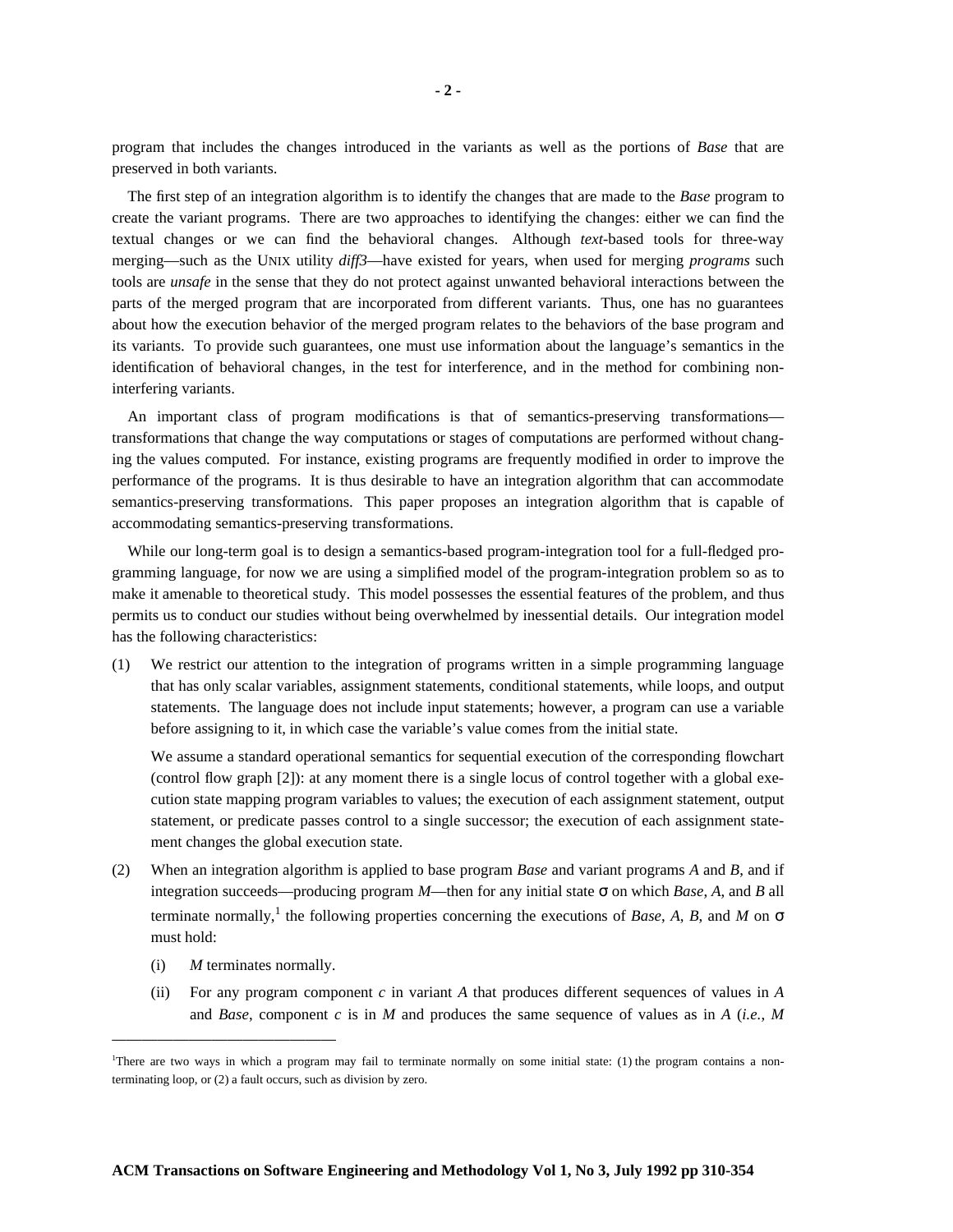agrees with *A* at component *c*).

- (iii) For any program component  $c$  in variant  $B$  that produces different sequences of values in  $B$ and *Base*, component *c* is in *M* and produces the same sequence of values as in *B* (*i.e.*, *M* agrees with *B* at component *c*).
- (iv) For any program component *c* that produces the same sequence of values in *Base*, *A*, and *B*, component *c* is in *M* and produces that same sequence of values (*i.e.*, *M* agrees with *Base*, *A*, and *B* at component *c*).

(3) Program *M* is to be created only from components that occur in programs *Base*, *A*, and *B*.

By a "program component" we mean an assignment statement, a predicate, or an output statement. By "the sequence of values produced by a program component," we mean the following: for an assignment statement, the sequence of values assigned to the target variable; for a predicate, the sequence of boolean values to which the predicate evaluates; and for an output statement, the sequence of values that is printed out at that statement.

Properties (1) and (3) are syntactic restrictions that limit the scope of the integration problem. Property (2) defines the model's *semantic* criterion for integration and interference. A more informal statement of Property (2) is: changes in the behavior of *A* and *B* with respect to *Base* must be incorporated in the integrated program, along with the unchanged behavior of all three. *Any* program *M* that satisfies Properties (1), (2), and (3) integrates *Base*, *A*, and *B*; if no such program exists then *A* and *B interfere* with respect to *Base*. However, Property (2) is not decidable, even under the restrictions given by Properties (1) and (3); consequently, any program-integration algorithm will sometimes report interference—and consequently fail to produce an integrated program—even though there is actually *no* interference (*i.e.*, even when there is *some* program that meets the integration criteria given above).

The first algorithm that meets the above requirements (*i.e.*, the first algorithm for semantics-based program integration) was given by Horwitz, Prins, and Reps in [12]; that algorithm is referred to hereafter as the HPR algorithm. The HPR algorithm represents a fundamental advance over text-based programintegration algorithms and provides the first step in the creation of a theoretical foundation for building a program-integration tool. However, there is room for improvement. In particular, the HPR algorithm will report interference (and hence will fail to produce an integrated program) when one variant changes the *way* a computation is performed—without changing the values computed—while the other variant adds code that uses the result of the computation.

This situation is illustrated in Figure 1, which shows three example integration problems. The HPR algorithm will report interference in all three cases; however, there is *no* interference according to the integration criteria given above, and an integrated program that satisfies the criteria is shown in each case. In the first example, variant *A* changes the computation of *area* by renaming variable *P* to *PI*, and moving the assignment *rad* := 2 inside the conditional, while variant *B* adds an assignment to variable *vol* that uses the value of *area*. In the second example, variant *A* changes the algorithm for zeroing every other element of array *a*, while variant *B* adds a computation that uses the final value of *a*. In the third example, variants *A* and *B* both perform semantics-preserving transformations: variant *A* changes the way *j* is computed by performing a reduction in strength (replacing a multiplication with an addition), while variant *B* changes the assignment to *k* (which uses the value of *j*) by moving a loop-invariant computation outside the loop.

The limitations of the HPR algorithm illustrated in Figure 1 are due to the way the HPR algorithm identifies which variables are assigned the same values in the base program as in the variants, and to the way program fragments are extracted from *Base*, *A*, and *B*, and combined to form the merged program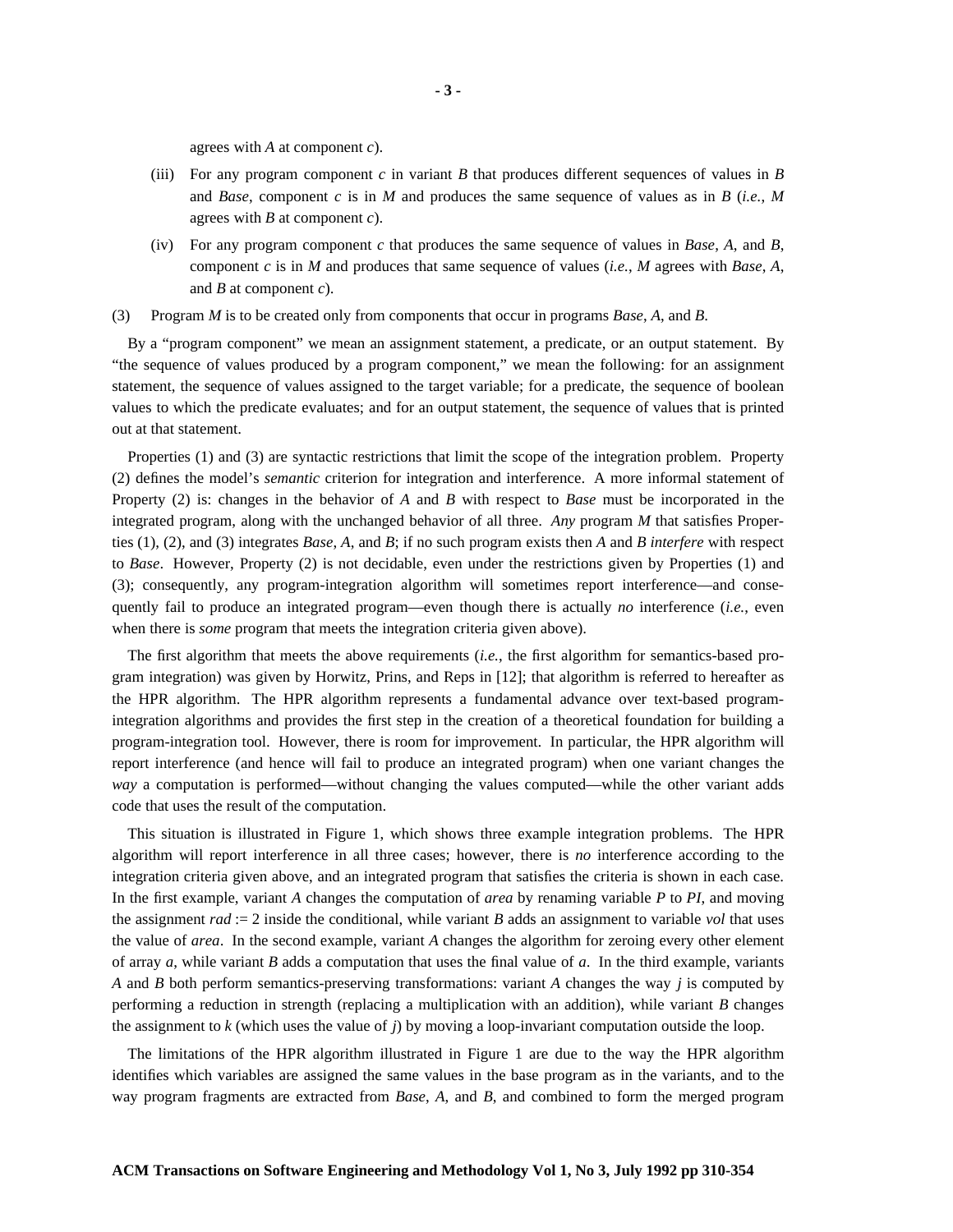| Base                                           | Variant A                      | Variant $B$                                    | <b>Integrated Program</b>  |
|------------------------------------------------|--------------------------------|------------------------------------------------|----------------------------|
| program                                        | program                        | program                                        | program                    |
| $P := 3.14$                                    | $PI := 3.14$                   | $P := 3.14$                                    | $PI := 3.14$               |
| $rad := 2$                                     | if DEBUG                       | $rad := 2$                                     | if DEBUG                   |
| if DEBUG                                       | then $rad := 4$                | if DEBUG                                       | <b>then</b> $rad := 4$     |
| <b>then</b> $rad := 4$                         | else $rad := 2$                | then $rad := 4$                                | else $rad := 2$            |
| fi                                             | $f_{\rm I}$                    | fi                                             | f <sub>i</sub>             |
| $area := P * (rad**2)$                         | <i>area</i> := $PI * (rad**2)$ | $area := P * (rad**2)$                         | $area := PI * (rad**2)$    |
| output(area)                                   | output(area)                   | $height := 10$                                 | $height := 10$             |
|                                                |                                | $vol := height*area$                           | $vol := height*area$       |
|                                                |                                | output(area)                                   | output(area)               |
|                                                |                                | output(vol)                                    | output(vol)                |
| program                                        | program                        | program                                        | program                    |
| $i := 1$                                       | $i := 2$                       | $i := 1$                                       | $i := 2$                   |
| while $i \leq N$ do                            | while $i \leq N$ do            | while $i \leq N$ do                            | while $i \leq N$ do        |
| <b>if</b> even( <i>i</i> ) then $a[i] := 0$ fi | $a[i] := 0$                    | <b>if</b> even( <i>i</i> ) then $a[i] := 0$ fi | $a[i] := 0$                |
| $i := i + 1$                                   | $ i := i + 2 $                 | $i := i + 1$                                   | $i := i + 2$               |
| od                                             | od                             | od                                             | od                         |
| output(a)                                      | output(a)                      | $i := 1$                                       | $i := 1$                   |
|                                                |                                | $sum := 0$                                     | $sum := 0$                 |
|                                                |                                | while $i \leq N$ do                            | while $i \leq N$ do        |
|                                                |                                | $sum := sum + a[i]$                            | $sum := sum + a[i]$        |
|                                                |                                | $i := i + 1$                                   | $i := i + 1$               |
|                                                |                                | od                                             | od                         |
|                                                |                                | output(a)                                      | output(a)                  |
|                                                |                                | output(sum)                                    | output(sum)                |
| program                                        | program                        | program                                        | program                    |
| $k := 0; i := 1$                               | $k := 0; i := 1$               | $k := 0; i := 1$                               | $k := 0; i := 1$           |
| while $i \leq 100$ do                          | twoi: $= 2$                    | while $i \leq 100$ do                          | $twoi := 2$                |
| $j := i * 2$                                   | while $i \leq 100$ do          | $j := i * 2$                                   | while $i \leq 100$ do      |
| while $j < 1000$ do                            | $j := twoi$                    | teni := $i * 10$                               | $i := twoi$                |
| $k := k + i * 10 + j$                          | while $j < 1000$ do            | while $j < 1000$ do                            | teni := $i * 10$           |
| $j := j + 1$                                   | $k := k + i * 10 + j$          | $k := k + teni + j$                            | while $j<1000$ do          |
| od                                             | $j := j + 1$                   | $j := j + 1$                                   | $k := k + \text{teni} + j$ |
| $i := i + 1$                                   | od                             | od                                             | $j := j + 1$               |
| od                                             | $twoi := twoi + 2$             | $i := i + 1$                                   | od                         |
| output(k)                                      | $i := i + 1$                   | od                                             | $twoi := twoi + 2$         |
|                                                | od                             | output(k)                                      | $i := i + 1$               |
|                                                | output(k)                      |                                                | od                         |
|                                                |                                |                                                |                            |

**Figure 1.** Three example integration problems that illustrate the limitations of the HPR algorithm with regard to semantics-preserving transformations. Modifications in variants *A* and *B* are enclosed in boxes. In all three cases, the HPR algorithm would report interference even though there is no interference according to the integration criteria.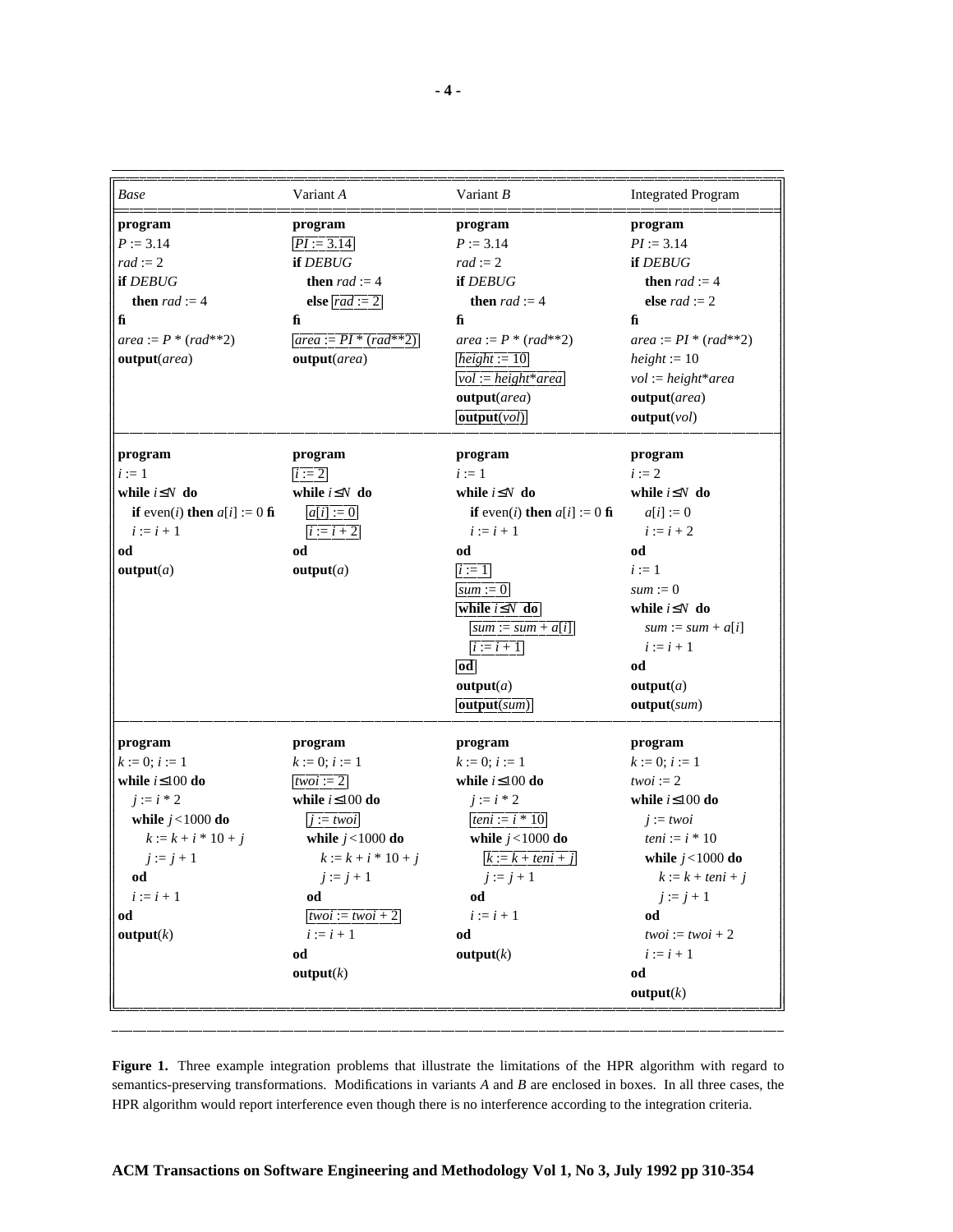(these concepts are explained in more detail in Section 2). For example, consider the first integration problem of Figure 1. The change made to *Base* to create variant *B* was the addition of the computation of *vol*. This new code must be included in the merged program; however, the HPR algorithm would extract from variant *B* the *entire* program fragment needed to compute the value of *vol*. This fragment includes the statement "*area* :=  $P$  \* (*rad* \*\* 2)", which is undesirable since the way *area* is computed (though not its value) has been changed in variant *A* (by renaming *P* to *PI* and by moving one assignment to *rad* inside the conditional). It would be preferable to extract from variant *B* only the assignments to *height* and *vol*, combining this fragment with the changed fragment from *A*. However, to do this requires being able to recognize that the value of *area* is the same in variant *A* as in *Base*, which the HPR algorithm is unable to do.

To address these limitations of the HPR algorithm, we have designed a new algorithm that accommodates semantics-preserving transformations. The algorithm uses a new operation, called *limited slicing*, to extract program fragments from *Base*, *A*, and *B* that are smaller than the fragments extracted by the HPR algorithm. To identify variables that are assigned the same values in the base program and a variant, the new algorithm uses an auxiliary algorithm that determines, for each component of *Base*, *A*, and *B*, which other components are *congruent*. A precise definition of congruence is given in Section 4; roughly, two components are congruent only if they compute the same sequences of values when their respective programs are executed on the same initial state. Because the new integration algorithm can be used with *any* safe congruence-testing algorithm, this paper actually describes a *class* of integration algorithms that accommodate semantics-preserving transformations. One congruence-testing algorithm is given in Section 6; the correctness of this algorithm is proved fully in [24].

The remainder of the paper is organized into six sections, as follows. Section 2 summarizes and contrasts the techniques used by the HPR algorithm and the integration algorithm from this paper. Section 3 defines the graph representation of programs used by the new integration algorithm. Section 4 concerns congruence of program components and presents the integration algorithm itself. Section 5 discusses two important properties of the new integration algorithm. Section 6 gives a congruence-testing algorithm, which can be used in the new integration algorithm. Section 7 discusses related work. The Appendix contains a proof showing that the integration algorithm presented in this paper satisfies the integration criteria given above.

#### **2. IDENTIFYING CHANGED COMPONENTS AND EXTRACTING PROGRAM FRAGMENTS**

The fundamental problems in program integration are (1) to determine, for all possible initial states, which components of a variant will produce different values than the corresponding components of the base program (we call such components *changed components*), and (2) to extract fragments from the base and the variant programs to form a merged program. This section summarizes the techniques used by the HPR algorithm and contrasts them against the ones used by the new integration algorithm.

A component *c* of a variant is a *changed component* if its execution behavior is not equivalent to the execution behavior of the corresponding component of *Base*. The execution behavior of a component is the sequence of values produced at the component. In order to account for non-terminating programs, we define equivalence of execution behaviors as follows: Two program components  $c_1$  and  $c_2$  of programs  $P_1$ and  $P_2$  have equivalent execution behaviors if and only if all of the following hold:

- (1) For all initial states  $\sigma$  such that both  $P_1$  and  $P_2$  terminate normally when executed on  $\sigma$ , the sequence of values produced at  $c_1$  when  $P_1$  is executed on  $\sigma$  is identical to the sequence of values produced at  $c_2$  when  $P_2$  is executed on  $\sigma$ .
- (2) For all initial states  $\sigma$  such that neither  $P_1$  nor  $P_2$  terminates normally on  $\sigma$ , either (1) the sequences of values produced at  $c_1$  and  $c_2$  are identical infinite sequences, or (2) the sequence of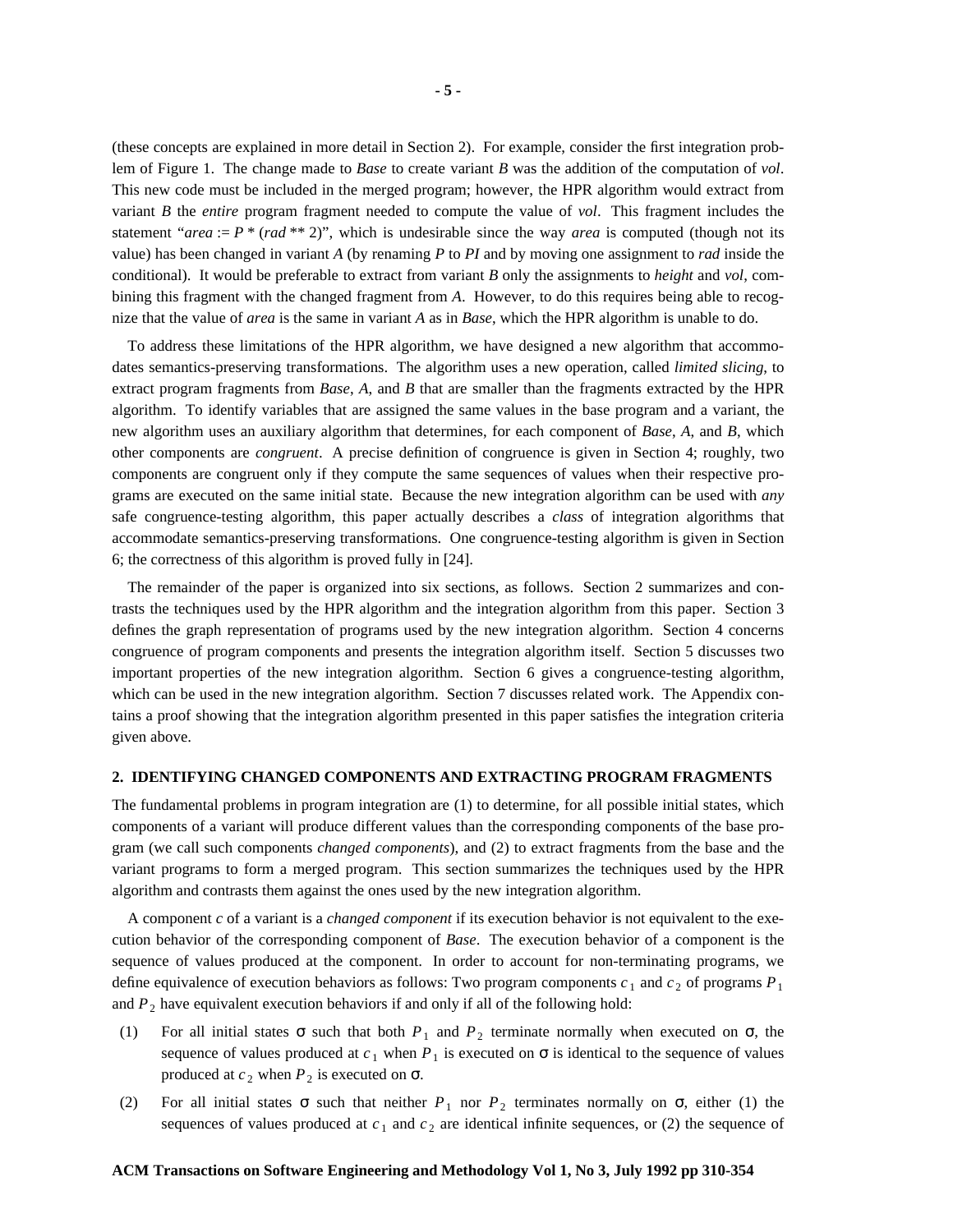values produced at  $c_1$  is a prefix of the sequence of values produced at  $c_2$ , or *vice versa*.

- (3) For all initial states  $\sigma$  such that  $P_1$  terminates normally on  $\sigma$  but  $P_2$  fails to terminate normally on  $\sigma$ , the sequence of values produced at  $c_2$  is a prefix of the sequence of values produced at  $c_1$ .
- (4) For all initial states  $\sigma$  such that  $P_2$  terminates normally on  $\sigma$  but  $P_1$  fails to terminate normally on σ, the sequence of values produced at *c*<sub>1</sub> is a prefix of the sequence of values produced at *c*<sub>2</sub>.

In the HPR algorithm, changed components are identified by comparing *program slices* [2318]. The slice of a program with respect to a component *c* is a projection of the program that includes all program components that might affect (either directly or transitively) the sequence of values produced at *c*. For example, there are six different slices of program *Base* from the first integration problem of Figure 1. These slices are shown below; in each case the component with respect to which the slice is taken is enclosed in a box.

| program                  | program                     | program                   |
|--------------------------|-----------------------------|---------------------------|
| $P := 3.14$              | $ rad:=2 $                  | $if$ $DEBUG$              |
|                          |                             | fi                        |
|                          |                             |                           |
| program                  | program                     | program                   |
| if DEBUG                 | $P := 3.14$                 | $P := 3.14$               |
| <b>then</b> $ rad := 4 $ | $rad := 2$                  | $rad := 2$                |
| fi                       | if DEBUG                    | if DEBUG                  |
|                          | <b>then</b> $rad := 4$      | <b>then</b> $rad := 4$    |
|                          | fi                          | fi                        |
|                          | $ area := P^* (rad^{**}2) $ | $area := P * (rad^{**}2)$ |
|                          |                             | output(area)              |

The HPR algorithm uses the following criterion for finding changed components: a variant's changed components are all those whose slices differ from the corresponding slices of *Base*. The intuition behind this criterion is the following: If a component *c*'s slice in a variant differs from its slice in the base program, then the way *c*'s values are computed differs in the variant and the base program, and thus the values themselves might differ.

While this criterion for finding changed components is safe, it is overly pessimistic since it is possible that components with different slices still compute the same values. For example, consider again the first integration problem of Figure 1. The slices of *Base*, *A*, and *B* with respect to their assignments to variable *area* are shown below. (In this example, the slice of *B* is identical to that of *Base*.)

| Slice of <i>Base</i> and <i>B</i>               | Slice of A               |
|-------------------------------------------------|--------------------------|
| program                                         | program                  |
| $P := 3.14$                                     | $PI := 3.14$             |
| $rad := 2$                                      | if DEBUG                 |
| if DEBUG                                        | <b>then</b> $rad := 4$   |
| <b>then</b> $rad := 4$                          | else <i>rad</i> := 2     |
| fi                                              | fi                       |
| $ area := P^* $<br>$rac{r a d^{**} \bar{2}}{r}$ | $ area := PI * (rad**2)$ |

The slice of variant *A* differs from the corresponding slice of *Base*; thus, the assignment to *area* in variant *A* would be classified as a changed component of *A* by the HPR algorithm although in fact the value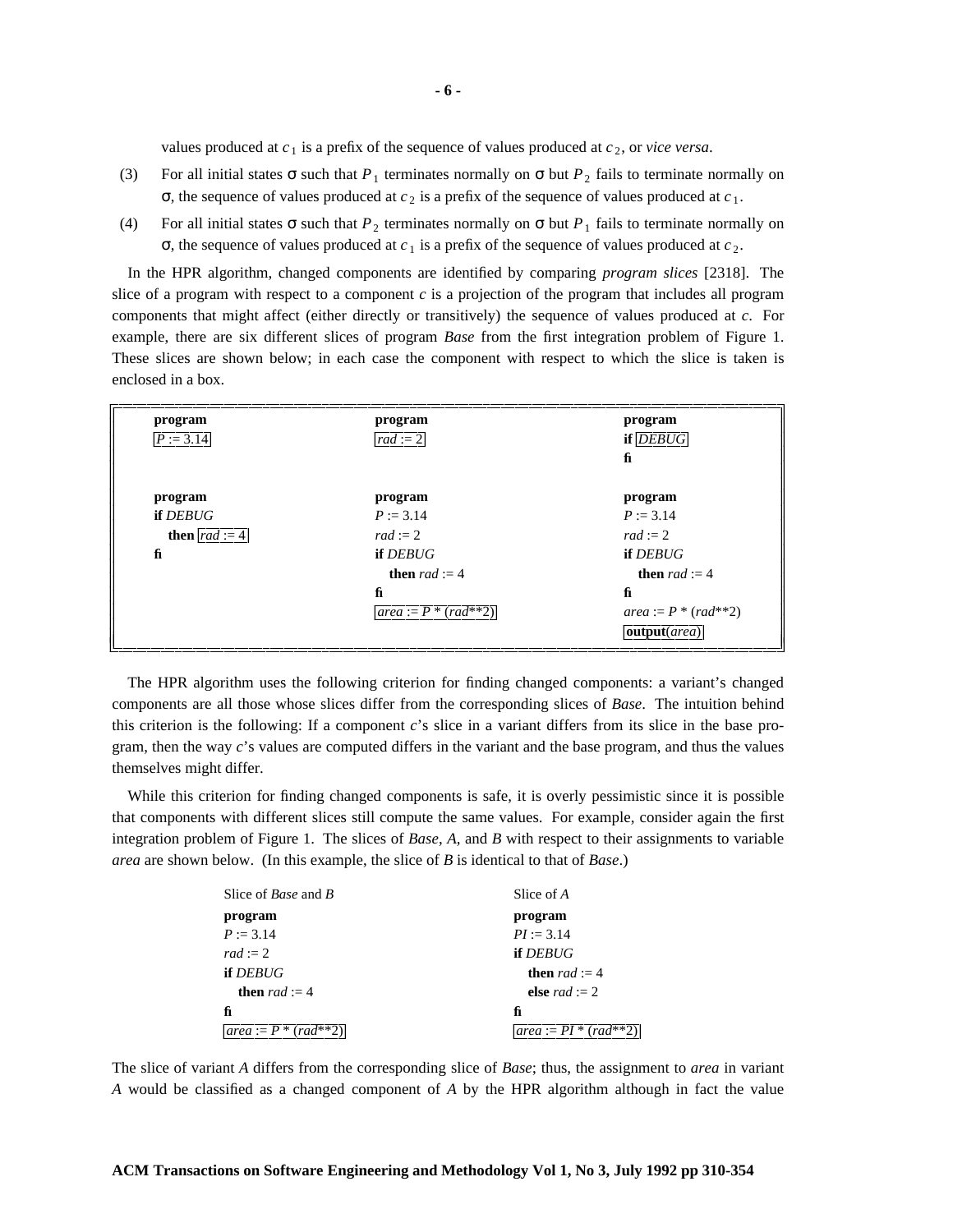assigned to *area* is the same in *A* as in *Base* (and *B*). (It is this (mis)classification that causes the HPR algorithm to report interference for this example.)

Although the problem of identifying changed components *exactly* is, in general, undecidable, the slicecomparison criterion that is used in the HPR algorithm is not the only way to identify changed components *safely*; for example, a much different algorithm is given in Section 6. In this paper, we assume that such an algorithm is at our disposal; in particular, we assume that we have an algorithm for testing the congruence condition spelled out in Section 4.1. The integration algorithm that we give is parameterized by this auxiliary congruence algorithm; more precise congruence algorithms will allow the integration algorithm to accommodate more semantics-preserving transformations.

In addition to using program slicing to find changed components, the HPR algorithm also makes use of program slicing to extract fragments from *Base*, *A*, and *B*, which are then combined to form the merged program. In particular, the merged program is formed by taking the union of three slices: (1) variant *A* sliced with respect to the changed components of *A*, (2) variant *B* sliced with respect to the changed components of *B*, and (3) *Base* sliced with respect to the unchanged components of *Base*, *A*, and *B* (in the HPR algorithm, a component is classified as unchanged if its slice is the same in *Base*, *A*, and *B*). The problem with this approach to creating the merged program is that a slice corresponds to a *complete* fragment, and it is not desirable to extract a complete fragment when part of that fragment has been changed by the other variant.

For example, consider variant *B* in the second integration problem of Figure 1. Variant *B* differs from *Base* because a new computation to sum the elements of array *a* has been added. New components are always classified as changed components; thus, the HPR algorithm would include in the integrated program all slices of variant *B* with respect to the new components of *B*. Those slices would include the first loop of *B* (which zeros every other element of array *a*). This is undesirable since that loop has been changed by variant *A*. Since the value of array *a* after the first loop terminates (which is used by the new computation of *B*) is the same in *A* as in *B*, it would be preferable to include only the *new* computation from *B* rather than including the entire slice with respect to the new components.

By contrast, the algorithm given in this paper uses a different operation—called *limited slicing*—to extract *partial* fragments, rather than full slices, from *Base*, *A*, and *B*, which are then used to form the merged program. Limited slicing is defined and discussed in Section 4.3.

#### **3. PROGRAM REPRESENTATION GRAPHS**

The new program-integration algorithm uses a graph representation of programs called a *Program Representation Graph*. Program Representation Graphs (PRGs) combine features of program dependence graphs  $[149]$  and static-single-assignment forms  $[4^{22}6]$ . A program's PRG is defined in terms of an augmented version of the program's control-flow graph. The standard control-flow graph includes a special *Entry* vertex, a vertex for each *if* or *while* predicate, and a vertex for each assignment or output statement in the program. The control-flow graph is augmented as follows. A vertex labeled "*x* := *Initial*(*x*)" is added at the beginning of the control-flow graph for each variable *x* that may be used before being defined. As in static-single-assignment forms, the control-flow graph is further augmented by adding special "φ vertices" so that each use of a variable in an assignment statement, a predicate, or an output statement is reached by exactly one definition.

A vertex labeled " $\phi_{if}$ :  $x := x$ " is added at the end of each *if* statement for each variable *x* that is defined within either (or both) branches of the *if* and is live at the end of the *if*; a vertex labeled " $\phi_{enter}$ :  $x := x$ " is added inside each *while* loop immediately before the loop predicate for each variable *x* that is defined within the *while* loop, and is live immediately before the loop predicate (*i.e.*, may be used either inside the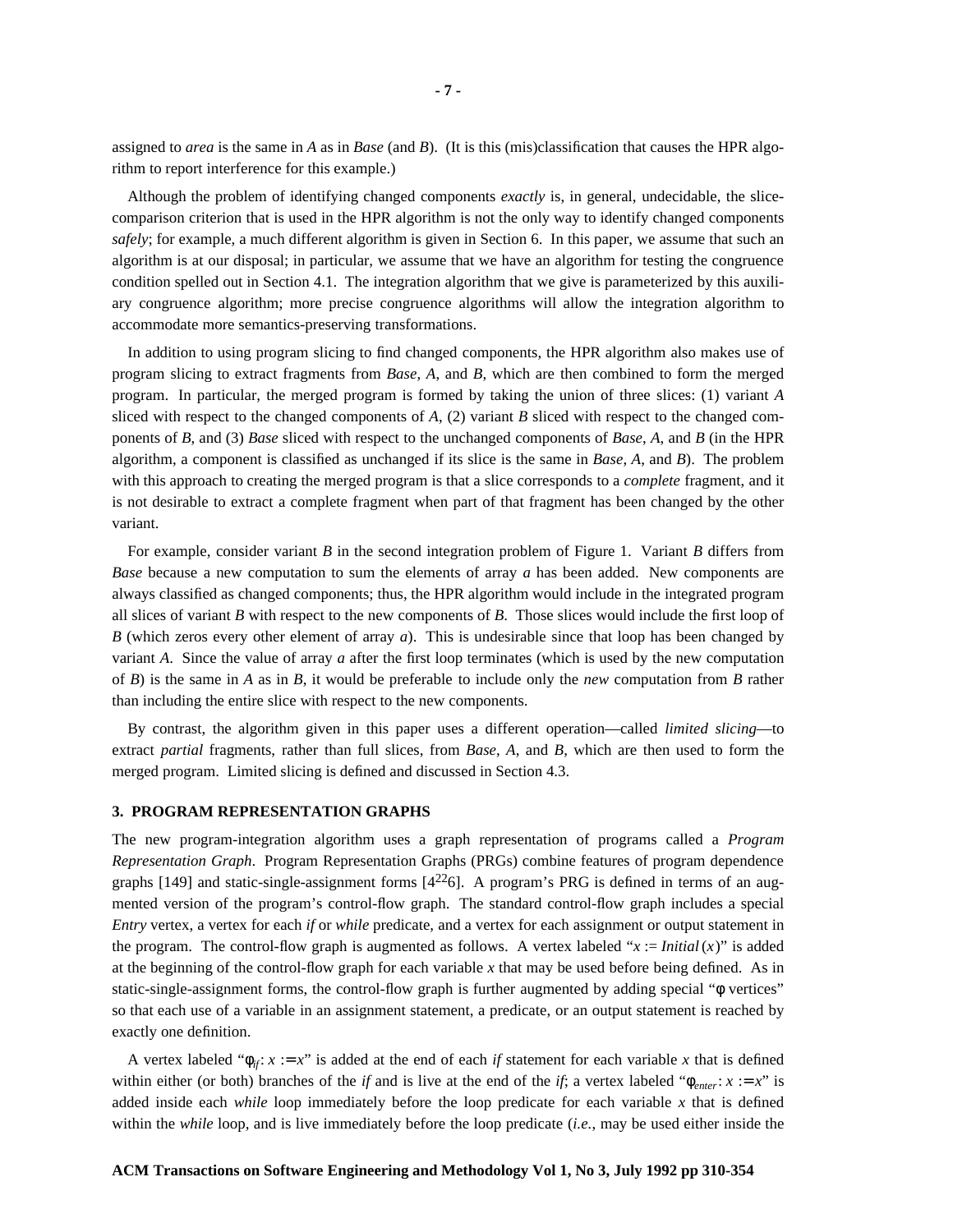loop, after the loop, or by the loop predicate before being redefined); a vertex labeled " $\phi_{exit}: x := x$ " is added immediately after the loop for each variable  $x$  that is defined within the loop and is live after the loop. Figures 2(a) and 2(b) show a program and its augmented control-flow graph.

The vertices of a program's Program Representation Graph (PRG) are the same as the vertices in the augmented control-flow graph (an *Entry* vertex, a vertex for each predicate, assignment, and output statement, and for each *Initial*, φ*if*, φ*enter*, and φ*exit* vertex). The edges of the PRG represent *control* and *flow* dependences. The source of a control dependence edge is always either the *Entry* vertex or a predicate vertex; control dependence edges are labeled either **true** or **false**. The intuitive meaning of a control dependence edge from vertex *v* to vertex *w* is the following: if the program component represented by vertex *v* is evaluated during program execution and its value matches the label on the edge, then (assuming all constructs terminate normally) the component represented by *w* will eventually execute; however, if the value does not match the label on the edge, then the component represented by *w* may never execute. (By definition, the *Entry* vertex always evaluates to **true**.)



**Figure 2.** (a) A program; (b) its augmented control-flow graph; (c) its Program Representation Graph. In the Program Representation Graph, control dependence edges are shown using bold arrows and the edges are shown without their labels (in this example, all control dependence edges would be labeled **true**); data dependence edges are shown using arcs.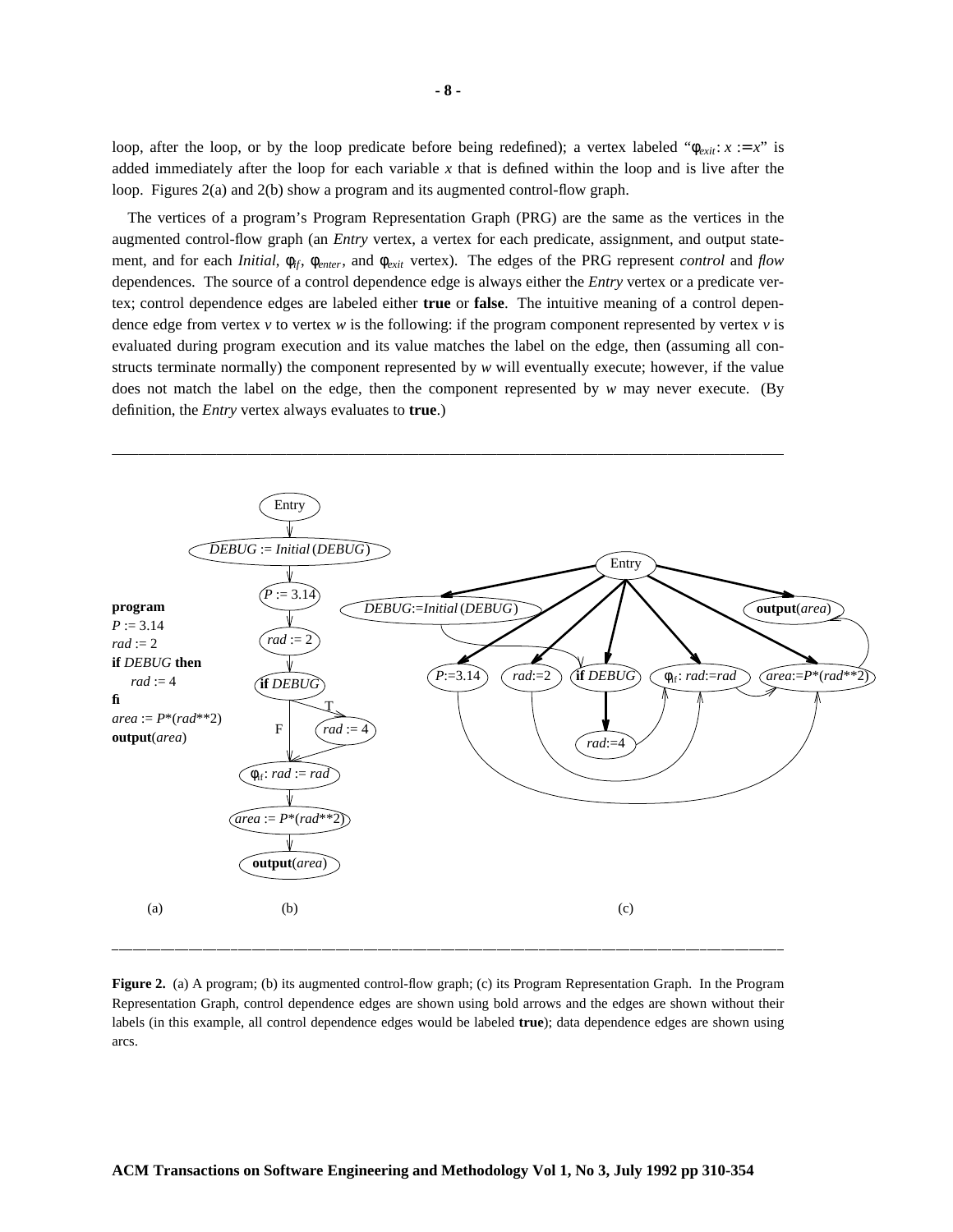Algorithms for computing control dependences in languages with unrestricted control flow are given in [96]. For the restricted language under consideration here, control dependences can be computed in a more straightforward fashion. Most control dependence edges reflect the nesting structure of the program: there is an edge labeled **true** from the vertex that represents a *while* predicate to all vertices that represent statements nested immediately within the loop; there is an edge labeled **true** from the vertex that represents an *if* predicate to all vertices that represent statements nested immediately within the true branch of the *if*, and an edge labeled **false** to all vertices that represent statements nested immediately within the false branch; there is an edge labeled **true** from the *Entry* vertex to all vertices that represent statements that are not inside any *while* loop or *if* statement. In addition, there is a control dependence edge labeled **true** from every vertex that represents a *while* predicate to itself, and every φ*enter* vertex has *two* incoming control dependence edges: one from its enclosing loop's predicate vertex *p*, and the other from *p*'s control predecessor.

Flow dependence edges represent possible flow of values, *i.e.*, there is a flow dependence edge from vertex *v* to vertex *w* if vertex *v* represents a program component that assigns a value to some variable *x*, vertex *w* represents a component that uses the value of variable *x*, and there is an *x*-definition clear path from *v* to *w* in the augmented control-flow graph.

Figure 2(c) shows the Program Representation Graph of the program of Figure 2(a). Control dependence edges are shown using bold arrows and are unlabeled (in this example, all control dependence edges would be labeled **true**); data dependence edges are shown using arcs.

#### **4. THE NEW INTEGRATION ALGORITHM**

Given a base program *Base* and variant programs *A* and *B*, the new integration algorithm performs the following steps:

- (1) Apply a congruence-testing algorithm to the Program Representation Graphs of the three programs.
- (2) Use the results of Step (1) to classify the vertices of each PRG.
- (3) Use the classification of Step (2) to compute subgraphs that represent the changed and preserved computations of the variant programs with respect to the base program.
- (4) Combine the subgraphs to form a merged graph.
- (5) For all φ vertices *v* from which there is no path to a non-φ vertex in the merged graph, remove *v* and all of its incoming and outgoing edges.
- (6) Determine whether the merged graph represents a program; if so, produce the program.

The algorithm may determine that the variant programs interfere in either Step (2), Step (3), or Step (6).

#### **4.1. Vertex Congruence**

The new integration algorithm uses an auxiliary algorithm that identifies *congruent vertices* of the Program Representation Graphs of *Base*, *A*, and *B*. By definition, vertices *u* and *v* are congruent if and only if all of the following hold:

- (1) Vertices *u* and *v* have equivalent execution behavior (as defined in Section 2).
- (2) The **true**/**false** labels on *u*'s incoming control dependence edges match the **true**/**false** labels on *v*'s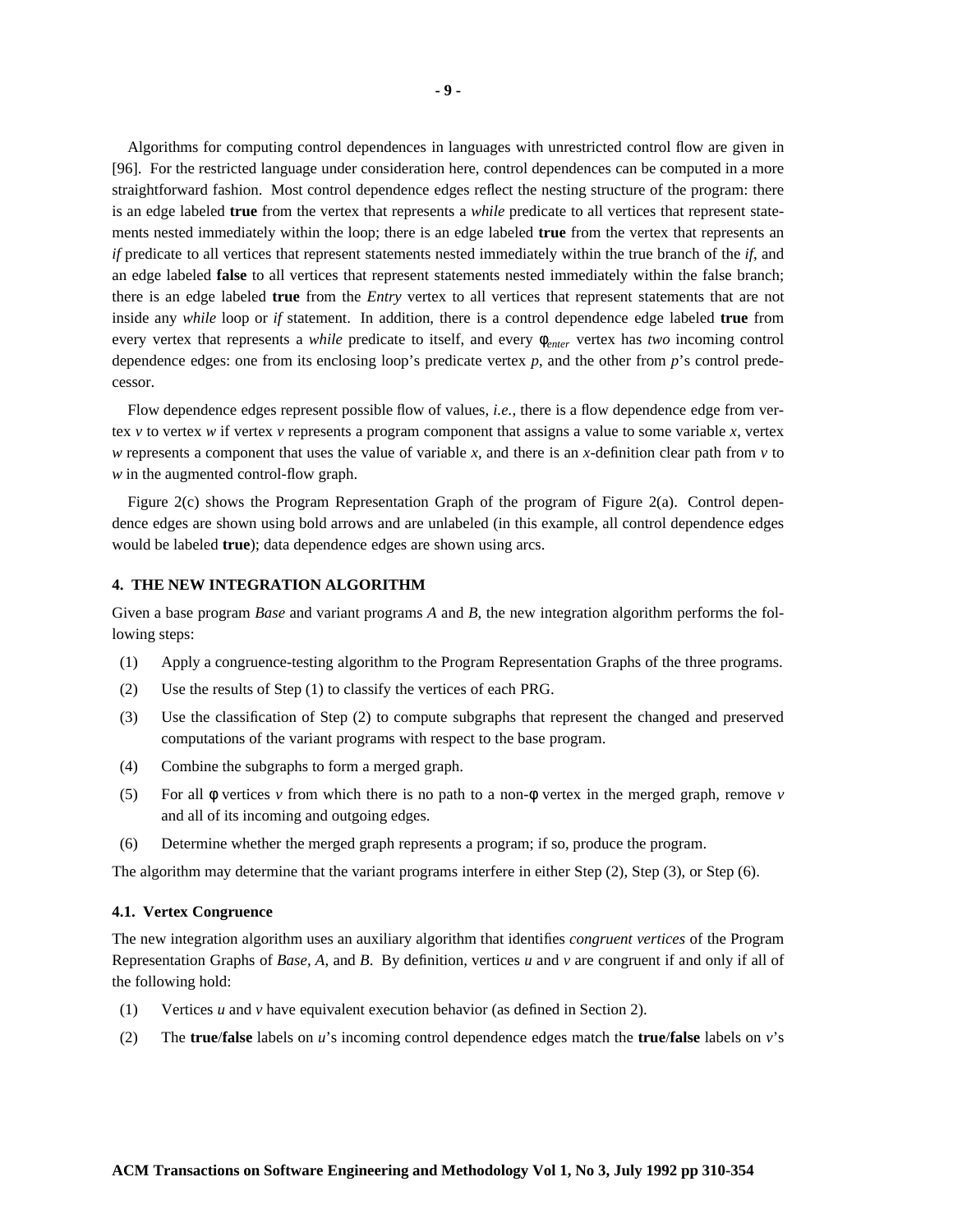corresponding incoming control dependence edges.<sup>2</sup>

(3) The sources of *u*'s incoming control dependence edges are congruent to the corresponding sources of *v*'s incoming control dependence edges.

*Example*. To illustrate congruence of vertices, we can look at the first example in Figure 1. The assignments  $P := 3.14$  in *Base* and *B* and the assignment  $PI := 3.14$  in *A* are congruent since the same values are produced at these components, their incoming control dependence edges have the same labels, and the sources of their incoming control dependence edges, the *Entry* vertices, are congruent. Similarly, the assignments to *area* in all three programs are congruent. However, the assignments *rad* := 2 in *Base* and *A* are not congruent because they have inequivalent behavior (if variable *DEBUG* is *true*, then *rad* := 2 in *A* will not be executed; however, the assignment *rad* := 2 is always executed in *Base*).

It is, in general, undecidable to identify congruent vertices exactly; the new integration algorithm can use any *safe* congruence-testing algorithm (*i.e.*, one that identifies a subset of the exact set of congruent pairs of vertices). For example, comparing program slices is a safe congruence-testing algorithm [20]. Our investigation of appropriate congruence-testing algorithms led to the development of the Sequence-Congruence Algorithm, which will be described in Section 6.

One advantage of the new integration algorithm is that it can easily exploit additional facts about program semantics. Many techniques used in compiler optimization [3,16,2], such as constant propagation, movement of invariant code, and common subexpression elimination, can be combined with the Sequence-Congruence Algorithm to detect larger classes of congruent components. An alternative approach would be to make use of knowledge of semantics-preserving program transformations that have been applied to a program or certain parts of the program. This information could be supplied by the editor front-end of a program-transformation system.

In the following discussion of the new integration algorithm, we do not make any assumption about how the information about which components are congruent was acquired. All we assume is that this information is at our disposal.

#### **4.2. Classification of Vertices**

There are two kinds of changes that can be introduced by a variant program: a change in execution behavior, or a change in text that does not affect execution behavior. The integration algorithm attempts to preserve both kinds of changes in the integrated program. The vertices in each of the three programs (*Base*, *A*, and *B*) are classified as defined below to reflect how the behavior and text of the vertex in that program relates to the behavior and text of the corresponding vertices in the other two programs.

The first problem is, given a vertex in one program, which are the corresponding vertices in the other two programs? The identification of congruent vertices performed by Step (1) of the integration algorithm cannot always provide an answer, since a vertex in one program may be congruent to several vertices in another program (*i.e.*, congruence may not define a one-to-one correspondence). Therefore, it is assumed that vertices are tagged such that no two vertices in a program have the same tag (a vertex in one program may, of course, have the same tag as a vertex in another program). Tags may be provided by the editor used to create *A* and *B* from *Base*, or may be supplied by some other mechanism—the source of the tags is not relevant to the algorithm itself.

<sup>2</sup>Recall that φ*enter* and *while* predicate vertices have two incoming control dependence edges; the *Entry* vertex has no incoming control dependence edges; all other vertices have exactly one incoming control dependence edge.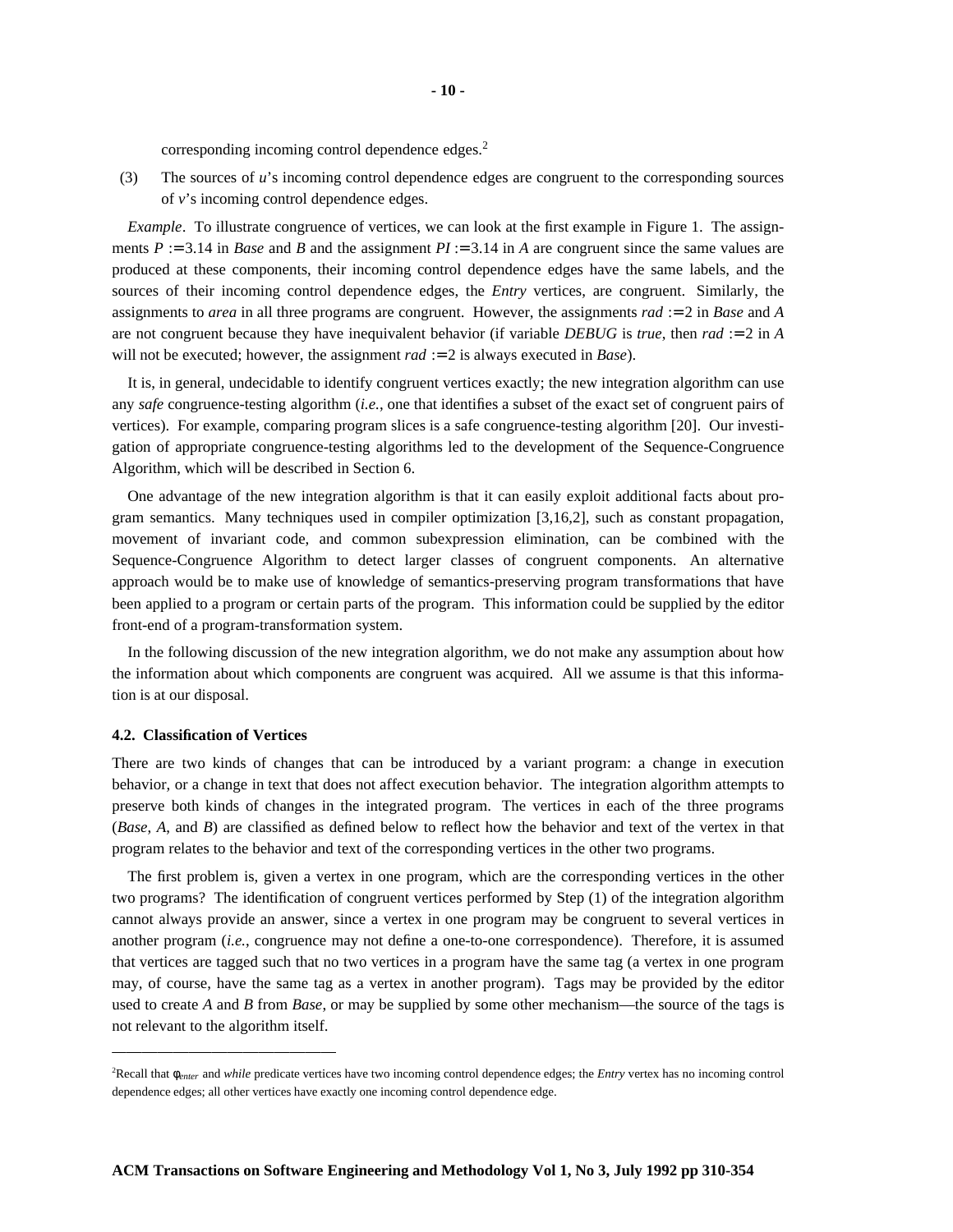Given this assumption, the correspondence between vertices of the three programs is established as follows: Two vertices  $v_1$  and  $v_2$  *correspond* if and only if all of the following hold:

- (1)  $v_1$  and  $v_2$  are congruent;
- (2)  $v_1$  and  $v_2$  have the same tag;
- (3) if  $v_1$  and  $v_2$  are assignment statements (including  $\phi$  assignments), they assign to the same variable.<sup>3</sup>

Using this definition of corresponding vertices, each vertex of *Base*, *A*, and *B* is classified as defined below.

Every vertex in *A* is in one of five sets:  $New_A$ ,  $Modified_A$ ,  $Modified_B$ , Intermediate<sub>A</sub>, or Unchanged.

- (1) A vertex is in  $New_A$  if there is no corresponding vertex in *Base*. Vertices in  $New_A$  represent program components that have been added to *Base* to create *A*, or have been moved to contexts that have changed their execution behaviors. (The vertices in  $New_A$  may or may not have corresponding vertices in *B*.)
- (2) A vertex is in *Modified<sup>A</sup>* if there is a corresponding vertex in *Base*, but the vertex's text in *A* differs from the text of the corresponding vertex in *Base*. Vertices in *Modified<sup>A</sup>* represent components of *A* whose texts have been changed but whose execution behaviors remain the same. (The vertices in *Modified<sup>A</sup>* may or may not have corresponding vertices in *B*.)
- (3) A vertex is in *Modified<sup>B</sup>* if there are corresponding vertices in both *Base* and *B*, and the vertex's text in *A* is the same as the text of the corresponding vertex in *Base*, but differs from the text of the corresponding vertex in  $B$ . (These vertices will also be classified as  $Modified_B$  in  $B$  and  $Base$ .)
- (4) A vertex is in *Intermediate<sup>A</sup>* if there is a corresponding vertex in *Base* and the vertex's text in *A* is the same as the text of the corresponding vertex in *Base*, but there is *no* corresponding vertex in *B* (either because the vertex was deleted from *B*, or because the vertex's execution behavior was changed in *B*, or because the vertex's left-hand side variable was changed in *B*).
- (5) A vertex is in *Unchanged* if there are corresponding vertices in both *Base* and *B*, and all three vertices have the same text. Vertices in *Unchanged* represent components that are textually and behaviorally identical in all three programs.

Vertices in *B* are similarly classified into the sets  $New_B$ ,  $Modified_B$ ,  $Modified_A$ , Intermediate<sub>B</sub>, or *Unchanged.* Vertices in *Base* are classified into the sets *Modified*<sub>A</sub>, *Modified*<sub>B</sub>, *Intermediate*<sub>A</sub>, *IntermediateB*, *Unchanged*, and *Deleted*. A vertex in *Base* is in *Deleted* if neither *A* nor *B* contains a corresponding vertex. Vertices in *Deleted* represent program components of *Base* that have been deleted or whose left-hand-side variable and/or behavior have been changed in both *A* and *B*.

Because the text in corresponding vertices from *A* and *B* can be different, there are two cases when the classification process discovers that the changes made in *A* and *B* interfere: (1) when corresponding vertices with different text are classified  $New_A$  and  $New_B$ , respectively; (2) when corresponding vertices with different text are classified *Modified<sup>A</sup>* and *ModifiedB*, respectively. Since a vertex in the merged PRG can have only one version of the text, it is not possible to preserve the changed text of this vertex from both *A* and *B*.

<sup>3</sup>This requirement will be explained in Section 4.8.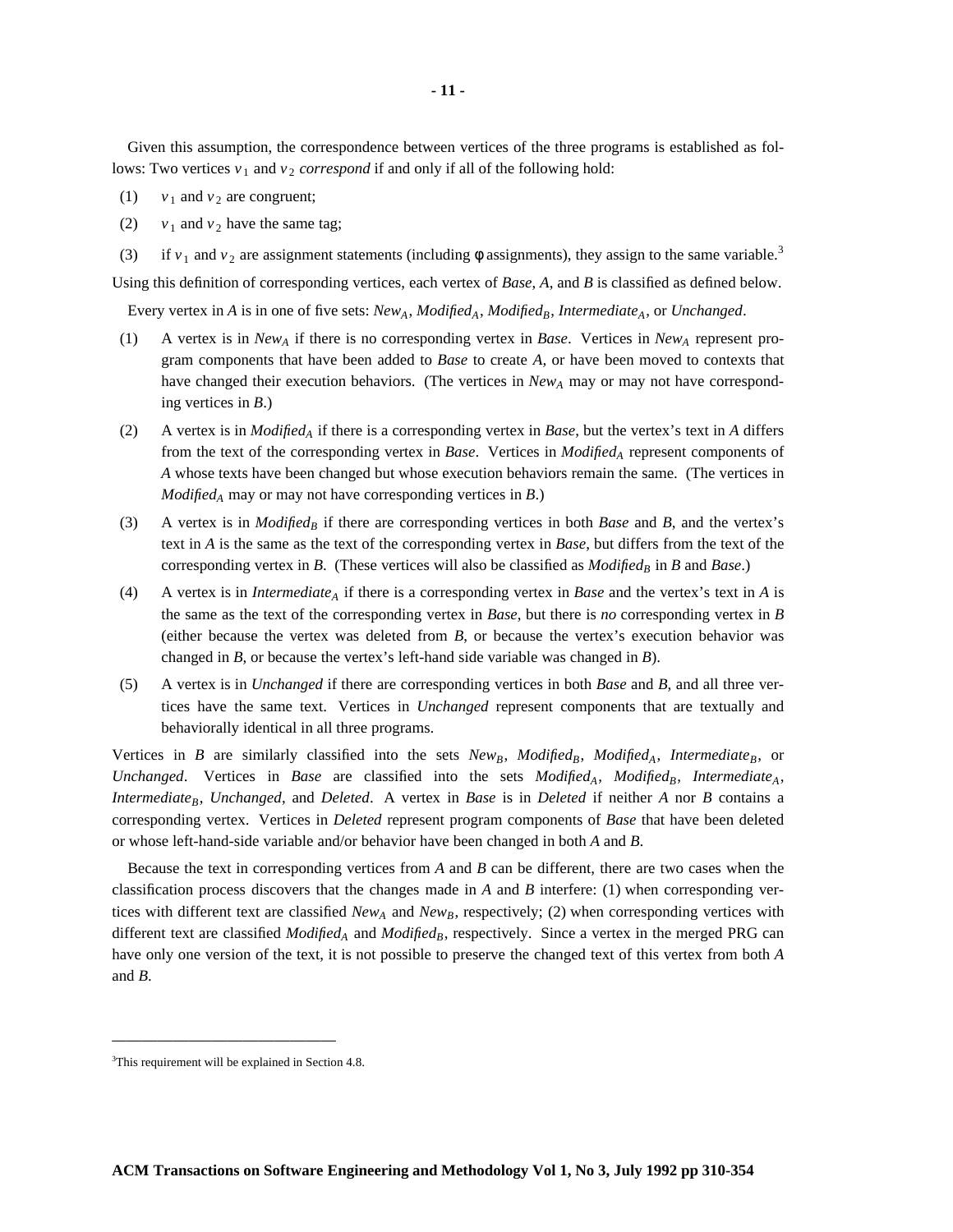**4.3. Identifying Changed and Preserved Computations**

The merged graph must include all of the changed components of the variants, and must include enough of the "neighborhoods" of those components to ensure that they retain their execution behaviors. Limited slices provide the mechanism for extracting these neighborhoods.

*Definition*. Let *R* be the Program Representation Graph of *Base*, *A*, or *B*, and let *S* be a set of (φ and non-φ) vertices in *R*. The *limited slice* of *R* with respect to *S*, denoted by *R//S*, is defined as the smallest subgraph of *R* such that if there is a path from a vertex *u* to a vertex of *S* and all vertices along this path, excluding the two endpoints, belong to either *Intermediate*<sup> $A$ </sup> or *Intermediate*<sup> $B$ </sup>, then all vertices and edges on this path are included in *R//S*.

The limited slice with respect to a set of vertices is equivalent to the union of the limited slices with respect to the individual vertices.

The affected components of a variant are the components that are textually different from the corresponding components of *Base*, or that have no corresponding component in *Base*. The changed computations of a variant are computed by taking a limited slice of the variant with respect to its affected components. (*R<sup>A</sup>* denotes *A*'s PRG.)

 $A \n f \n f \n ected<sub>A</sub> = New<sub>A</sub> \cup Modified<sub>A</sub>$ 

*ChangedComps*<sub>*A*</sub> =  $R_A$  // *Affected*<sub>*A</sub>*</sub>

*Affected<sup>B</sup>* and *ChangedComps<sup>B</sup>* are defined similarly.

The preserved computations of *Base*, *A*, and *B* are computed by examining the limited slices of the three programs with respect to the vertices *u* in the set *Unchanged*. Note that these limited slices may not be equal;<sup>4</sup> although *u* itself is behaviorally and textually identical in *Base*, *A*, and *B*, the values of the variables used at *u* may be computed differently in the three programs. Interference is reported at this point if there is some vertex *u* in *Unchanged* such that the limited slices with respect to *u* in *Base*, *A*, and *B*, are pairwise unequal. Otherwise, for each vertex  $u \in Unchanged$ , the preserved limited slice with respect to *u*, *Preserved* (*u*), is determined as follows:

| Relationship of limited slices                          | Preserved(u)    |
|---------------------------------------------------------|-----------------|
| $R_{A}//u = R_{B}//u$                                   | $R_{\Lambda}/u$ |
| $(R_A//u = R_{Base}//u)$ and $(R_A//u \neq R_B//u)$     | $R_R//u$        |
| $(R_R/\mu = R_{Base}/\mu)$ and $(R_B/\mu \neq R_A/\mu)$ | $R_{\Lambda}/u$ |

--The preserved computations, *Preserved*, is the union of *Preserved*(*u*) for all  $u \in Unchanged$ .

-------------------------------

 $P$ *reserved* =  $\bigcup_{u \in Unchanged}$  *Preserved* (*u*)

-----------------------

<sup>4</sup>Two limited slices are *equal* if the vertex correspondence relation induces an isomorphism between them.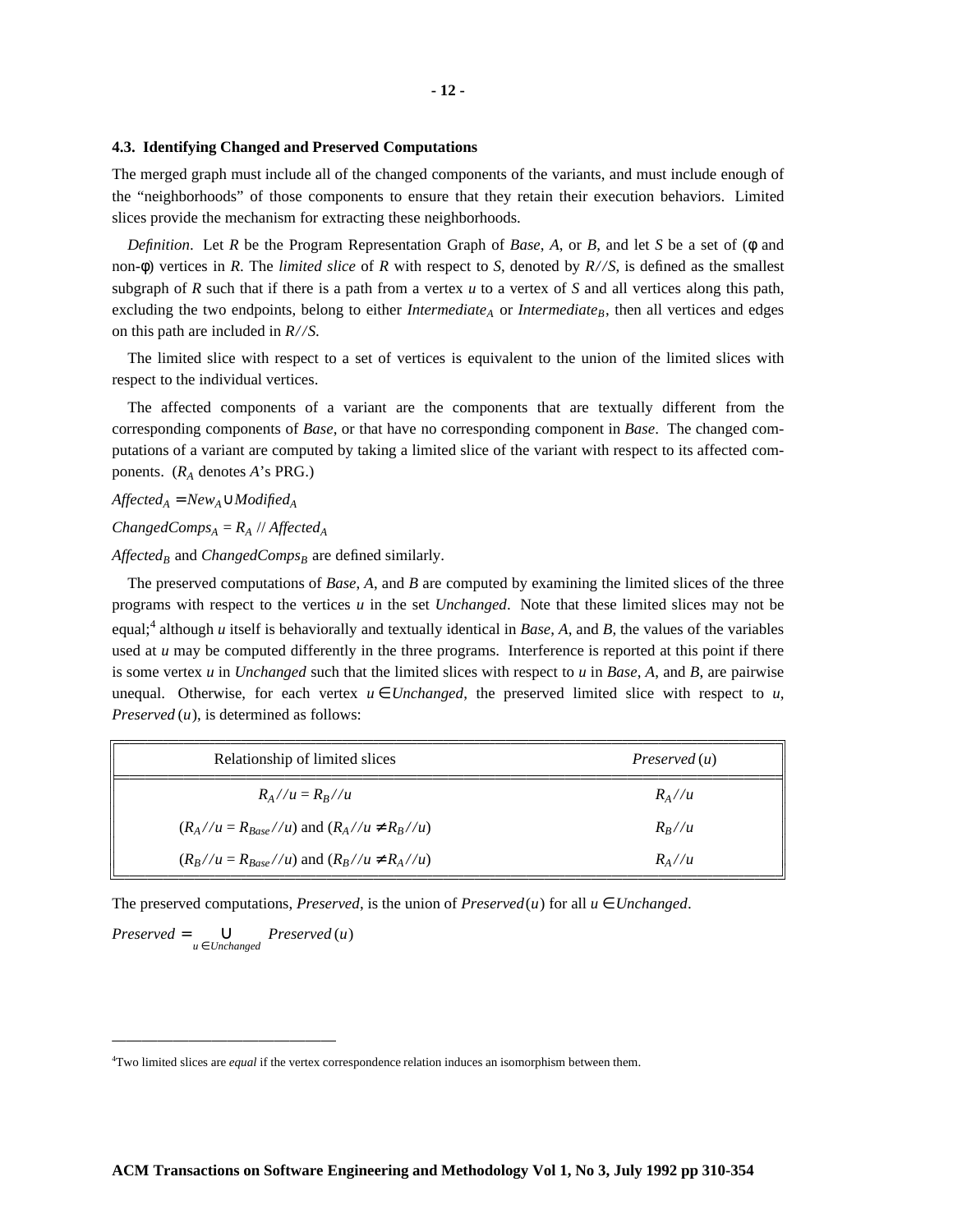#### **4.4. Forming the Merged Graph**

The merged graph,  $R_M$ , is formed by taking the union of the graphs that represent the changed computations of *A* and *B*, and the graphs that represent the preserved computations of *Base*, *A*, and *B*:

#### *R<sup>M</sup>* = *ChangedCompsA*∪*ChangedCompsB*∪*Preserved*

For the purposes of this union, two vertices are "the same" (*i.e.*, only one copy of the vertex is included in the merged graph) if and only if the two vertices correspond. It is possible that both *ChangedComps<sup>A</sup>* and *ChangedComps<sup>B</sup>* will include corresponding vertices with different text. This can *only* happen, however, if the two vertices are both classified *Modified<sup>A</sup>* or both classified *ModifiedB*. In the former case, the text of the vertex incorporated in the merged graph is the text from *A*; in the latter case, it is the text from *B*. In all other cases, corresponding vertices from *A* and *B* have the same text (otherwise interference would have been detected during vertex classification).

#### **4.5. Removing Extra** φ **Vertices**

When the PRG of a program is created, there is a path from every φ vertex to a non-φ vertex. "Extra" φ vertices—ones without such paths—can sometimes occur in the merged graph created by the previous step of the integration algorithm. One way this situation arises is when a φ vertex is classified as *Unchanged*, but—because of deletions or rearrangements of the code—some of the vertex's successors in *Base* are no longer successors in *A* and the rest are no longer successors in *B*. If the "extra" φ vertices were left in the merged graph, then the graph would not be the PRG of any program, and the next step of the integration algorithm, which tests whether the merged graph corresponds to some program, would fail. Thus, all such "extra" φ vertices and their incident edges are removed from the merged graph.

#### **4.6. Reconstituting a Program From the Merged Graph**

The final step of the program-integration algorithm is to determine whether the merged graph corresponds to some program, and if so, to produce the program. If the merged graph is *infeasible* (does not correspond to any program), the algorithm reports interference.

Determining whether a Program Dependence Graph is feasible has been shown to be NP-complete [11]; a similar result can be shown for Program Representation Graphs. The crux of the problem is finding an order for each predicate's control children. However, we expect that, for graphs created by merging the Program Representation Graphs of actual programs, problematic cases will rarely arise. We have explored ways of reducing the search space, in the belief that a backtracking method for solving the remaining step will behave satisfactorily [12].

#### **4.7. An Example Integration**

Figure 3 illustrates the new integration algorithm using the first set of example programs from Figure 1. Figure 3 shows: (1) the sets of vertices that would be classified as  $A \iintected_A$ ,  $A \iintected_B$ , and *Unchanged* if the Sequence-Congruence Algorithm (to be discussed in Section 6) were used for Step (1) of the new integration algorithm; (2) the graph fragments *ChangedComps<sub>A</sub>*, *ChangedComps<sub>B</sub>*, and *Preserved*; and (3) the merged graph. This merged graph is feasible, and corresponds to the program shown in Figure 1 as the result of integrating the first set of programs.

#### **4.8. Discussion of Classification of Vertices**

In Section 4.2, we require that corresponding assignment statements assign to the same variables otherwise they are not corresponding components. This is because vertices with the same tag can have different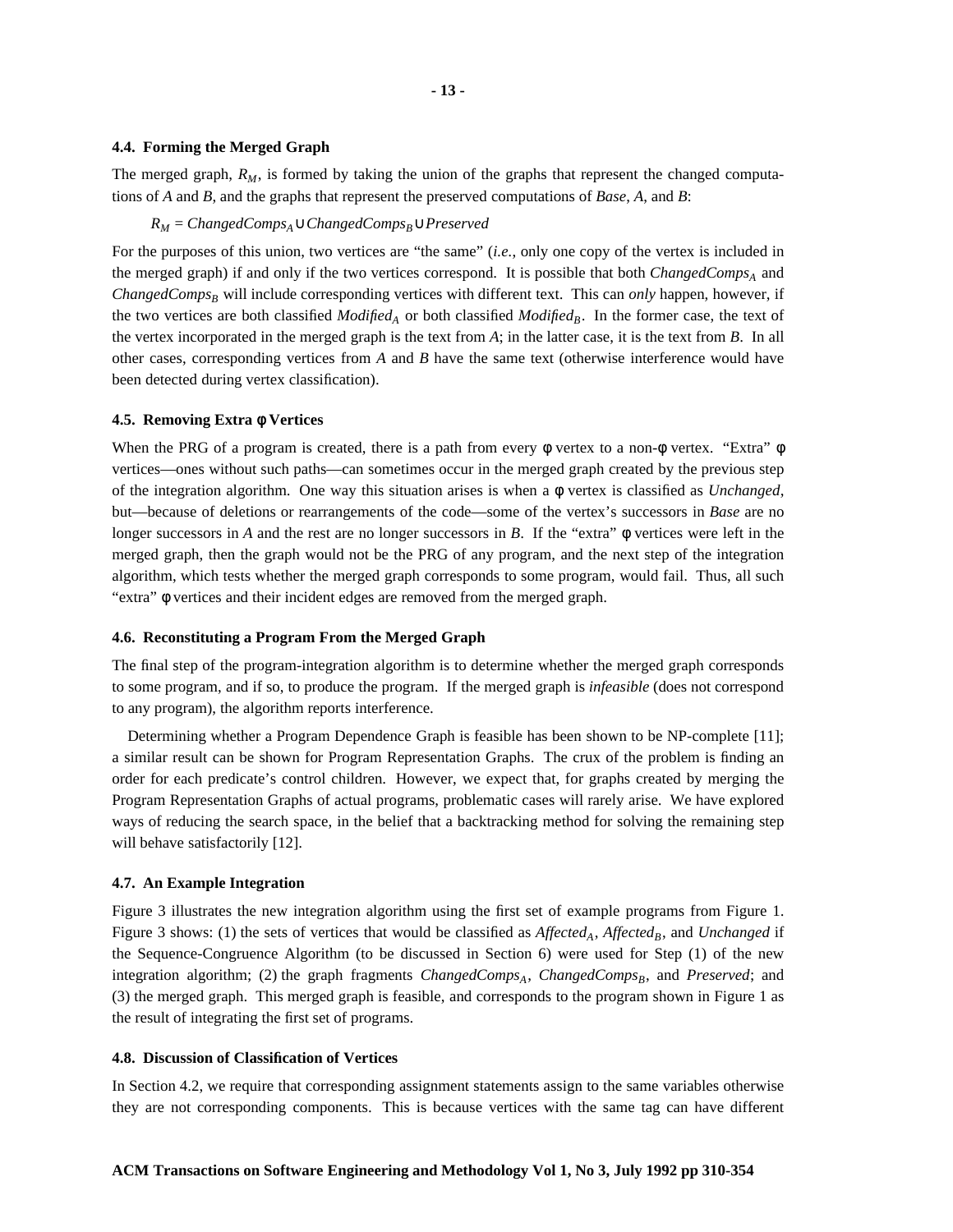

**Figure 3.** The new integration algorithm is illustrated using the first set of example programs from Figure 1. Note that some vertices in *ChangedComps*<sub>*A*</sub>, *ChangedComps*<sub>*B*</sub>, and *Preserved* have no incoming control dependence edges.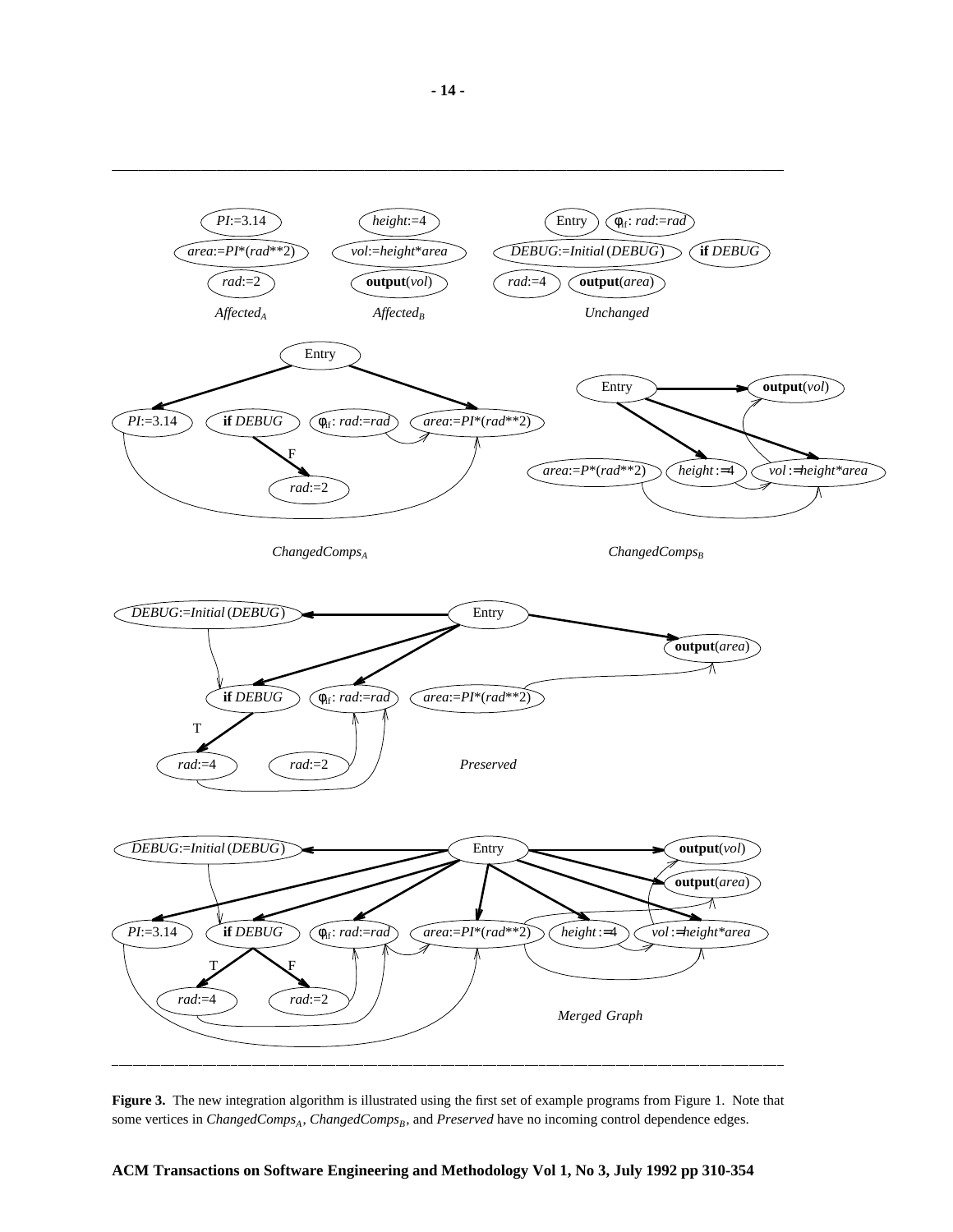texts. Without such a restriction, certain new kinds of interference conditions can occur. To sidestep this problem, we have imposed the requirement. For instance, consider the following integration example:

| Program <i>Base</i>           | Variant A                         | Variant $B$                       | Program M1                        | Program $M2$                      |
|-------------------------------|-----------------------------------|-----------------------------------|-----------------------------------|-----------------------------------|
| program                       | program                           | program                           | program                           | program                           |
| $\langle T1 \rangle$ $x := 1$ | $\langle T1 \rangle$ $x := 1$     | $\langle T1 \rangle$ $u := 1$     | $\langle T1 \rangle$ ??? := 1     | $\langle T1 \rangle$ $x := 1$     |
|                               | $\langle T2 \rangle$ $y := x + 1$ | $\langle T3 \rangle$ $z := u + 2$ | $\langle T2 \rangle$ $y := x + 1$ | $\langle T2 \rangle$ $y := x + 1$ |
|                               |                                   |                                   | $\langle T3 \rangle$ $z := u + 2$ | $\langle T1 \rangle$ $u := 1$     |
|                               |                                   |                                   |                                   | $\langle T3 \rangle$ $z := u + 2$ |
|                               |                                   |                                   |                                   |                                   |

If corresponding assignment statements could assign to different variables, the merged program would be *M1*. Note that in *M1* there is a conflict in the name of the variable that should be used in the statement tagged T1. Since the new integration algorithm requires that corresponding assignment statements assign to the same variable, the merged program produced by the new integration algorithm is *M2*. Note that the statements tagged T1 in variants *A* and *B* are not corresponding vertices (even though they satisfy all other requirements of correspondence). Hence they both are included in the merged program; there is no interference.

#### **5. PRESERVATION OF TEXTUAL CHANGES AND BEHAVIORAL CHANGES**

There are two kinds of changes that can be made in the variants: the text of a component may be changed or the behavior of the component may be changed. In this section, we show that both kinds of changes will be preserved in the merged program in a successful integration. In particular, we show that the new integration algorithm satisfies the conditions of the integration model defined in Section 1.

We need a new term to state the properties precisely: Two program components are *analogous* if they have the same tag. Note that corresponding components must be analogous, but not *vice versa*.

#### **5.1. Preservation of Textual Changes**

The preservation of textual changes in the merged program is shown by considering the construction of the merged graph. In the new integration algorithm, textual changes are captured by the sets *Affected<sup>A</sup>* and *Affected<sub>B</sub>*, which include, among other components, those components whose text has been changed. The limited slices with respect to components in  $\iint \mathbf{A} f \mathbf{f} \cdot d\mathbf{A}$  and  $\iint \mathbf{A} f \cdot d\mathbf{A}$  are always included in the merged graph. Thus, textual changes made in *A* and *B* are preserved in the merged program in a successful integration. The preservation of textual changes is summarized in the following Theorem.

*THEOREM*. *Suppose the new integration algorithm successfully integrates two variants A and B with respect to the base program Base and produces a merged program M. Then*

- (1) For any program component  $v_A$  in A, if  $v_A$ 's text differs from that of the analogous component in *Base, then there is a component v in M that has the same text as vA.*
- (2) For any program component  $v_B$  in B, if  $v_B$ 's text differs from that of the analogous component in *Base, then there is a component v in M that has the same text as vB.*
- (3) For any program component  $v_{Base}$  in Base, if  $v_{Base}$  has the same text as the analogous components in both A and B, then there is a component v in M that has the same text as  $v_{Base}$ .

*PROOF*. Suppose  $v_A$  is a component of *A* whose text differs from that of the analogous component in *Base*. Then  $v_A \in Modified_A$  or  $v_A \in New_A$  depending on whether  $v_A$  is put in the same congruence class as the analogous component in *Base* in the first step of the new integration algorithm. In either case, since the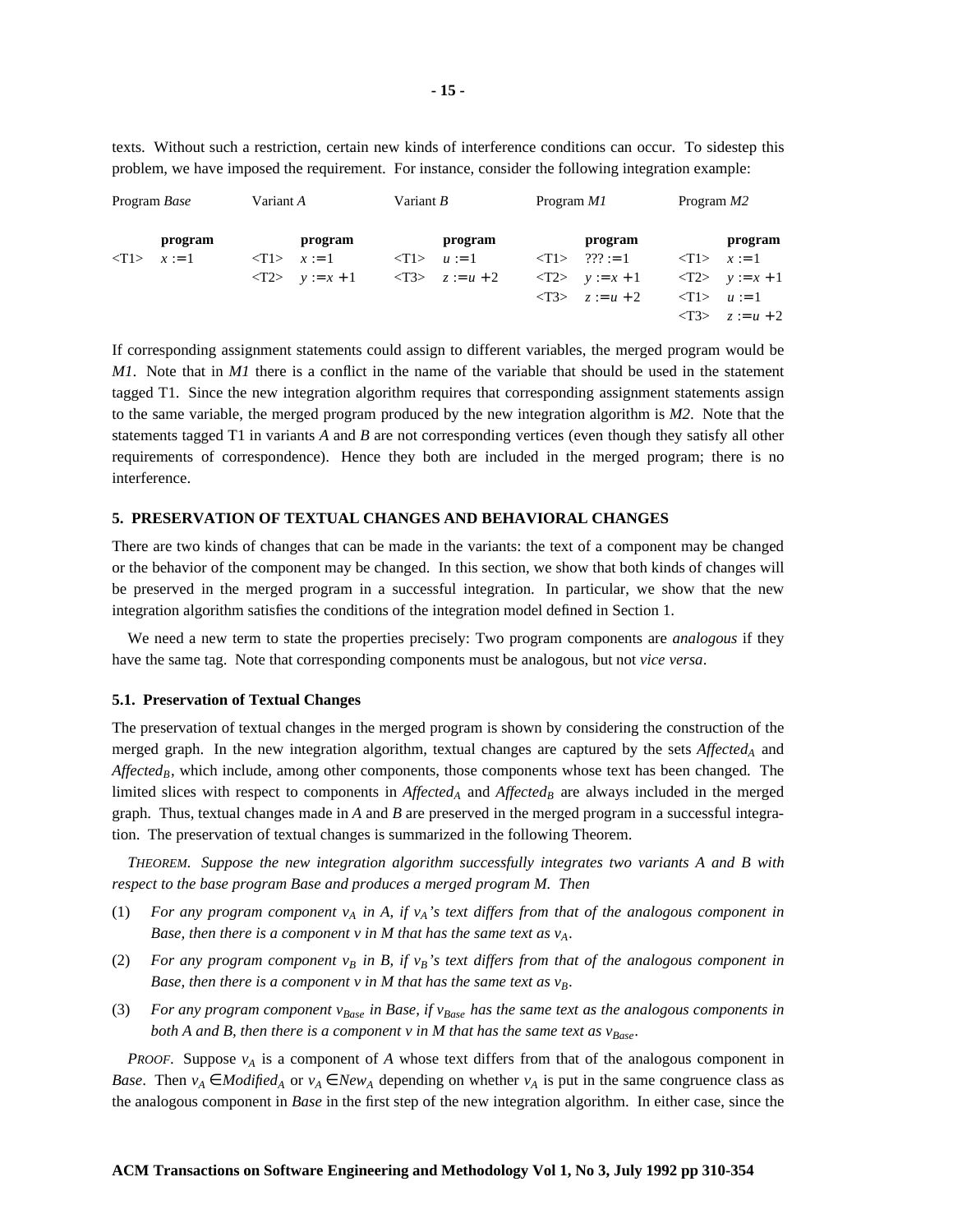limited slices with respect to components in *Modified<sup>A</sup>* and *New<sup>A</sup>* are included in the merged graph, there is a component *v* in *M* that has the same text as  $v_A$ . This proves the first clause. The second clause is proved similarly.

Suppose  $v_{Base}$  is a component of *Base* whose text is the same as that of the analogous components,  $v_A$ and  $v_B$ , in *A* and *B*, respectively. Then either  $v_{Base} \in Unchanged$  or  $v_A \in New_A$  or  $v_B \in New_B$  depending on whether  $v_{Base}$ ,  $v_A$ , and  $v_B$  are put in the same congruence classes in the first step of the new integration algorithm. If  $v_{Base} \in Unchanged$ , there is a component *v* in *M* that has the same text as  $v_{Base}$ . If  $v_A \in New_A$ , there is a component *v* in *M* that has the same text as  $v_A$ . If  $v_B \in New_B$ , there is a component *v* in *M* that has the same text as  $v_B$ . In any case, there is a component  $v$  in *M* that has the same text as  $v_{Base}$ . This proves the third clause.  $\square$ 

#### **5.2. Preservation of Behavioral Changes**

In addition to textual changes, we can show that the new integration algorithm preserves the behavioral changes made in the variants. The preservation of behavioral changes implies that the new integration algorithm satisfies the conditions of the integration model defined in Section 1.

*THEOREM*. (Integration Theorem). *Suppose the new integration algorithm successfully integrates two* variants A and B with respect to the base program Base and produces a merged program M. Then for any *initial state* σ *on which A, B, and Base all terminate normally:*

- (1) *M terminates normally on* σ*.*
- (2) For any program component  $v_A$  in A, if  $v_A$  produces a different sequence of values than the analo*gous component in Base, then there is a component v in M that produces the same sequence of values* as  $v_A$ .
- (3) For any program component  $v_B$  in B, if  $v_B$  produces a different sequence of values than the analo*gous component in Base, then there is a component v in M that produces the same sequence of values* as  $v_B$ *.*
- (4) For any program component  $v_{Base}$  in Base, if  $v_{Base}$  produces the same sequence of values as the analogous components in both  $A$  and  $B$ , then there is a component  $v$  in  $M$  that produces the same *sequence of values as vBase.*

The proof of this theorem is included in the Appendix.

#### **6. THE SEQUENCE-CONGRUENCE ALGORITHM**

The first step in the new program-integration algorithm is to determine the set of congruent pairs of program components. To determine the congruent pairs of components is essentially to determine program components that have equivalent behaviors. Any technique that can detect program components with equivalent behaviors can be used in the new program-integration algorithm. This section describes one such algorithm that we developed, which is called the Sequence-Congruence Algorithm.

The Sequence-Congruence Algorithm was inspired by an idea of Alpern, Wegman, and Zadeck for extending value numbering to work in the presence of conditional statements and loops [4]; however, our results are quite different. The Alpern-Wegman-Zadeck algorithm finds what they call *congruent* program components by first optimistically grouping possibly congruent components in an initial partition and then finding the coarsest partition consistent with the initial partition. They show that if two components are in the same final partition, and the components both dominate some point  $p$  in the program's control-flow graph, then whenever  $p$  is executed, the values most recently produced at the two components will be the same.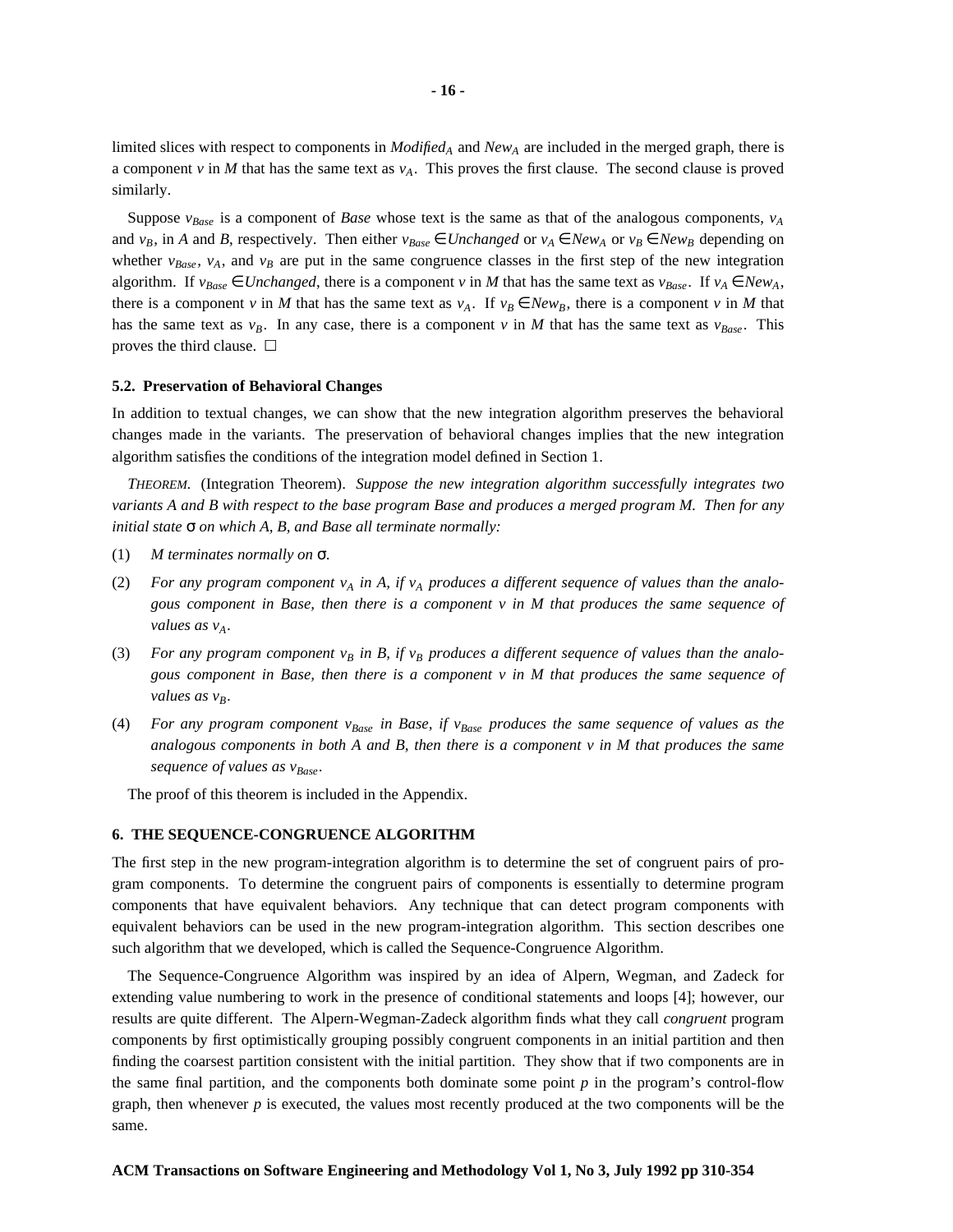The Sequence-Congruence Algorithm also uses the idea of partitioning an initial optimistic grouping of possibly equivalent components. However, it is applied to a different graph and uses two partitioning passes rather than one;<sup>5</sup> consequently, the final partitions produced by the Sequence-Congruence Algorithm are different from the final partitions produced by the Alpern-Wegman-Zadeck algorithm. Components that are in the same final partition produced by the Sequence-Congruence Algorithm have a different property than components in the same final partition produced by the Alpern-Wegman-Zadeck algorithm; while the latter have the same values at *certain moments* during program execution, the former—as shown in [25]—have *equivalent execution behaviors* (*i.e.*, the *sequences of values* produced at the components are guaranteed to be identical).

A further point of contrast between our work and that of [4] concerns the idea of applying partitioning to more than one program simultaneously. This idea makes no sense in the context of the Alpern-Wegman-Zadeck algorithm since a point in one program's control-flow graph cannot be dominated by a component of another program; however, the Sequence-Congruence Algorithm can be applied to any number of programs to find components with equivalent execution behaviors.

Section 6.1 presents the Sequence-Congruence Algorithm; Section 6.2 gives a rough outline of a proof that the Sequence-Congruence Algorithm correctly identifies program components with equivalent behaviors; Section 6.3 describes some enhancements to the Sequence-Congruence Algorithm that allow more precise determination of which components have equivalent behaviors.

#### **6.1. The Sequence-Congruence Algorithm**

A component's execution behavior depends on three factors: the operator in the component, the operands available when the operator is applied, and the predicates that control the execution of the operation. It is safe to assume that components with different operators, different operands, or different controlling predicates will have different behaviors (although there do exist program components that have equivalent behavior but have different operators, inequivalent operands, or inequivalent controlling predicates).

The Sequence-Congruence Algorithm is based on the above assumption and the idea of finding the coarsest stable partition of a graph. The following figure illustrates what we mean by a stable partition:



In Part (1) of the above figure, vertices *s* and *t* are in the same class; *u* and *v* are in the same class; *w*, *x*, *y*, and *z* are in the same class. Because the predecessors of *w* and *x* and the predecessors of *y* and *z* are in

<sup>5</sup>Combining the two partitioning passes into a single pass would not invalidate our results, but would lead to a weaker sequencecongruence algorithm; *i.e.*, program components in the same final partition would still be guaranteed to have equivalent behaviors, but fewer components would be placed in the same final partition. This point is discussed further in connection with the example given at the end of Section 6.1.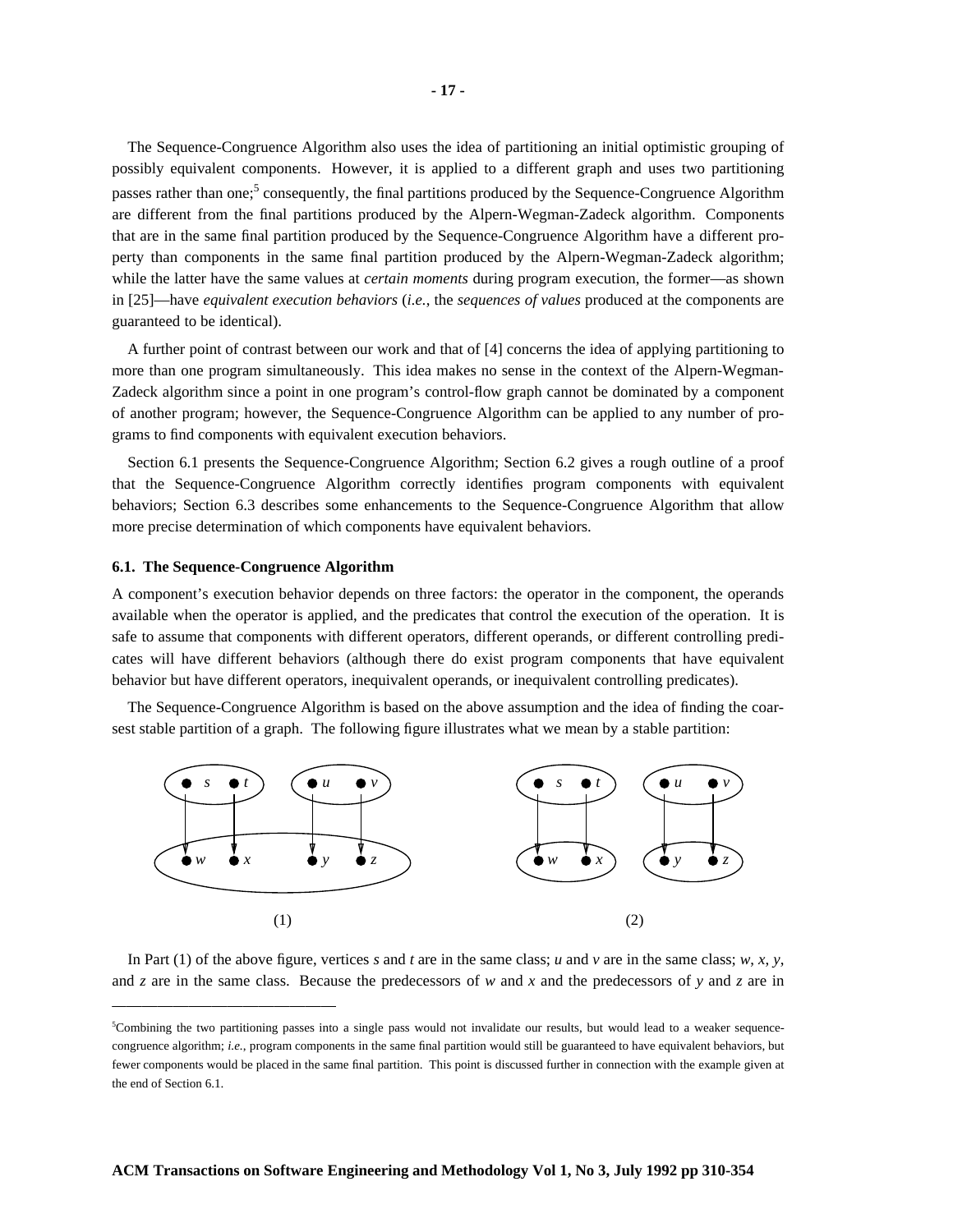different classes, the partition is unstable; therefore, the class containing  $w$ ,  $x$ ,  $y$ , and  $z$  must be split into two classes, one for *w* and *x* and the other for *y* and *z* as shown in Part (2) of the figure. The graph shown in Part (2) is stable, and is the coarsest stable partition of the graph of Part (1). Given an initial partition of a graph's vertices, there exists a coarsest refinement of the initial partition that is stable, which can be computed by a variation of an algorithm due to Hopcroft [10].

The Sequence-Congruence Algorithm uses this technique to partition components of one or more *PRG*s. The algorithm consists of two partitioning passes. Vertices that have different operators are put into different initial partitions. Flow dependence edges (and some additional edges) are used in the first pass to refine the initial partition. The second pass starts with the final partition produced by the first pass; control dependence edges are used to further refine this partition. Both passes use the same basic partitioning algorithm to refine the partition of the graph's vertices; only the starting partition and the edges considered in the two passes are different.

The initial partition is based on the operator in a vertex. The operator in a statement or a predicate vertex is determined from the expression part of the vertex. For instance, statement " $x := a + b * c$ " has the same operator as statement "*y* :=  $d + e * f$ " but a different operator than statement " $z := g * h$ "; that is, the structure of the expression in the vertex defines the operator. The expression " $a + b * c$ " uses the operator that takes three arguments *a*, *b*, and *c*, and returns the value of " $a + b * c$ ". (Note that the assignment sign := is *not* considered to be an operator in the Sequence-Congruence Algorithm since it does not compute a value. It is the expression on the right-hand side of the assignment sign that computes a value.)

A predicate is *simple* if it consists of a single boolean variable; an assignment statement is *simple* if its right-hand-side expression consists of a single variable; an output statement is *simple* if it prints out the value of a variable. Vertices that represent simple predicates, simple assignments, or simple output statements are called *simple vertices*. The operator in a simple vertex is the *identity* operator, that is, an operator that takes one argument and returns the value of the argument. Examples of simple vertices include: "**if**  $p''$ , " $y := x''$ , and "**output**(*i*)."

The operator in a vertex whose expression consists of a single constant is the *constant* operator that takes no argument and always returns the value of the constant. There is a different operator for each different constant in the program.

In *PRG*s, two vertices that are the same kind of  $\phi$  vertex (*i.e.*,  $\phi_{enter}$ ,  $\phi_{exit}$ , or  $\phi_{if}$ ) or that have the same operators must have the same number of incoming control and flow dependence edges. The *corresponding flow (or control) predecessors* of two vertices  $u_1$  and  $u_2$  are two vertices  $v_1$  and  $v_2$  such that the flow (or control, respectively) dependence edges  $u_1 \rightarrow v_1$  and  $u_2 \rightarrow v_2$  have the same *type*. Edge types are defined as follows.

Due to the presence of  $\phi$  vertices in *PRG*s, each use of a variable in a non- $\phi$  vertex is reached by exactly one (φ or non-φ) assignment to that variable. Therefore, if the operator in a non-φ vertex is an *n*-ary operator, there are exactly *n* incoming flow dependence edges for this vertex. These flow dependence edges are assigned types  $flow_1$ ,  $flow_2$ , ...,  $flow_n$ , one for each operand.

A vertex *u* labeled " $\phi_{ii}$ :  $x := x$ " has two incoming flow dependence edges: one represents the value that reaches *u* from or via the *true* branch of the associated *if* statement; the other represents the value that reaches *u* from or via the *false* branch. The flow dependence edges incident on a  $\phi_{if}$  vertex are assigned types *flowtrue* and *flowfalse* , respectively. For instance, consider the following program fragment: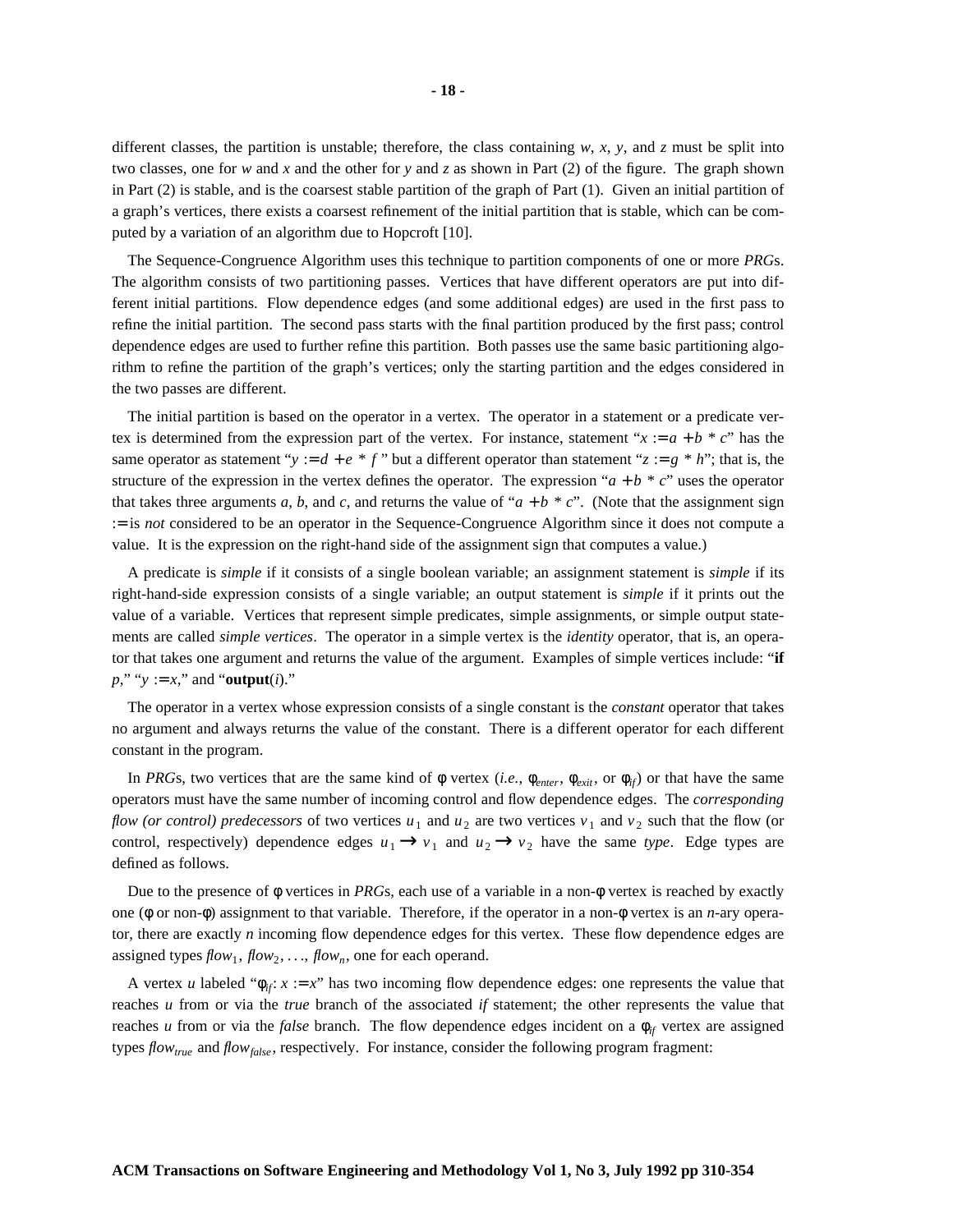$<$ T1>  $x := 1$ **if** *P* **then**  $<sub>12</sub> *x* := 2$ </sub> **fi**  $\langle$ T3>  $\phi_{if}$ : *x* := *x* 

The assignment at T1 reaches T3 via the *false* branch of the *if* statement; so the flow dependence edge from T1 to T3 has type *flowfalse* . The assignment at T2 reaches T3 from the *true* branch; so the flow dependence edge from T2 to T3 has type *flowtrue* .

A vertex *u* labeled " $\phi_{enter}$ :  $x := x$ " has two incoming flow dependence edges: one represents the value that reaches  $u$  from outside the associated loop (due to an assignment to  $x$  before the loop); the other represents the value that reaches *u* from inside the loop. These flow dependence edges are assigned types *flowenter* and *flownext*, respectively.

A vertex *u* labeled " $\phi_{exit}: x := x$ " has one incoming flow dependence edge; the source of this flow dependence edge is the associated φ*enter* vertex. The flow dependence edge incident on a φ*exit* vertex is assigned type *flowexit*.

```
The basic partitioning algorithm:
```

```
The initial partition is B[1], B[2], ..., B[p]WAITING := \{1, 2, \ldots, p\}q := pwhile WAITING \neq \emptyset do
   select and delete an integer i from WAITING
   for each edge type m do
       FOLLOWER := \varnothingfor each vertex u in B[i] do FOLLOWER := FOLLOWER \cup m-successor(u) od
       for each j such that B[j] \cap \text{FOLLOWER} \neq \emptyset and B[j] \not\subseteq \text{FOLLOWER} do
          q := q + 1create a new class B[q]
          B[q] := B[j] \cap \text{FOLLOWER}B[j] := B[j] - B[q]if j \in WAITING then add q to WAITING
          else if size(B[j]) \leq size(B[q]) then add j to WAITING
               else add q to WAITING
               fi
          fi
       od
   od
od
```
**Figure 4.** The basic partitioning algorithm. This algorithm finds the coarsest partition of a graph's vertices that is compatible with a given initial partition and the edges in the graph.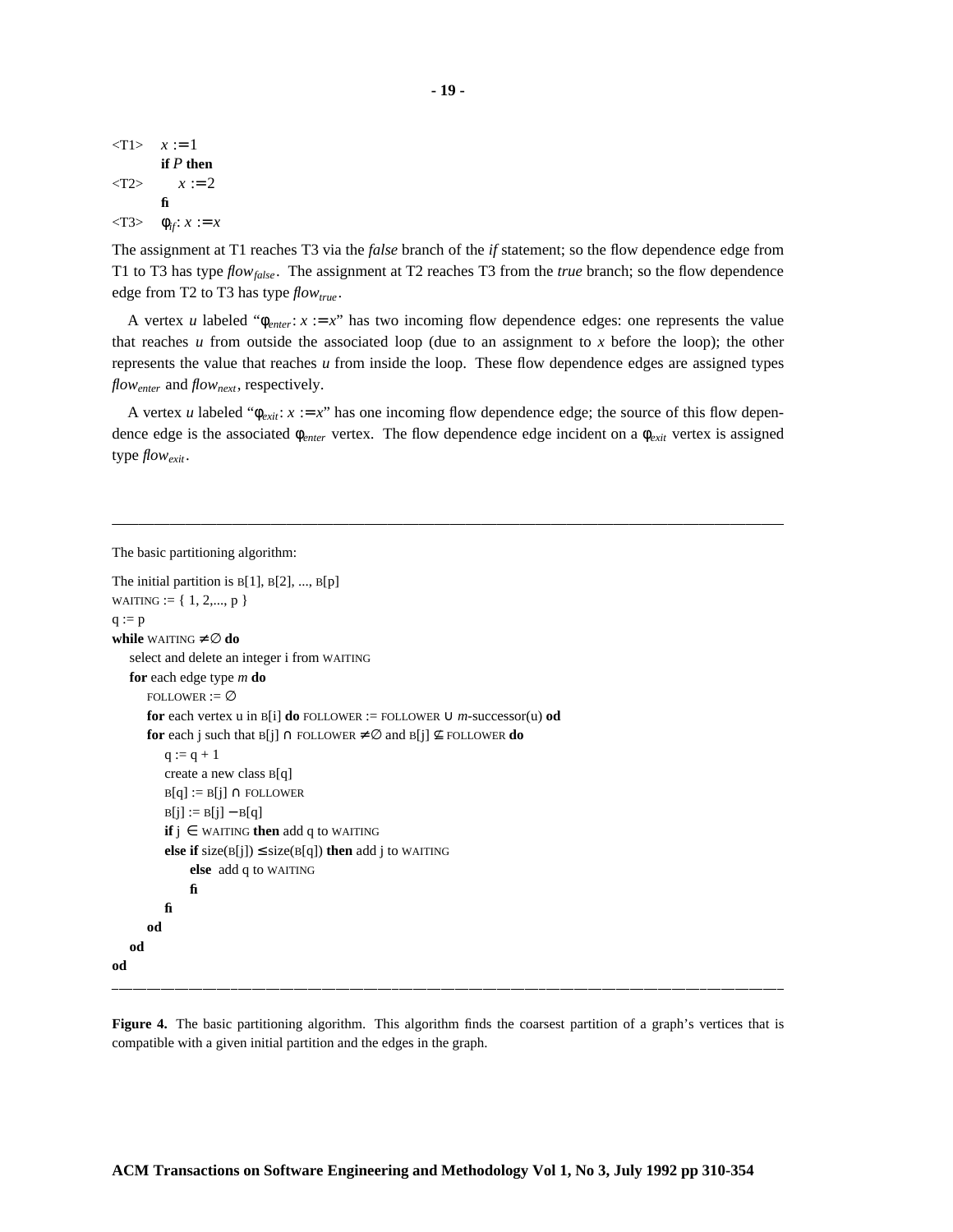Control dependence edges are assigned types as follows: All vertices except φ*enter* and *while* predicate vertices have exactly one incoming control dependence edge. The control dependence edges that form self-loops on *while* predicates are assigned type *controlloop*. The incoming control dependence edge of a φ*enter* vertex *u* whose source is *not* the associated *while* predicate for *u* is assigned type *controlenter* <sup>−</sup>*true* or *controlenter* <sup>−</sup>*false* depending on whether the label on the control dependence edge is *true* or *false*. All other control dependence edges are assigned type *controltrue* or *controlfalse* depending on whether the label on the control dependence edge is *true* or *false*.

The two partitioning passes of the Sequence-Congruence Algorithm both use the basic partitioning algorithm shown in Figure 4. This algorithm is adapted from [4,1], which in turn is based on an algorithm of [10] for minimizing a finite state machine. This algorithm finds the coarsest stable partition of a graph's vertices (*i.e.*, a partition that is compatible with a given initial partition and the edges in the graph). The algorithm guarantees that two vertices  $\nu$  and  $\nu'$  are in the same class after partitioning if and only if they are in the same initial partition, and, for every predecessor *u* of *v*, there is an corresponding predecessor *u*′ of *v*′ such that *u* and *u*′ are in the same class after partitioning, and *vice versa*. The *m*-successors of a vertex *u* are the vertices *v* such that there is an edge  $u \rightarrow v$  of type *m*. The *size* function returns the number of elements in a class.

Figure 5 presents the Sequence-Congruence Algorithm, which operates on one or more program representation graphs. When the algorithm operates on more than one *PRG*, the multiple *PRG*s are treated as one graph; thus, when we refer below to "the graph," we mean the collection of *PRG*s.

#### *Pass 1***:**

For the first pass, some additional edges are added to the graph: an edge from every *if* predicate to each associated  $\phi_{if}$  vertex and an edge from every *while* predicate to each associated  $\phi_{exit}$  vertex are added to the *PRG*s. These added edges are assigned types  $flow_{if}$  and  $flow_{while}$ , respectively.

The initial partition is based on the operators in the vertices. Initially, there is a class for all the *Entry* vertices; for each variable *x* there is a class for all the *Initial* vertices for *x*; there is a class for all non-φ vertices that have the same operators; for each nesting level of *while* loops, there is a class for all the φ*enter*

The Sequence-Congruence Algorithm:

*Pass 1:* Add a *flow-if* edge from every *if* predicate to each associated  $\phi_{if}$  vertex. Add a *flow-while* edge from every *while* predicate to each associated  $\phi_{\text{exit}}$  vertex. Create an initial partition using the operators in the vertices. Apply the basic partitioning algorithm to refine the initial partition, ignoring all control dependence edges. Discard all *flow-if* and *flow-while* edges. *Pass 2:* Apply the basic partitioning algorithm to the partition obtained from the first pass,

using only control dependence edges to further refine the partition.

**Figure 5.** The Sequence-Congruence Algorithm. The Sequence-Congruence Algorithm consists of two passes. Both passes use the basic partitioning algorithm shown in Figure 4; only the starting partition and the edges considered in the two passes are different.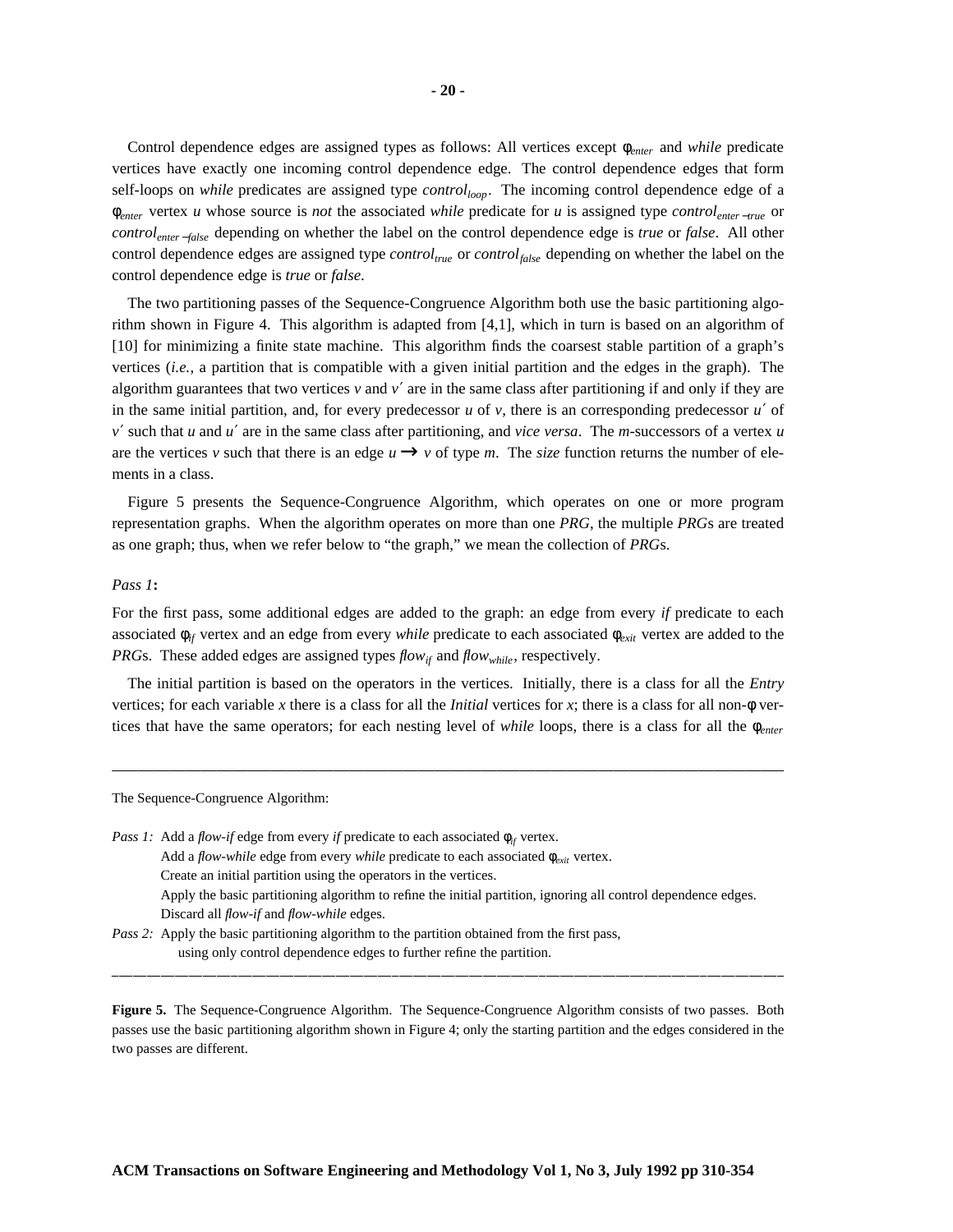vertices at that nesting level; there is a class for all the  $\phi_{exit}$  vertices; there is a class for all the  $\phi_{if}$  vertices; there is a class for all the **output** vertices.

This initial partition is refined by the basic partitioning algorithm; however, all control dependence edges are ignored in the first pass. (The edges added in the beginning of the first pass—those of types *flowif* and *flowwhile*—are discarded at the end of the first pass.)

#### *Pass 2***:**

The second pass considers only control dependence edges, and applies the basic partitioning algorithm again to refine the partition obtained from the first pass.

In the worst case, the Sequence-Congruence Algorithm requires  $O(E_1 \log E_1 + E_2 \log E_2)$  time where  $E_1$  is the number of flow dependence edges plus the number of  $\phi_{if}$  and  $\phi_{exit}$  vertices, and  $E_2$  is the number of control dependence edges in the graph.

*Example*. Figure 6 shows an example of partitioning (not all partition classes are shown in Figure 6; only those that stem from the three classes listed under "Initial Partition"). Note that vertex " $i := i + 2$ " is separated from vertices " $j := i + 2$ " and " $k := i + 2$ " during Pass 1 because the flow predecessor of vertex "*i* :=  $i + 2$ " is a  $\phi_{exit}$  vertex, while the other two vertices have a  $\phi_{enter}$  vertex as their flow predecessor. This separation causes the vertex "**output**(*i*)" to be separated from the vertices "**output**(*i*)" and "**output**(*k*)" during Pass 1 as well. Note also that vertex " $k := i + 2$ " is separated from vertex " $j := i + 2$ " in the final partition, because these two vertices have inequivalent control predecessors. If the Sequence-Congruence Algorithm used a *single* partitioning pass that considered all edge types simultaneously, then the final partitions would be refinements of the partitions created using two passes (*i.e.*, the algorithm would still be safe, but it would be more conservative). For example, if a single partitioning pass were used the vertices " $output(j)$ " and " $output(k)$ " would be placed in different final partitions because their flow predecessors, " $j := i + 2$ " and " $k := i + 2$ ", respectively, are placed in different partitions.

#### **6.2. The Sequence-Congruence Theorem**

It is possible to show that the Sequence-Congruence Algorithm is a safe algorithm for identifying program components that have equivalent behaviors. This is summarized in the following theorem.

*THEOREM*. (Sequence-Congruence Theorem). *Program components that are in the same final partition determined by the Sequence-Congruence Algorithm have equivalent execution behaviors.*

For the sake of brevity, the proof of the theorem is not included in this paper; full details can be found in [25]. (A rough outline of the proof is as follows: Suppose the theorem is not correct. Then there are program components that are in the same final partition but have inequivalent execution behaviors. We can find the "earliest" time *t* when the theorem fails; *i.e.*, when two components that are in the same final partition produce different values. We then show that for the theorem to fail at time *t*, the theorem must have already failed before time *t*, which contradicts the choice of *t*.)

#### **6.3. Enhancements**

In this section we consider several enhancements to the Sequence-Congruence Algorithm. The first is concerned with simple assignment statements, simple predicates, and simple output statements. Due to the property of the *identity* operator in a simple vertex, we can merge a simple vertex *v* with its flow predecessor *u* before performing the first pass of partitioning. By "merging a vertex *v* with another vertex *u*" we mean "replace every edge  $v \rightarrow x$  with an edge  $u \rightarrow x$ , remove edge  $u \rightarrow v$ , and remove vertex *v*." This merge operation is undone before the second pass, but vertices  $u$  and  $v$  are left in the same partition.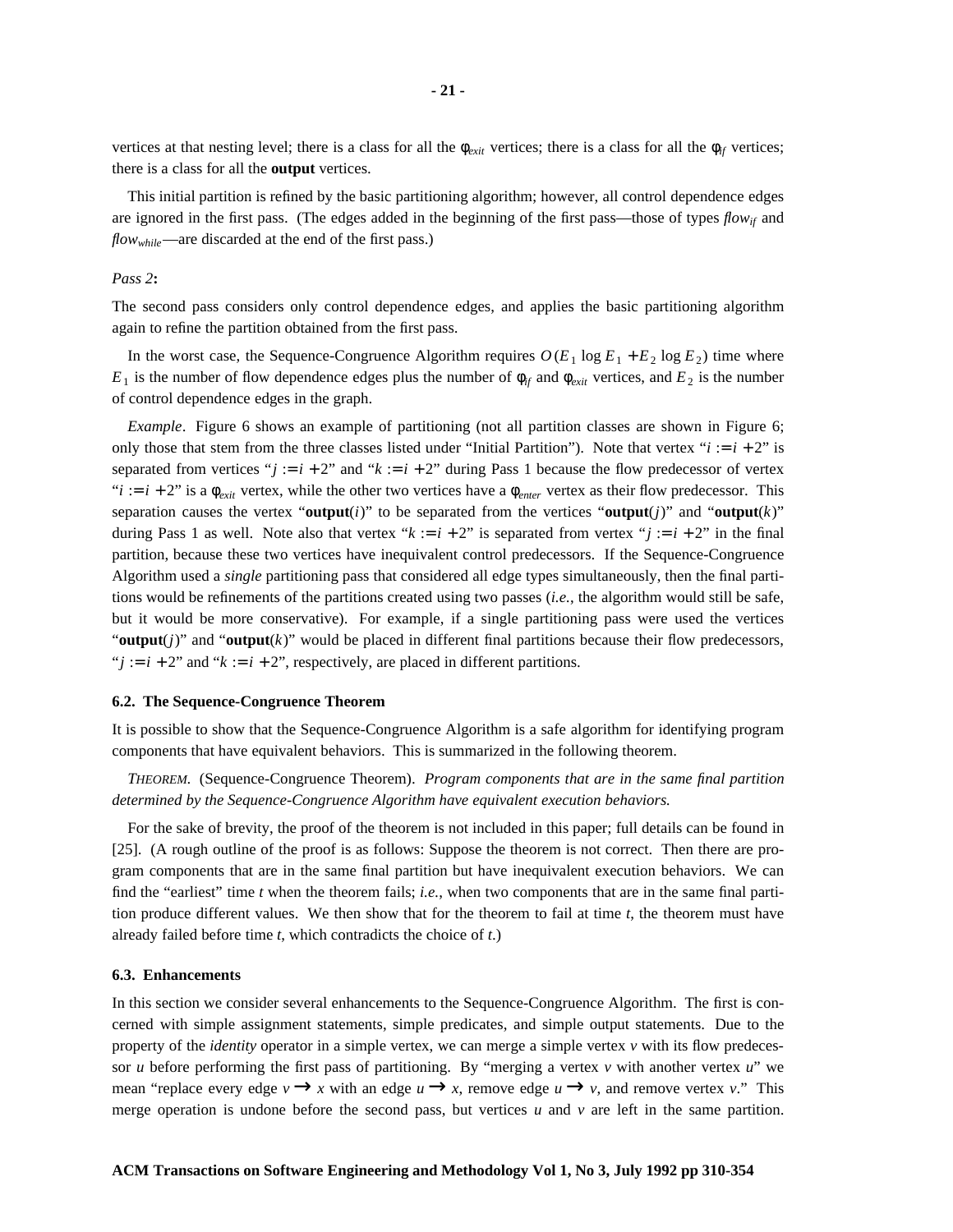

**Figure 6.** An example illustrating how the Sequence-Congruence Algorithm partitions the vertices of a (single) program into equivalence classes. Nine vertices of the example program are shown in their classes in the initial partition, after Pass 1, and after Pass 2.

Vertices *u* and *v* may or may not be put in different partitions during the second pass. For instance, consider the following example:

$$
\begin{aligned}\n&\langle T1 \rangle \quad a := 1 &&\langle T3 \rangle \quad c := 1 \\
&\langle T2 \rangle \quad b := a + 2 &&\langle T4 \rangle \quad d := c \\
&\langle T5 \rangle \quad e := d + 2\n\end{aligned}
$$

If we merge the simple assignment statement T4 with its flow predecessor T3 before performing the first pass of partitioning, we can discover that T2 and T5 are have equivalent behaviors.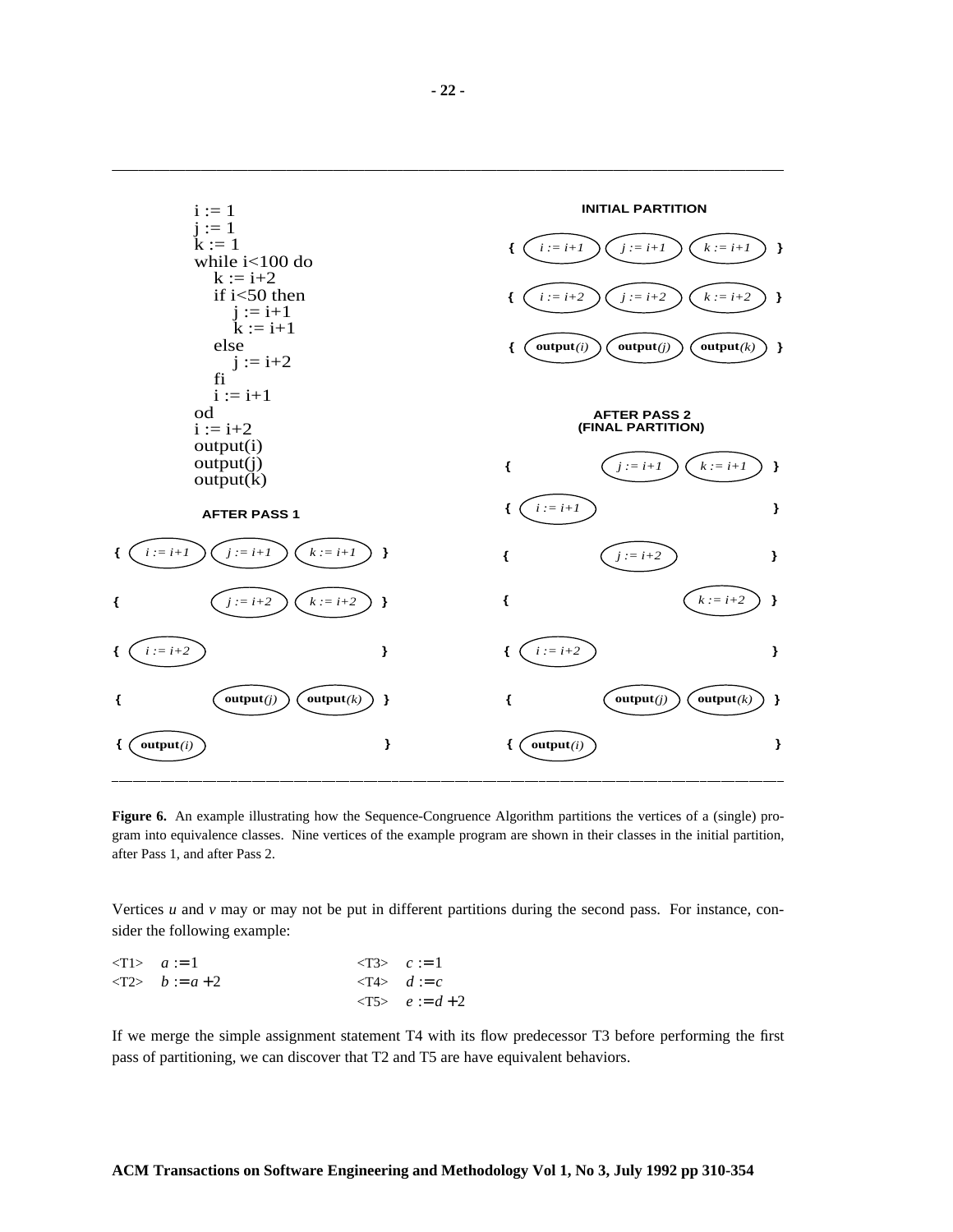In the Sequence-Congruence Algorithm, we assume that statement " $x := a + b * c$ " has the same operator as statement "*y* :=  $d + e * f$ " but a different operator than statement " $z := g * h$ "; that is, the structure of the right-hand-side expression defines the operator. The expression " $a + b * c$ " uses the operator that takes three arguments *a*, *b*, and *c*, and returns the value of " $a + b * c$ ". Thus, in the following program fragment, T1 and T2 are not in the same equivalence class because they have different operators.

$$
\begin{aligned}\n <\text{T1} > x := a + b * c \\
 & z := b * c \\
 <\text{T2} > y := a + z\n \end{aligned}
$$

We can detect larger equivalence classes if the program is transformed to three-address code before partitioning. For the above example, the assignment to *x* is replaced by two statements when the program fragment is transformed to three-address code; consequently, T3 and T4 are placed in the same equivalence class by the Sequence-Congruence Algorithm.

$$
temp := b * c
$$
  

$$
\langle T3 \rangle \quad x := a + temp
$$
  

$$
z := b * c
$$
  

$$
\langle T4 \rangle \quad y := a + z
$$

Similarly, a constant inside an expression is tightly coupled with the operator. The expression " $a + 1$ " uses the unary operator that takes an argument *a* and returns the value of " $a + 1$ ". Therefore, in the following program fragment, T5 and T6 are not in the same equivalence class because they have different operators (and different numbers of incoming flow dependence edges).

 $\langle T5 \rangle$   $x := a + 1$  $z := 1$  $<$ T6>  $y := a + z$ 

A simple transformation can improve the result of partitioning: for each constant *c* that appears in the program, (1) a new variable *Const\_c* is created, (2) an assignment statement "*Const\_c* := *c*" is added at the very beginning of the program, and  $(3)$  all references to  $c$  in the program are changed to references to *Const\_c*. This transformation does not change the execution behavior of a program; however, larger equivalence classes of components that has equivalent behaviors will result from partitioning.

As presented in Section 6.1, the Sequence-Congruence Algorithm uses the same basic partitioning algorithm—the one given in Figure 4—for both Pass 1 and Pass 2; however, this is not strictly necessary. In principle, it is possible to use variants of the basic partitioning algorithm tailored specially for the two different passes. For example, one kind of enhancement that may be worthwhile incorporating into Pass 1 is one that takes into account the mathematical properties of an expression's operator. For instance, consider the following example:

| $\langle T1 \rangle$ $a := 1$     | $\langle T5 \rangle$ $c := 2$            |
|-----------------------------------|------------------------------------------|
| $\langle T2 \rangle$ $b := 2$     | $\langle T6 \rangle$ d := 1              |
| $\langle T3 \rangle$ $x := a + b$ | $\langle T7 \rangle$ $u := c + d$        |
| $\langle T4 \rangle$ $y := x * 3$ | $\langle \text{T8} \rangle$ $v := u * 3$ |

With the present algorithm for Pass 1, T3 and T7 are eventually placed in separate classes, and hence T4 and T8 are also placed in separate classes in the first pass. However, because addition is commutative, T3 and T7 could be placed in a single equivalence class, which then also makes it possible for T4 and T8 to be members of a single equivalence class. A simple enhancement to the basic partitioning algorithm extends it to handle commutative operators [4].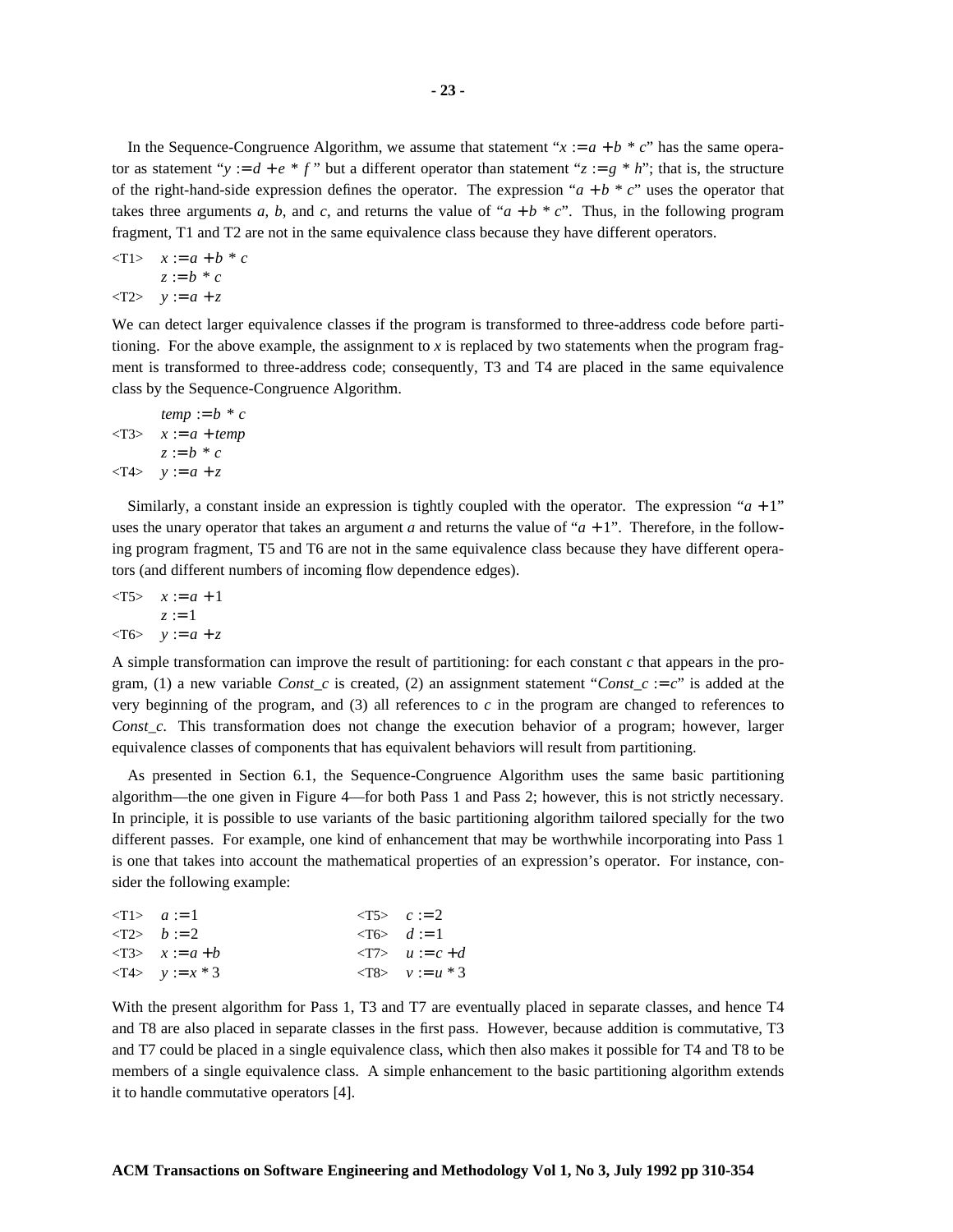The benefits of finding larger equivalence classes during Pass 1 carry over to Pass 2; in this example, T3 and T7 would be members of the same equivalence class, and T4 and T8 would be members of another.

It is obvious that the Sequence-Congruence Algorithm could also benefit from additional information supplied by the programmers. Such information could be furnished through pragmas or could be obtained through interaction with the programmers. For instance, if it is asserted that two components have equivalent behavior, the technique of *congruence closure* [7,17] can merge the equivalence classes to which the two components belong and propagate the effects to combine other equivalence classes.

#### **7. Comparison With Related Work**

In addition to the HPR algorithm [12], there has been previous work on integrating functions [5], logic programs [15], and specifications [8]. Different models of integration have been used in each case. In Berzins's work on integrating functions, variants *A* and *B* are merged without regard to *Base*. The function that results from the merge preserves the (entire) behavior of *both*; thus, *A* and *B* cannot be merged if they conflict at any point where both are defined. Similarly, Lakhotia and Sterling's 1−1 join operation is a two-way merge. However, in their work there is no notion of interference, and the characterization of the semantic properties of the merged program was left as an open question in [15]. Feather's work on integrating specifications does take *Base* into account, but although the integration algorithm preserves syntactic modifications, it does not guarantee any semantic properties of the integrated specification. Both the HPR algorithm and the algorithm described in this paper are three-way integration operations that satisfy the semantic criterion stated in Section 1.

The program-integration algorithm presented in this paper addresses an important limitation of the HPR algorithm, namely, its inability to integrate program variants when a change made in one of the variants is a semantics-preserving transformation of some part of the base program, and a change made in the other variant uses the result computed by that part of the program. The key idea of the new algorithm is the use of limited slices—rather than full slices—to extract what is changed in each of the variants.

Because the new integration algorithm is parameterized by the auxiliary algorithm used for identifying congruent program components, we have actually defined a *class* of integration algorithms that accommodate semantics-preserving transformations. Any technique for identifying congruent vertices that meets the conditions enumerated in Section 4.1 can be used in conjunction with the integration algorithm described in this paper. Thus, applying the Sequence-Congruence Algorithm, which was discussed in Section 6, is just one of the ways in which the first step of the new integration algorithm could be implemented.

The Sequence-Congruence Algorithm is not the first to address the problem of equivalent execution behaviors; for example, it is shown in [19] that two components with isomorphic slices have equivalent execution behaviors (the slice of a program with respect to a program component *c* is, roughly, all the statements and predicates in the program that can potentially affect the values produced at *c* during program execution). Further, this result holds even if the two components happen to be in *two different programs*, provided the two programs are run on identical—or actually just sufficiently similar—initial states. However, the Sequence-Congruence Algorithm is both more powerful and more efficient than the method based on comparing slices. All components (in the same or in different programs) with isomorphic slices are identified as equivalent by the Sequence-Congruence Algorithm, but not all components identified as equivalent by the Sequence-Congruence Algorithm have isomorphic slices. Partitioning the components of one or more programs into equivalence classes can be done using the Sequence-Congruence Algorithm in worst-case time  $O(N \log N)$  (where N is the sum of the programs' sizes); such a partitioning requires worst-case time  $O(N^2)$  using the program slice comparison technique of [13].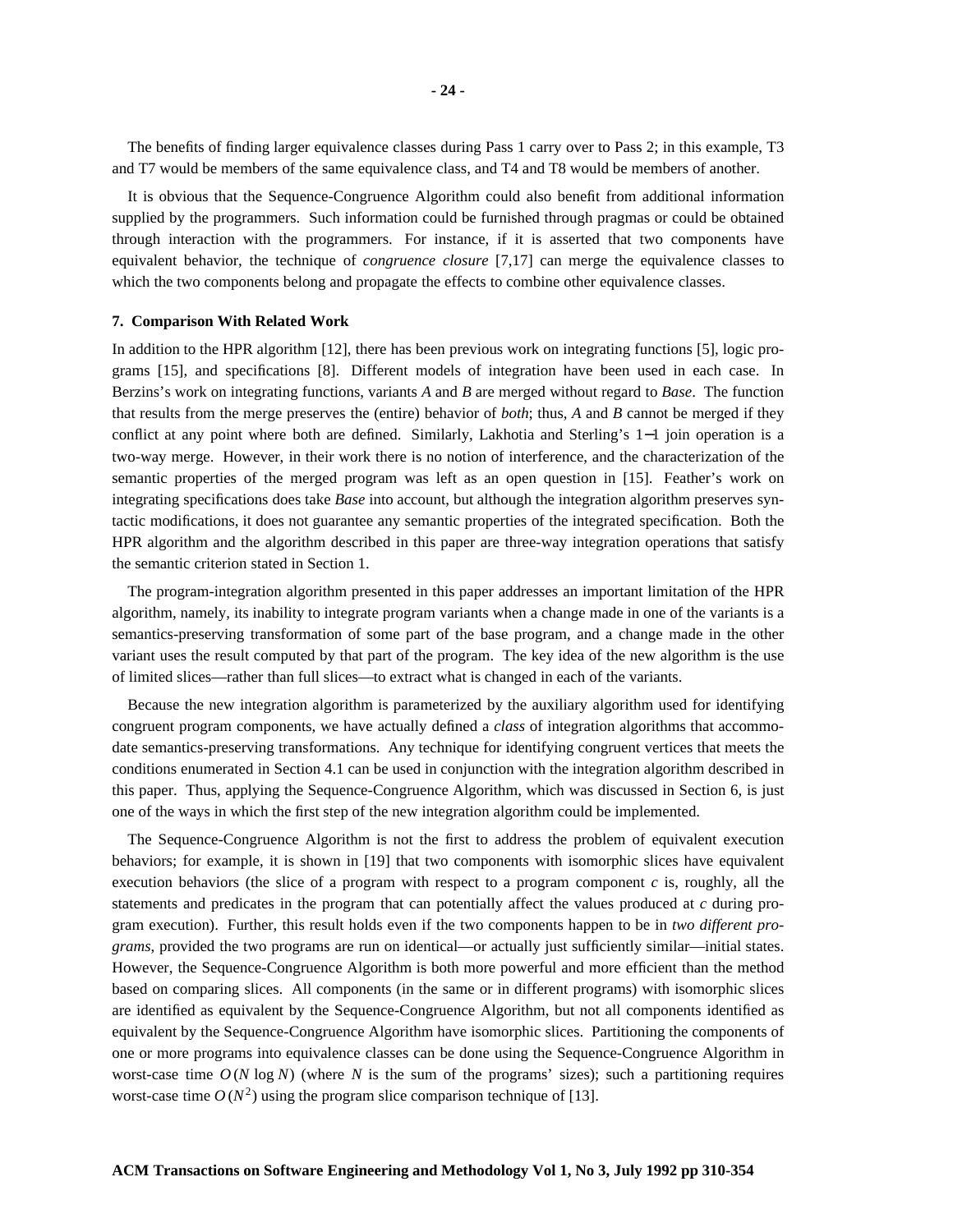We have shown that when the Sequence-Congruence Algorithm is used for congruence testing, the new integration algorithm is strictly better than the HPR algorithm in the following sense [25]:

- (1) The new algorithm succeeds whenever the HPR algorithm succeeds.
- (2) The integrated program produced by the new algorithm satisfies the integration criteria stated in Section 1.
- (3) There are integration problems on which the new algorithm succeeds while the HPR algorithm reports interference.

For instance, while the HPR algorithm reports interference for all the examples of Figure 1, the new integration algorithm, used in conjunction with the Sequence-Congruence Algorithm, succeeds on the first example. (The second and third examples of Figure 1 illustrate limitations of the Sequence-Congruence Algorithm, which fails to identify all the unchanged components in those two examples.)

The development of more powerful congruence-testing algorithms (and hence more powerful programintegration algorithms) is a subject of on-going research. Relevant work on program-optimization and transformation techniques for graph representations similar to PRGs includes [22], [9], and [21].

#### **APPENDIX. PROOF OF THE INTEGRATION THEOREM**

This appendix gives the detailed proof of the integration theorem stated in Section 5. In what follows, we use  $R_A$ ,  $R_B$ ,  $R_{Base}$ , and  $R_M$  to denote the respective program representation graphs of A, B, Base, and M.

By the construction of  $R_M$ , every vertex *v* of  $R_M$  is taken from either  $R_A$  or  $R_B$  or both (it is possible that *v* appears in  $R_{Base}$  as well); this vertex in  $R_A$  or  $R_B$  is called an *originating* vertex of *v*. A vertex *v* of  $R_M$ inherits an "identity" from its originating vertices.

A vertex *v* in  $R_M$  may have a different text from one of its originating vertices, but the text of *v* must match at least *one* of its originating vertices. Modulo their having different texts, *v* and its originating vertices can be considered to be the same vertex in different graphs. Note that, by the construction of  $R_M$ , if both  $v_1$  and  $v_2$  are originating vertices of *v*, then  $v_1$  and  $v_2$  must be corresponding vertices; in particular,  $v_1$  and  $v_2$  have equivalent behavior.

Every edge  $u \rightarrow v$  of  $R_M$  is taken from either  $R_A$  or  $R_B$  or both. (It is possible that the edge  $u \rightarrow v$ appears in *RBase* as well.) Since each control or flow dependence edge is identified by its two end-points, if an edge  $u \rightarrow v$  of  $R_M$  is taken from  $R_A$  (or  $R_B$ ), then there are originating vertices *u'* and *v'* of *u* and *v*, respectively, and an identical control or flow dependence edge  $u' \rightarrow v'$  in  $R_A$  (or  $R_B$ , respectively). In addition, it can be shown (by case analysis on the classification of  $v'$ ) that  $v'$  and  $v$  have the same text.

We first prove an auxiliary lemma that will be used in the proofs of the remaining lemmas in this section.

LEMMA 1. Suppose  $s_1$  and  $s_2$  are two sequences of boolean values. If (1) either  $s_1$  is a prefix of  $s_2$  or vice versa, (2) the last values of  $s_1$  and  $s_2$  are true, and (3)  $s_1$  and  $s_2$  have the same number of true values, *then*  $s_1$  *and*  $s_2$  *are identical sequences.* 

*PROOF.* Suppose  $s_1$  and  $s_2$  are not identical. Without loss of generality, we may assume  $s_1$  is a proper prefix of  $s_2$ . If  $s_2$  has *k true* values, then  $s_1$  can have at most  $k - 1$  *true* values since the last value of  $s_2$ , which is *true*, does not appear in  $s_1$ . But this contradicts the assumption that  $s_1$  and  $s_2$  have the same number of *true* values. Therefore,  $s_1$  and  $s_2$  are identical sequences.  $\Box$ 

The proof of the Integration Theorem proceeds by first showing that every vertex of *R<sup>M</sup>* produces the same sequence of values as its originating vertices when the merged program *M* is run on an initial state  $\sigma$ on which *A*, *B*, and *Base* all terminate normally. Then we show that the merged program *M* must also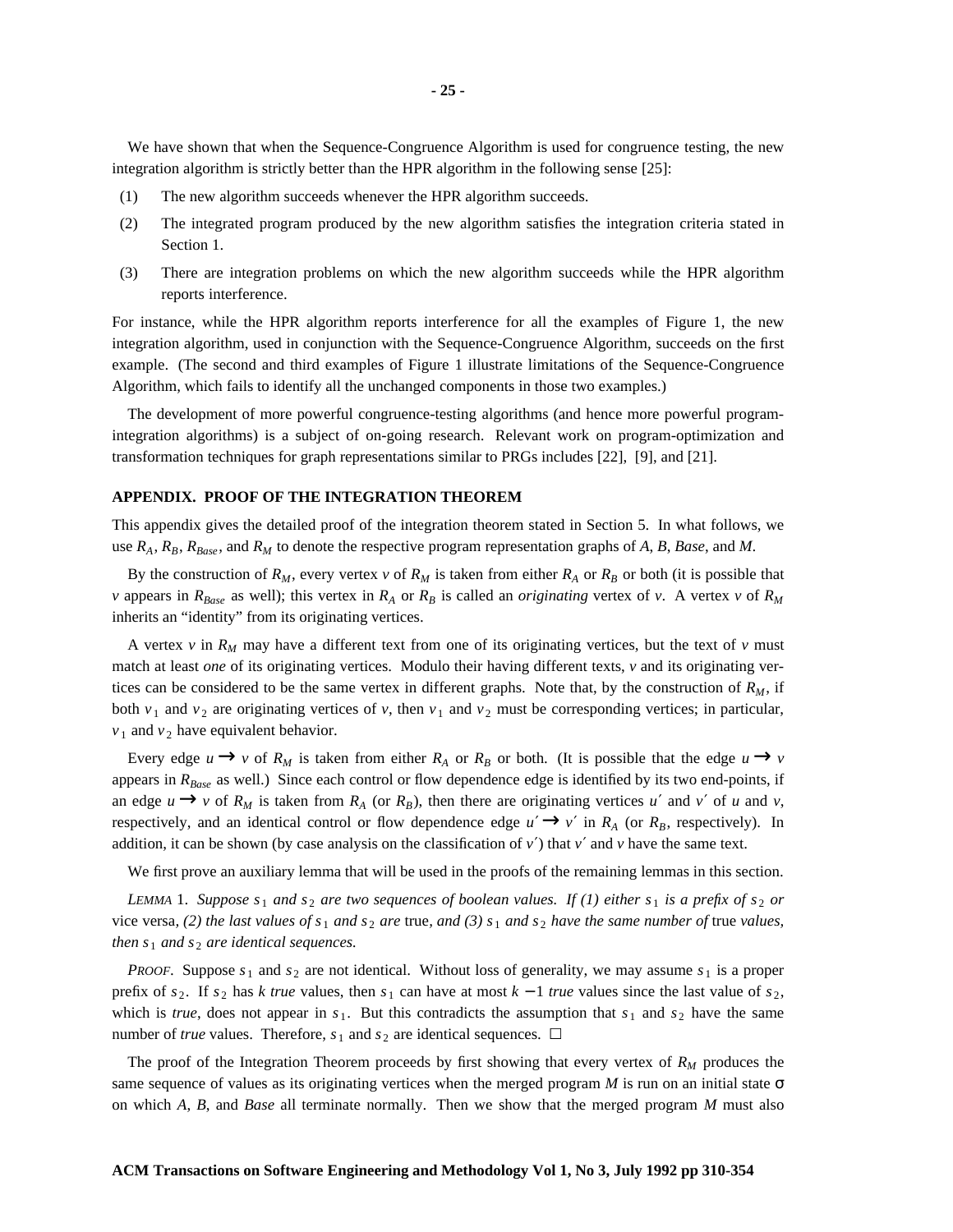terminate normally on an initial state σ when *A*, *B*, and *Base* all terminate normally on σ. Finally, we prove the existence of vertices with the changed and preserved behaviors in *M*.

*LEMMA* 2. *Suppose A and B are two variants of Base for which the new integration algorithm succeeds* and produces a merged program M. When M is run on an initial state  $\sigma$  on which A, B, and Base all ter*minate normally, every program component of M produces the same sequence of values as its originating component in A or B.*

*PROOF*. We prove this lemma by contradiction. Suppose it is not the case that every vertex of  $R_M$  produces the same sequence of values as its originating vertex. We choose a vertex  $u_M$  in *M* such that  $u_M$  produces a different sequence of values than its originating vertex and each of  $u_M$ 's control predecessors,  $v_M$ , produces the same sequence of values as  $v_M$ 's originating vertex. Note that it is always possible to choose such a  $u_M$  because there is a control dependence path from the *Entry* vertex to every other vertex in the *PRG* and all *Entry* vertices always produce the same (sequence of) values.

There are two ways in which  $u<sub>M</sub>$  and its originating vertex could produce different sequences of values: (1) there is a constant *k* such that the  $k^{th}$  values produced at  $u_M$  and its originating vertex differ, and (2) the sequence of values produced at *u<sup>M</sup>* is a proper prefix of that produced at its originating vertex. In the latter case, because  $u_M$ 's control predecessor,  $v_M$ , produces the same sequence of values as  $v_M$ 's originating vertex, there must be a non-terminating or faulting computation  $w<sub>M</sub>$  that is executed between  $v<sub>M</sub>$  and  $u<sub>M</sub>$ . If this is the case, we choose  $w_M$  instead of  $u_M$ . Therefore, we can always find a vertex  $u_M$  in *M* and a constant *k* such that the  $k^{th}$  value produced at  $u_M$  differs from the  $k^{th}$  value produced at its originating vertex.

Let  $t_M$  be the moment just after  $u_M$  executes for the  $k^{th}$  time. If there are many  $u_M$  in M and k such that the  $k^{th}$  value produced at  $u_M$  differs from that produced at its originating vertex, choose the ones with the earliest *tM*.

If  $u_M$  has no flow predecessor, that is,  $u_M$  is a constant vertex,<sup>6</sup> then at least one of its originating vertices, say  $u_A$  in *A*, must be an identical constant vertex. Because  $u_M$  and  $u_A$  are identical constant vertices, they cannot produce different values. Thus,  $u_M$  cannot be a constant vertex.

Let *v<sub>M</sub>* be a flow predecessor of  $u_M$ . Without loss of generality, assume the flow edge  $v_M \rightarrow_f u_M$  is taken from *A*; that is, there is a corresponding flow edge  $v_A \rightarrow_f u_A$  in *A* and  $v_A$  and  $u_A$  are originating vertices of  $v_M$  and  $u_M$ , respectively. Let  $t_A$  be the moment just after  $u_A$  executes for the  $k^{th}$  time.

Since  $u_M$  and  $u_A$  produce different values at  $t_M$  and  $t_A$ , respectively, we may assume the values of  $v_M$  and  $v_A$  at  $t_M$  and  $t_A$ ,<sup>7</sup> respectively, are different (for if all corresponding flow predecessors of  $u_M$  and  $u_A$  have the same value at  $t_M$  and  $t_A$ , respectively, then the values of  $u_M$  and  $u_A$  at  $t_M$  and  $t_A$  must be the same). However, since  $t_M$  is the earliest time when the lemma fails and  $v_A$  is an originating vertex of  $v_M$ , the only way that the values of  $v_M$  and  $v_A$  at  $t_M$  and  $t_A$  could be different is that  $v_M$  and  $v_A$  have executed a different number of times by the times  $t_M$  and  $t_A$ . In what follows, we will show that this cannot happen.

Let  $w_M$  be the least common control ancestor of  $u_M$  and  $v_M$  in *M*; *i.e.*,  $w_M$  is a common control ancestor of  $u_M$  and  $v_M$  in *M*, and all other common control ancestors of  $u_M$  and  $v_M$  are control ancestors of  $w_M$ (*while* predicates are not considered to be control ancestors of themselves). Let  $w_A$  be the least common

<sup>6</sup>An assignment vertex is a constant vertex if the right-hand-side expression consists of a single constant; a predicate vertex is a constant vertex if the expression consists of a constant boolean value. An output statement is a constant vertex if it prints out the value of a constant.

<sup>&</sup>lt;sup>7</sup>The value of a vertex *v* at time *t* is the most recent value produced at *v* by the time *t*.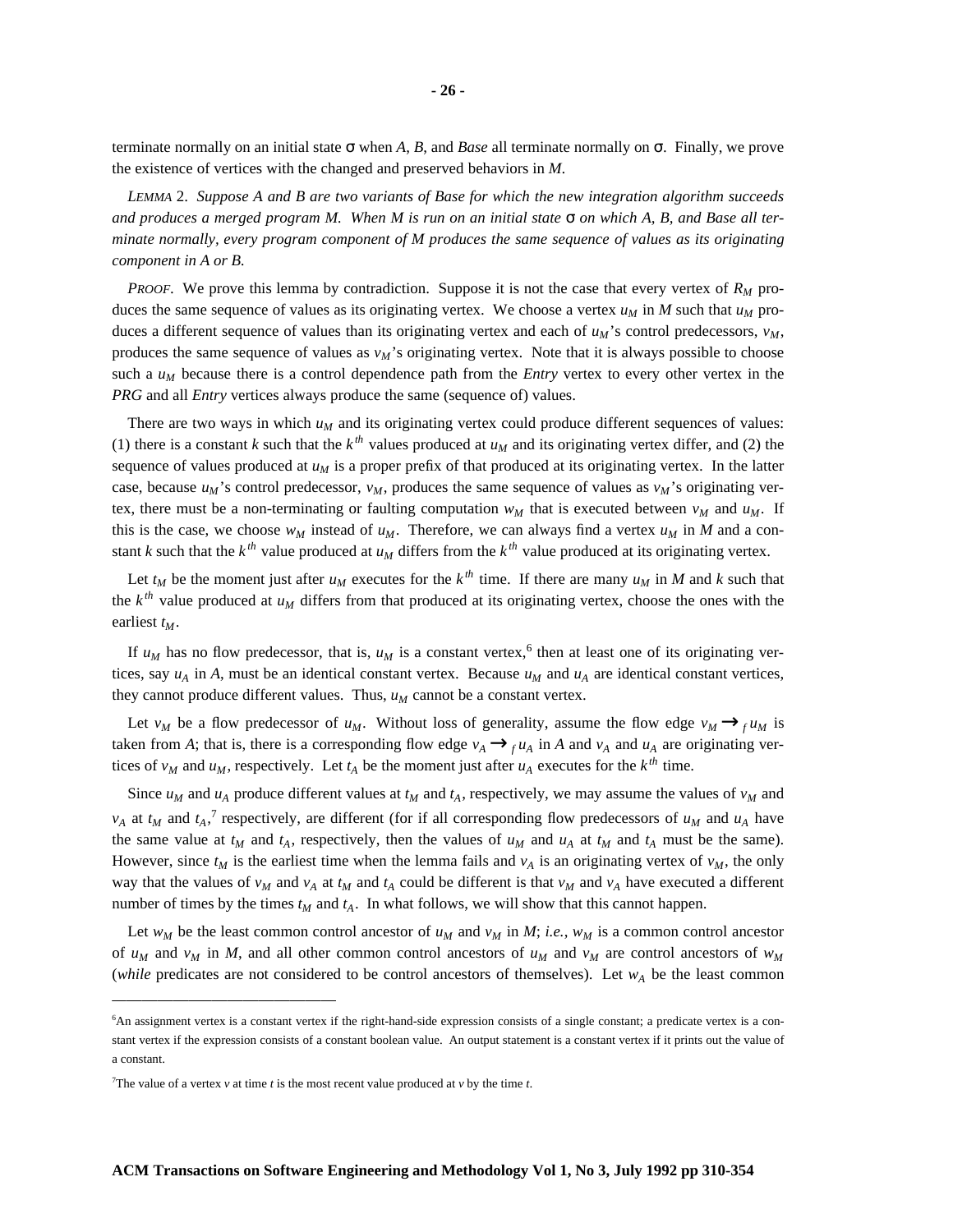control ancestor of  $u_A$  and  $v_A$  in A. Note that  $w_A$  might not be the originating vertex of  $w_M$ . Depending on whether the whole control dependence path  $w_M \rightarrow_c^* u_M$  is taken from *A* we have two cases.

## **Case 1.** The whole control dependence path  $w_M \rightarrow_c^* u_M$  is taken from A.

We have the situation as shown in Figure A1. Note that at times  $t_M$  and  $t_A$ , both  $u_M$  and  $u_A$  have produced *k* values; all but the  $k^{th}$  values produced are pairwise identical. We want to show that  $w_M$  and  $w_A$ have produced the same sequence of values by the times  $t_M$  and  $t_A$ , respectively.

First assume that  $u_M$  and  $u_A$  are neither  $\phi_{enter}$  vertices nor *while* predicate vertices; thus,  $u_M$  and  $u_A$ have exactly one incoming control edge. Let  $x_M$  and  $x_A$  be the control predecessors of  $u_M$  and  $u_A$ , respectively, and assume that the control edges  $x_M \rightarrow_c u_M$  and  $x_A \rightarrow_c u_A$  are both labeled *true*. Since  $x_A$  is an originating vertex of  $x_M$ , and the lemma does not fail until time  $t_M$ , either the sequence of values produced by  $x_M$  by the time  $t_M$  is a prefix of the sequence of values produced by  $x_A$  by the time *tA*, or *vice versa*.

At time  $t_M$ ,  $u_M$  has executed *k* times and the control edge  $x_M \rightarrow_c u_M$  is labeled *true*; thus, by the time *tM*, *x<sup>M</sup>* has produced a sequence of (boolean) values, *k* of which are *true* and the last value in the sequence is *true*. Similarly, by the time *tA*, *x<sup>A</sup>* has produced a sequence of (boolean) values, *k* of which are *true* and the last value in the sequence is *true*. By Lemma 1, we conclude that by the times  $t_M$  and  $t_A$ ,  $x_M$  and  $x_A$  have produced the same sequence of values.

• Next assume that  $u_M$  and  $u_A$  are *while* predicate vertices; thus,  $u_M$  and  $u_A$  have one incoming control edge in addition to the self-loops. Let  $x_M$  and  $x_A$  be the control predecessors of  $u_M$  and  $u_A$ , respectively, along the control edges that are not the self-loops and assume the control dependence edges  $x_M \rightarrow_c u_M$  and  $x_A \rightarrow_c u_A$  are both labeled *true*. Since  $x_A$  is an originating vertex of  $x_M$ , and the lemma does not fail until time  $t_M$ , either the sequence of values produced by  $x_M$  by the time  $t_M$  is a prefix of the sequence of values produced by  $x_A$  by the time  $t_A$ , or *vice versa*.

By the times  $t_M$  and  $t_A$ ,  $u_M$  and  $u_A$  have produced *k* values, of which all but the last ones are pairwise identical. Thus, the loops of  $u_M$  and  $u_A$  must have performed the same number of times by the times *t<sup>M</sup>* and *tA*. Therefore, *x<sup>M</sup>* and *x<sup>A</sup>* must have produced the same number of *true* values, and the most recent values produced at both  $x_M$  and  $x_A$  are *true*. By Lemma 1,  $x_M$  and  $x_A$  must have produced identical sequence of values by the times  $t_M$  and  $t_A$ , respectively.

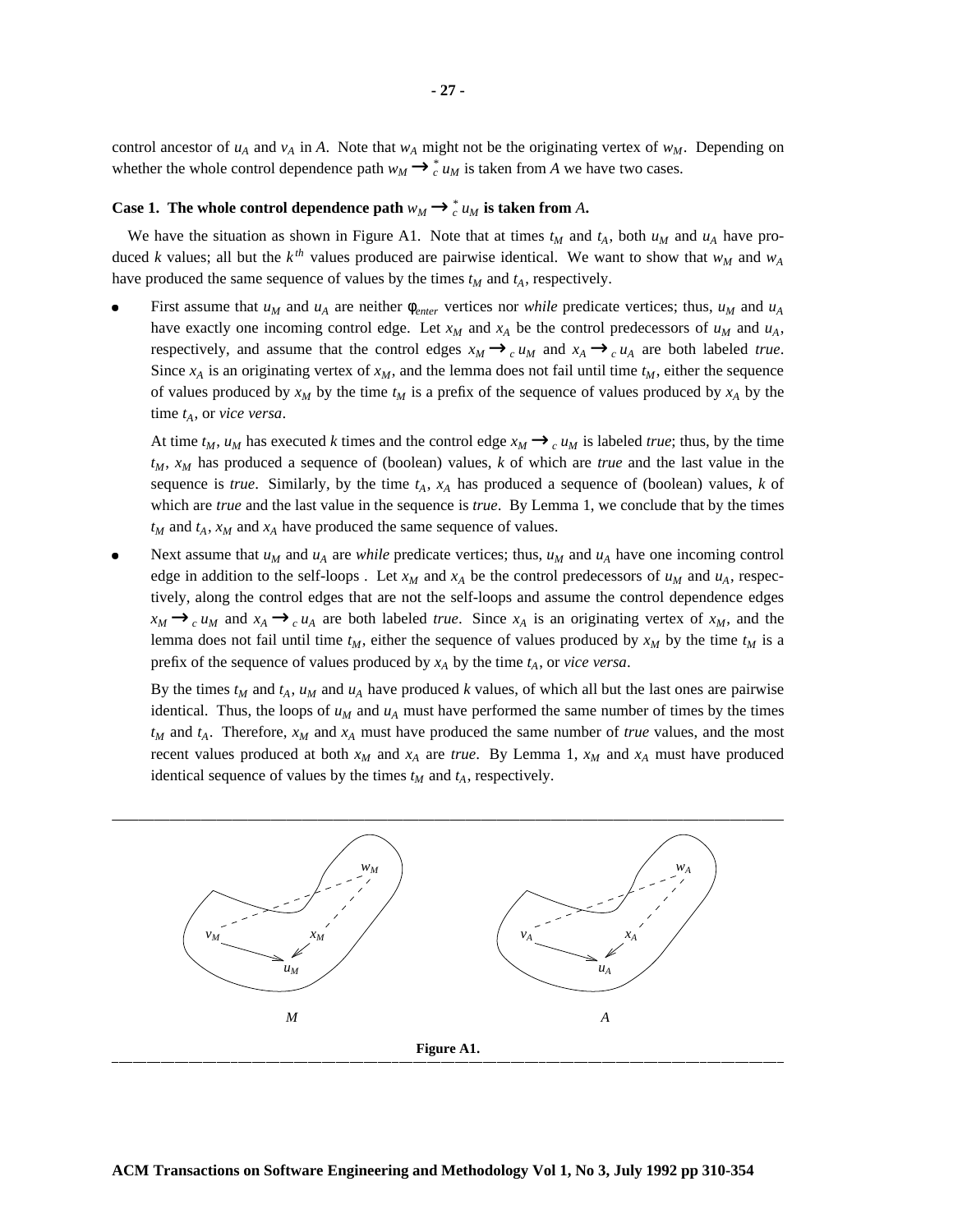• Next assume that  $u_M$  and  $u_A$  are  $\phi_{enter}$  vertices and the flow dependence edge  $v_M \rightarrow$ <sub>f</sub>  $u_M$  is from outside the loop; thus,  $u_M$  and  $u_A$  have two incoming control dependence edges. Let  $x_M$  and  $x_A$  be the associated *while* predicates of  $u_M$  and  $u_A$ , respectively. Let  $y_M$  and  $y_A$  be the other control predecessors of  $u_M$  and  $u_A$ , respectively, and assume that the control edges  $y_M \rightarrow_c u_M$  and  $y_A \rightarrow_c u_A$  are both labeled *true*. We have the situation as shown in Figure A2.

Note that  $x_A$  and  $y_A$  are originating vertices of  $x_M$  and  $y_M$ , respectively. Since the lemma does not fail until the time  $t_M$ , either the sequence of values produced by  $y_M$  by the time  $t_M$  is a prefix of that produced by  $y_A$  by the time  $t_A$ , or *vice versa*. Also note that, by the times  $t_M$  and  $t_A$ , the last values produced at *y<sub>M</sub>* and *y<sub>A</sub>* are *true* since the control edges  $y_M \rightarrow_c u_M$  and  $y_A \rightarrow_c u_A$  are labeled *true*.

Because  $x_A$  is an originating vertex of  $x_M$ , and because the lemma does not fail until the time  $t_M$ , either the sequence of values produced by  $x_M$  by the time  $t_M$  is a prefix of that produced by  $x_A$  by the time  $t_A$ , or *vice versa*. Note that  $y_M$  and  $y_A$  are also control predecessors of  $x_M$  and  $x_A$ .

Since  $u_M$  is a  $\phi_{enter}$  vertex, the number of times  $u_M$  has executed equals the number of *true* values produced at  $y_M$  plus the number of *true* values produced at  $x_M$ . Similarly, the number of times  $u_A$  has executed equals the number of *true* values produced at *y<sup>A</sup>* plus the number of *true* values produced at *xA*.

Suppose the sequences of values produced at  $y_M$  and  $y_A$  by the times  $t_M$  and  $t_A$  are not identical. The sequence of values produced at  $y_M$  is a *proper* prefix of that produced at  $y_A$ , or *vice versa*. If the sequence of values produced at  $y_M$  is a proper prefix of that produced at  $y_A$ , then the sequence of values produced at  $x_M$  is also a proper prefix of that produced at  $x_A$ . On the other hand, if the sequence of values produced at  $y_A$  is a proper prefix of that produced at  $y_M$ , then the sequence of values produced at  $x_A$  is also a proper prefix of that produced at  $x_M$ . In either case, since the last values produced at  $y_M$  and  $y_A$  are *true*, the total number of *true* values produced at  $y_M$  and  $x_M$  cannot be equal to that produced at  $y_A$  and  $x_A$ . Therefore,  $u_M$  and  $u_A$  could not have executed the same number of times by  $t_M$  and  $t_A$ . However, this contradicts the assumption that, by the times  $t_M$  and  $t_A$ ,

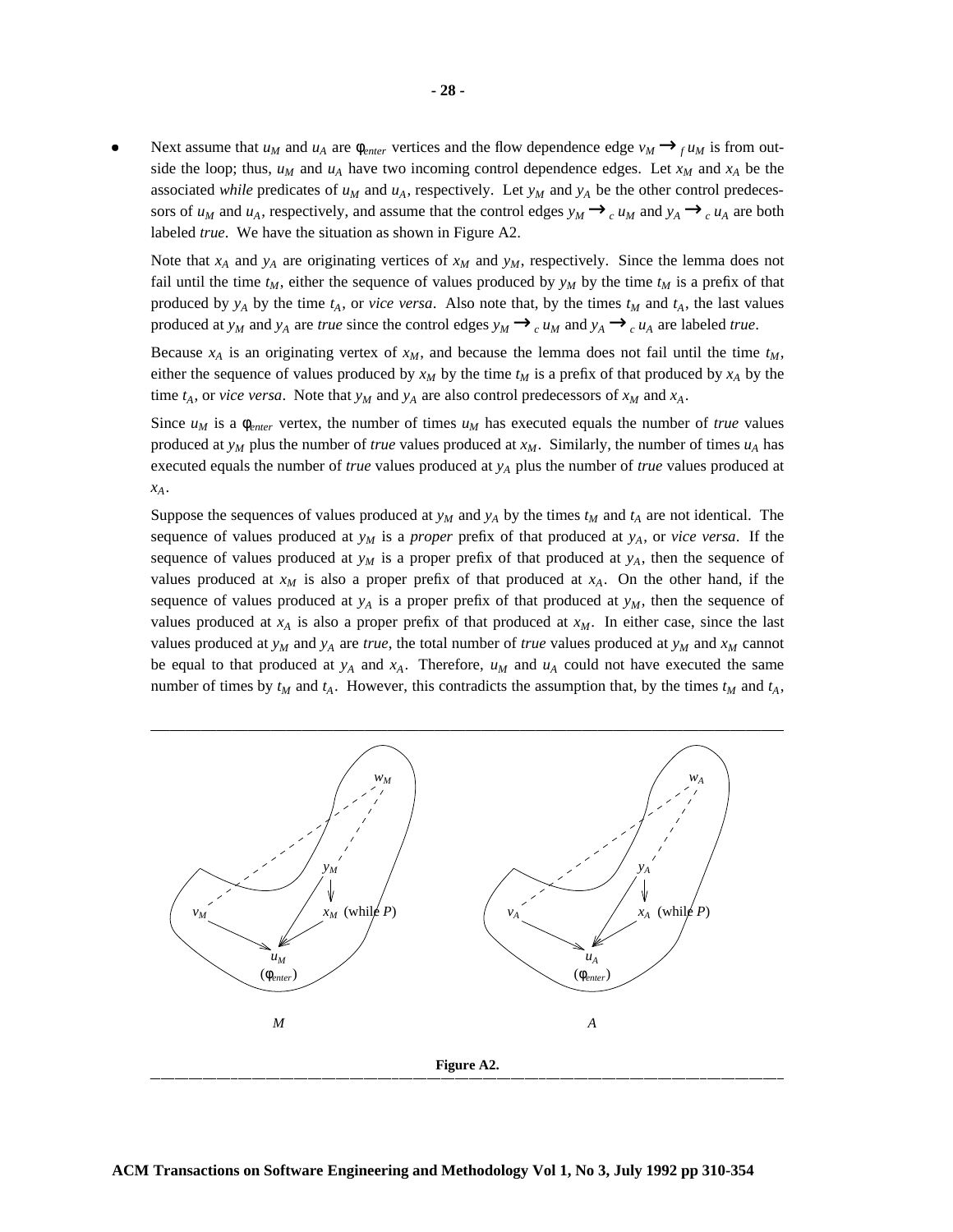both  $u_M$  and  $u_A$  have executed *k* times. We conclude that  $y_M$  and  $y_A$  must have produced identical sequence of values by the times  $t_M$  and  $t_A$ .

Because  $y_M$  and  $y_A$  have produced the same sequence of values by the times  $t_M$  and  $t_A$ , and because  $u_M$  and  $u_A$  have executed the same number of times,  $x_M$  and  $x_A$  must have also produced identical sequence of values by the times  $t_M$  and  $t_A$ .

• Lastly, assume that  $u_M$  and  $u_A$  are  $\phi_{enter}$  vertices and the flow dependence edge  $v_M \rightarrow_f u_M$  is from inside the loop. Let  $x_M$  and  $x_A$  are the associated *while* predicates. Note that in this case,  $w_M$  and  $x_M$ are the same vertex;  $w_A$  and  $x_A$  are the same vertex. We have the situation as shown in Figure A3.

Note that  $t_M$  is the moment immediately after  $u_M$  executes for the  $k^{th}$  time. Thus, by the time  $t_M$ ,  $x_M$ has executed  $k - 1$  times. Similarly,  $t_A$  is the moment immediately after  $u_A$  executes for the  $k^{th}$  time. By the time  $t_A$ ,  $x_A$  has executed  $k-1$  times. Therefore,  $x_M$  and  $x_A$  have executed the same number of times.

Since  $x_A$  is an originating vertex of  $x_M$  and the lemma does not fail until the time  $t_M$ ,  $x_M$  and  $x_A$  must have produced the same sequence of values by the times  $t_M$  and  $t_A$ , respectively.

We conclude that by the times  $t_M$  and  $t_A$ ,  $x_M$  and  $x_A$ , which are control predecessors of  $u_M$  and  $u_A$ , have produced the same sequence of values.

By repeating the above arguments for each pair of corresponding control ancestors of  $u_M$  and  $u_A$ , we know that  $w_M$  and  $w_A$  have produced the same sequence of values by the times  $t_M$  and  $t_A$ .

Next we will do a case analysis on  $u_M$  and  $u_A$ . In each subcase, we will show that  $v_M$  and  $v_A$  have produced the same sequence of values by the times  $t_M$  and  $t_A$  (because  $w_M$  and  $w_A$  have produced the same sequence of values).

*Subcase 1*. *u<sub>M</sub>* and *u<sub>A</sub>* are non- $\phi$  vertices. In this case, there are control edges  $w_M \rightarrow_c v_M$  and  $w_A \rightarrow_c v_A$ . We have the situation as shown in Figure A4.

Since  $w_M$  and  $w_A$  have produced the same sequence of values by the times  $t_M$  and  $t_A$ ,  $v_M$  and  $v_A$  must have executed the same number of times. Since  $v_A$  is an originating vertex of  $v_M$  and the lemma does not fail until the time  $t_M$ , it must be that, by the times  $t_M$  and  $t_A$ ,  $v_M$  and  $v_A$  have produced the same sequence of values.

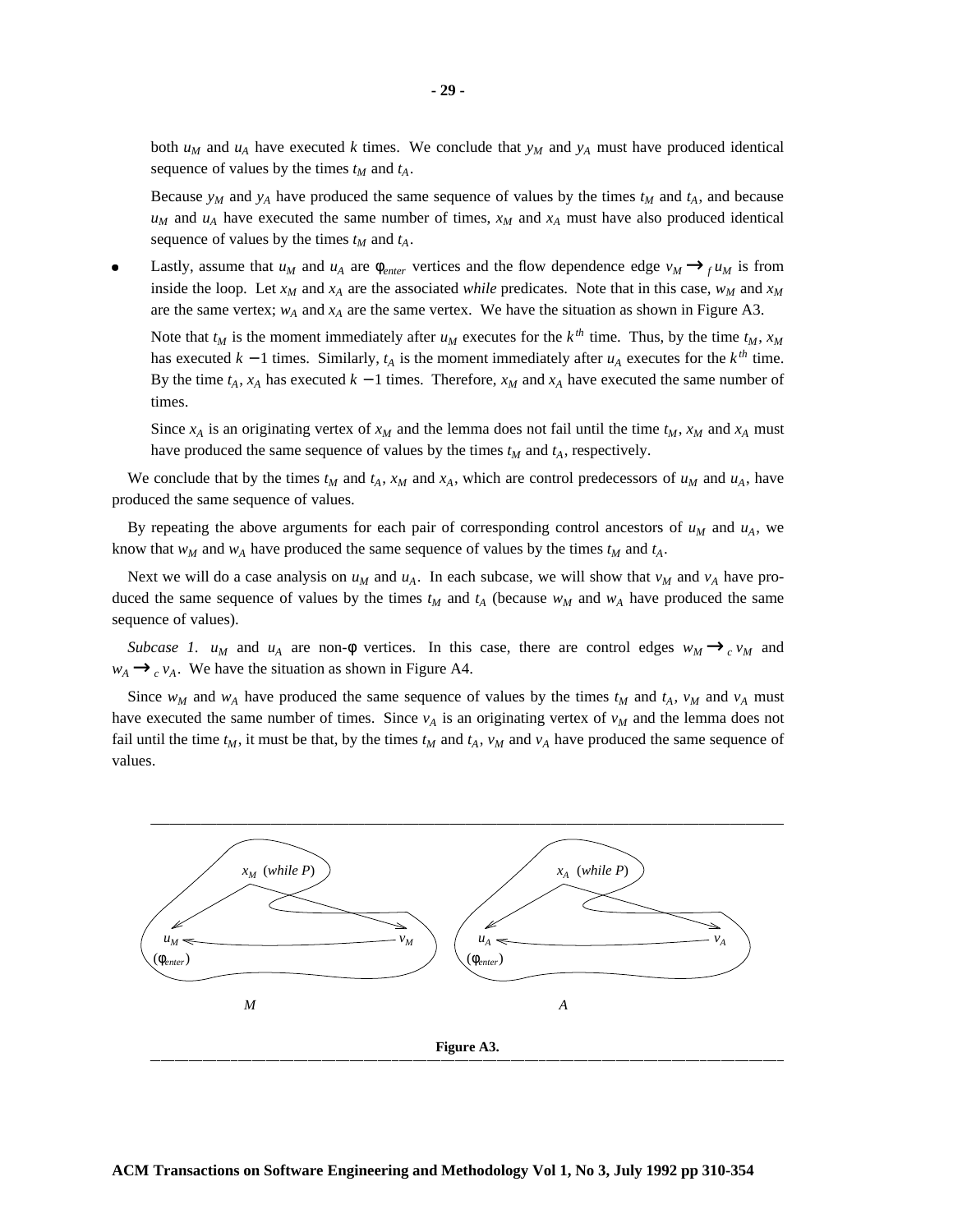

*Subcase* 2. *u<sub>M</sub>* and *u<sub>A</sub>* are  $\phi_{if}$  vertices and there is a control edge  $w_M \rightarrow_c v_M$ . Since  $v_A$  is an originating vertex of  $v_M$ , there is a control edge  $w_A \rightarrow_c v_A$ . We have the situation as shown in Figure A4. By the same argument as in *Subcase 1* above, we know that, by the times  $t_M$  and  $t_A$ ,  $v_M$  and  $v_A$  have produced the same sequence of values.

*Subcase* 3.  $u_M$  and  $u_A$  are  $\phi_{if}$  vertices and there is an *if* predicate  $P_M$  on the control dependence path such that  $w_M \rightarrow_c P_M \rightarrow_c v_M$ . Since  $v_A$  is an originating vertex of  $v_M$ , there must be an *if* predicate  $P_A$  on the control dependence path such that  $w_A \rightarrow_c P_A \rightarrow_c v_A$ . We have the situation as shown in Figure A5.

There are two possibilities depending on whether  $P_A$  is an originating vertex of  $P_M$ .

- Suppose  $P_A$  is an originating vertex of  $P_M$ . Since  $w_M$  and  $w_A$  have produced the same sequence of values by the times  $t_M$  and  $t_A$ ,  $P_M$  and  $P_A$  must have executed the same number of times. Furthermore, since  $P_A$  is an originating vertex of  $P_M$  and the lemma does not fail until the time  $t_M$ ,  $P_M$  and  $P_A$  must have produced the same sequence of values by the times  $t_M$  and  $t_A$ . Similarly,  $v_M$  and  $v_A$ must have produced the same sequence of values by the times *t<sup>M</sup>* and *tA*.
- Suppose  $P_A$  is not an originating vertex of  $P_M$ . Then there must be originating vertices  $w_B$ ,  $P_B$ , and  $v_B$  in *B* for  $w_M$ ,  $P_M$ , and  $v_M$ , respectively. Because both  $v_A$  and  $v_B$  are originating vertices of  $v_M$ ,  $v_A$ and  $v_B$  are corresponding vertices. Therefore, since  $P_A$  and  $P_B$  are control predecessors of

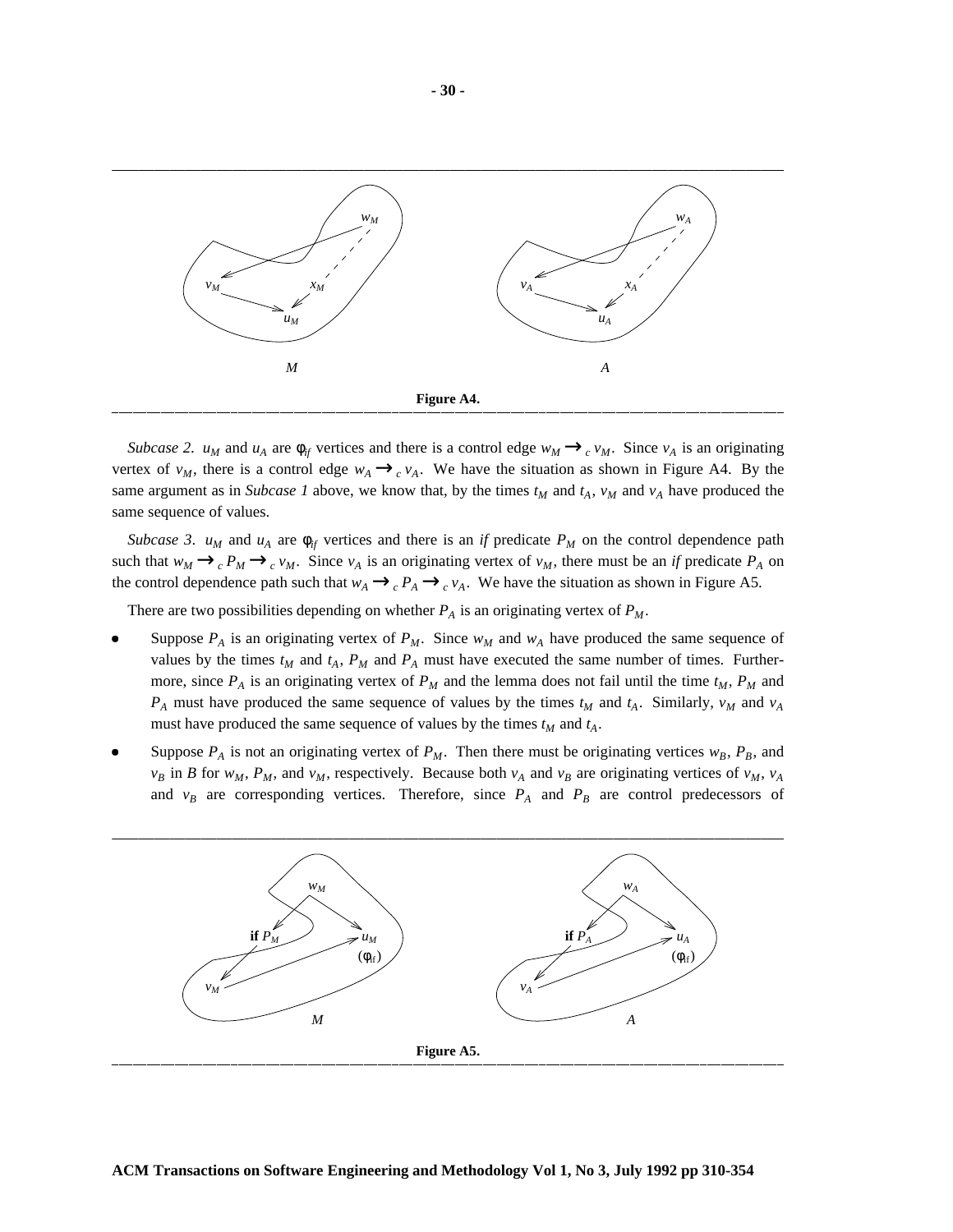Let  $t_B$  be the point of time during the execution of *B* such that  $v_B$  has executed the same number of times as  $v_M$  at  $t_M$ . (We are able to choose such a  $t_B$  for otherwise either (1)  $P_M$  and  $P_B$  would have produced different values earlier than  $t_M$  and  $t_B$  or (2)  $w_M$  and  $w_B$  would have produced different values earlier than  $t_M$  and  $t_B$ . In either case, the lemma would have failed earlier than  $t_M$ .) Because  $v_B$  is an originating vertex of  $v_M$ ,  $v_M$  and  $v_B$  have produced the same sequence of values by the times *t<sup>M</sup>* and *tB*; otherwise the lemma would have failed earlier than *tM*.

By the times  $t_M$  and  $t_B$ ,  $v_M$  and  $v_B$  have executed the same number of times; Thus, by the same argument as in *Subcase 1* (where it is shown that when  $u_M$  and  $u_A$  have executed the same number of times, their control ancestors,  $w<sub>M</sub>$  and  $w<sub>A</sub>$ , also have produced the same sequence of values),  $P<sub>M</sub>$  and  $P_B$  have produced the same sequence of values and  $w_M$  and  $w_B$  have produced the same sequence of values.

Because  $w_M$  and  $w_A$  have produced the same sequence of values by the times  $t_M$  and  $t_A$  and  $w_M$  and  $w_B$  have produced the same sequence of values by the times  $t_M$  and  $t_B$ ,  $w_A$  and  $w_B$  have produced the same sequence of values by the times  $t_A$  and  $t_B$ . Because  $w_A$  and  $w_B$  have produced the same sequence of values by the times  $t_A$  and  $t_B$ , the two *if* predicates  $P_A$  and  $P_B$  must have executed the same number of times by the times  $t_A$  and  $t_B$ . Because  $P_A$  and  $P_B$  are congruent vertices and they have executed the same number of times,  $P_A$  and  $P_B$  must have produced the same sequence of values by the times  $t_A$  and  $t_B$ .

Because  $P_A$  and  $P_B$  have produced the same sequence of values by the times  $t_A$  and  $t_B$ ,  $v_A$  and  $v_B$ must have executed the same number of times by the times  $t_A$  and  $t_B$ . Because  $v_A$  and  $v_B$  are corresponding vertices and they have executed the same number of times,  $v_A$  and  $v_B$  must have produced the same sequence of values by the times  $t_A$  and  $t_B$ . Because  $v_M$  and  $v_B$  have produced the same sequence of values by the times  $t_M$  and  $t_B$ , and because  $v_A$  and  $v_B$  have produced the same sequence of values by the times  $t_A$  and  $t_B$ ,  $v_M$  and  $v_A$  have produced the same sequence of values by the times  $t_M$  and  $t_A$ .

*Subcase* 4. *u<sub>M</sub>* and *u<sub>A</sub>* are  $\phi_{enter}$  vertices and *v<sub>M</sub>* and *v<sub>A</sub>* are flow predecessors of *u<sub>M</sub>* and *u<sub>A</sub>* from outside the loops, respectively. This case is similar to *Subcase 1* above.

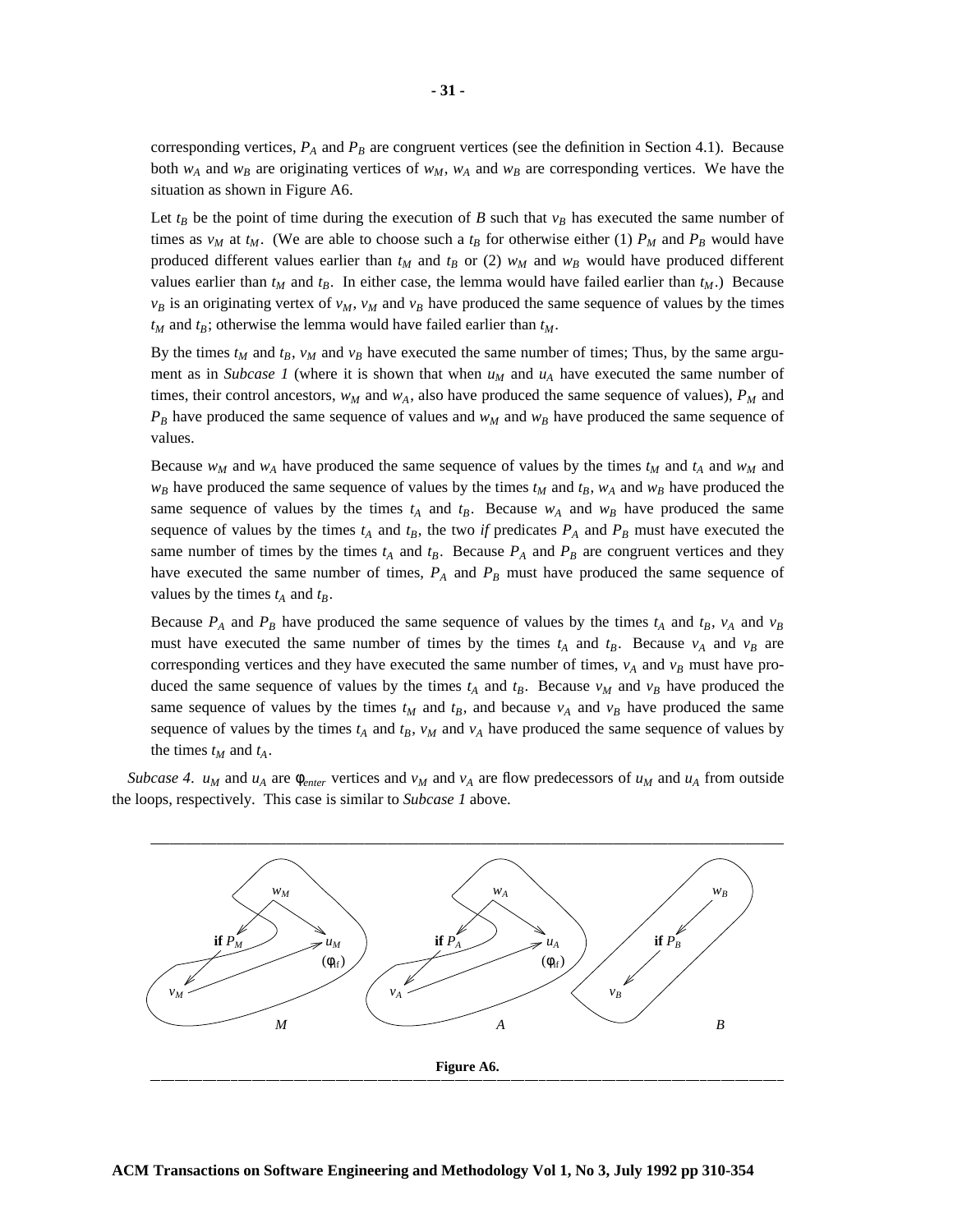*Subcase* 5.  $u_M$  and  $u_A$  are  $\phi_{enter}$  vertices and  $v_M$  and  $v_A$  are flow predecessors of  $u_M$  and  $u_A$  from inside the loops, respectively. We have the situation as shown in Figure A7.

Because by the times  $t_M$  and  $t_A$ ,  $w_M$  and  $w_A$  have produced the same sequence of values,  $v_M$  and  $v_A$  must have executed the same number of times. Furthermore, since  $v_A$  is an originating vertex of  $v_M$ ,  $v_M$  and  $v_A$ must have produced the same sequence of values by the times  $t_M$  and  $t_A$  for otherwise the lemma would have failed earlier than *tM*.

*Subcase* 6.  $u_M$  and  $u_A$  are  $\phi_{exit}$  vertices. In this case,  $v_M$  and  $v_A$  are  $\phi_{enter}$  vertices. The situation is shown in Figure A8.

This case is similar to *Subcase*  $3$  above. There are two cases depending on whether  $P_A$  is an originating vertex of  $P_M$ . By the same argument as in *Subcase* 3 above,  $v_M$  and  $v_A$  have produced the same sequence of values by the times  $t_M$  and  $t_A$ .

In each of the above six subcases,  $v_M$  and  $v_A$  have produced the same sequence of values by the times  $t_M$ and  $t_A$ . Thus, at times  $t_M$  and  $t_A$ ,  $u_M$  and  $u_A$  must produce the same values, which contradicts the previous assumption that  $u_M$  and  $u_A$  produce different values at times  $t_M$  and  $t_A$ .

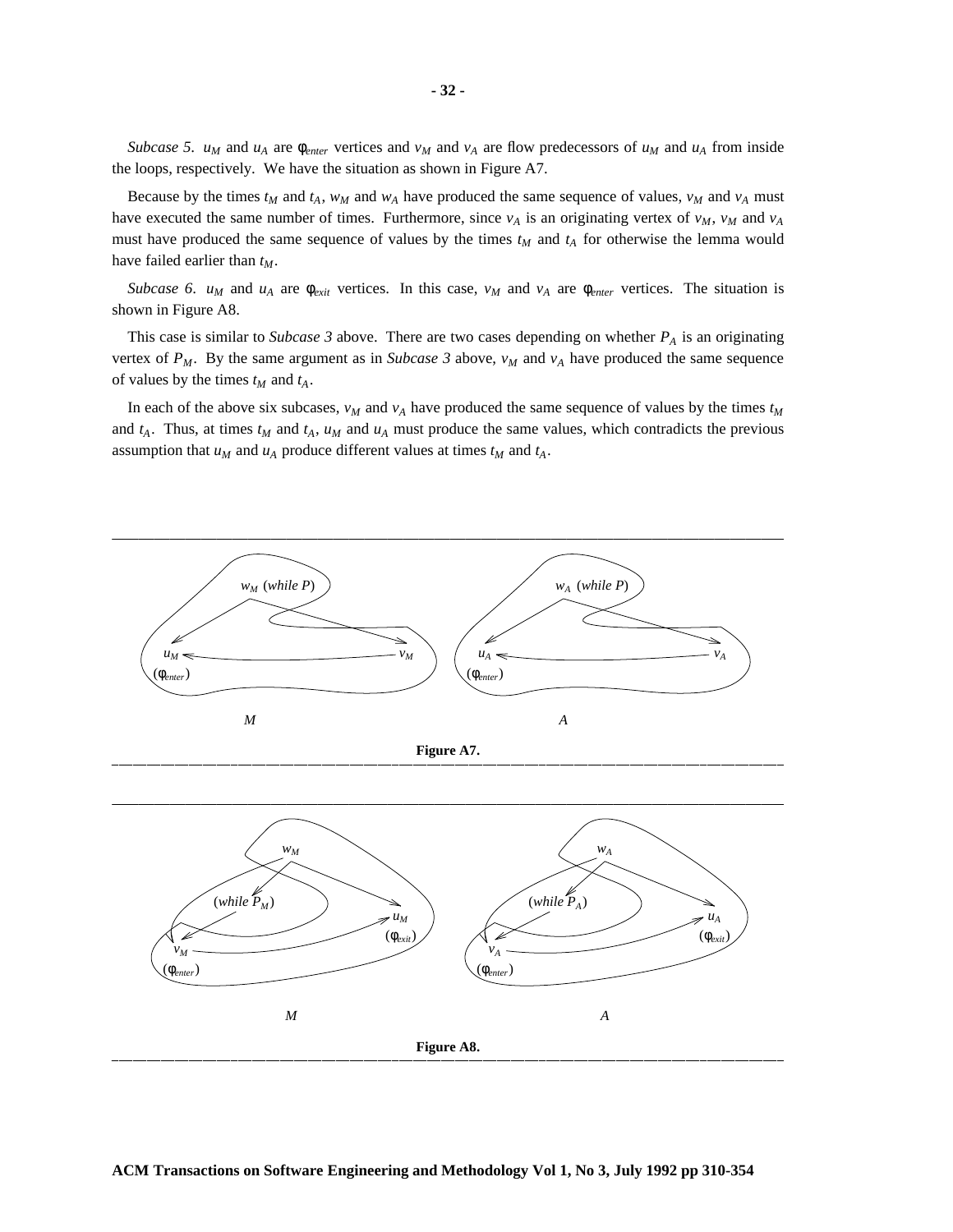We can decompose the control dependence path  $w_M \rightarrow_c^* u_M$  into fragments such that fragments are taken from *A* and *B* alternately. The situation is shown in Figure A9.

In Figure A9, the control dependence path  $y_M \rightarrow_c^* u_M$  is taken from *A*; the control dependence path  $z_M \rightarrow_c^* y_M$  is taken from *B*, *etc*. Note that these fragments overlap at common predicate vertices and the predicates at which fragments overlap have originating vertices in both *A* and *B*. In Figure A9,  $y_M$  and  $z_M$ are predicates at which fragments overlap and they have originating vertices  $y_A$ ,  $y_B$ ,  $z_A$ , and  $z_B$ , respectively.

Because at times  $t_M$  and  $t_A$ ,  $u_M$  and  $u_A$  have executed the same number of times, and because the control dependence path  $y_M \rightarrow_c^* u_M$  is taken from *A*, by the same arguments as in Case 1 above, by the times  $t_M$ and  $t_A$ ,  $y_M$  and  $y_A$  have produced the same sequence of values.

Let  $t_B$  be a point of time during the execution of *B* such that by the times  $t_A$  and  $t_B$ ,  $y_A$  and  $y_B$  have produced the same sequence of values. (It is always possible to find such a time  $t_B$  since  $y_A$  and  $y_B$  are corresponding vertices and both *A* and *B* terminate normally on the initial state  $\sigma$ .) Thus, at times  $t_M$ ,  $t_A$ , and  $t_B$ ,  $y_M$ ,  $y_A$ , and  $y_B$  have produced the same sequence of values.

Since  $y_A$  and  $y_B$  are corresponding vertices, each pair of corresponding control ancestors of  $y_A$  and  $y_B$ must have produced the same sequence of values by the times  $t_A$  and  $t_B$ . In particular,  $z_A$  and  $z_B$  have produced the same sequence of values and  $w_A$  and  $w_B$  have produced the same sequence of values by the times  $t_A$  and  $t_B$ .

On the other hand, at the times  $t_M$  and  $t_B$ ,  $y_M$  and  $y_B$  have produced the same sequence of values. Since the control dependence path  $z_M \rightarrow z^*_{c} y_M$  is taken from *B*, by the same arguments as in Case 1, corresponding control ancestors of  $y_M$  and  $y_B$  on the paths  $z_M \to c^* y_M$  and  $z_B \to c^* y_B$  must have produced the same sequence of values. In particular,  $z_M$  and  $z_B$  have produced the same sequence of values by the times  $t_M$ 



#### **ACM Transactions on Software Engineering and Methodology Vol 1, No 3, July 1992 pp 310-354**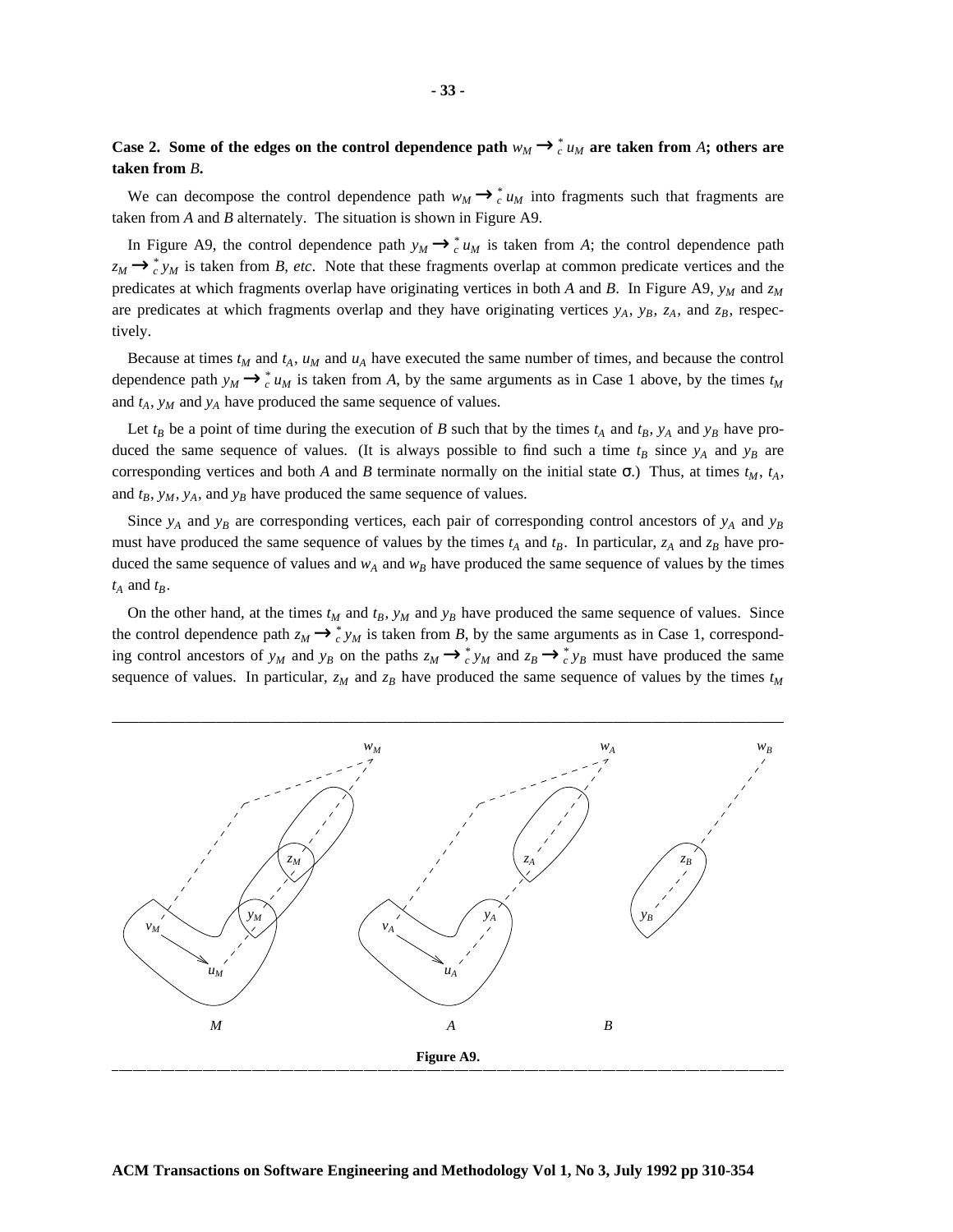and  $t_B$ . Thus, by the times  $t_M$ ,  $t_A$ , and  $t_B$ ,  $z_M$ ,  $z_A$ , and  $z_B$  have produced the same sequence of values.

By repeating the argument in the previous paragraph for each fragment on the control dependence path  $w_M \rightarrow_c^* u_M$ , we know that if  $w_M$  is in a fragment that is taken from *A*, then  $w_M$  and  $w_A$  have produced the same sequence of values by the times  $t_M$  and  $t_A$ ; if  $w_M$  is in a fragment that is taken from *B*, then  $w_M$  and  $w_B$  have produced the same sequence of values by the times  $t_M$  and  $t_B$ . In the latter case, since  $w_A$  and  $w_B$ have produced the same sequence of values by the times  $t_A$  and  $t_B$ ,  $w_M$  and  $w_A$  have produced the same sequence of values by the times  $t_M$  and  $t_A$ . Thus, regardless of whether  $w_M$  is taken from *A* or *B*,  $w_M$  and  $w_A$  must have produced the same sequence of values by the times  $t_M$  and  $t_A$ .

Since  $w_M$  and  $w_A$  have produced the same sequence of values by the times  $t_M$  and  $t_A$ , by the same argument as in Case 1, we know that  $v_M$  and  $v_A$  have produced the same sequence of values at times  $t_M$  and  $t_A$ . Consequently,  $u_M$  and  $u_A$  cannot produce different values at times  $t_M$  and  $t_A$ . That is, the lemma cannot fail at *tM*.

From Case 1 and Case 2, we know  $u_M$  and  $u_A$  cannot produce different values at times  $t_M$  and  $t_A$ , respectively. This completes the proof of the lemma.  $\Box$ 

*LEMMA* 3. *Suppose the new integration algorithm successfully integrates two variants A and B with respect to the base program Base and produces a merged program M. Then for any initial state* σ *on which A, B, and Base all terminate normally, M terminates normally on* σ*.*

*PROOF*. We prove this lemma by contradiction. Suppose *M* does not terminate normally on  $\sigma$ . Then either there is a non-terminating loop or a fault such as division by zero occurs during the execution of *M*.

First suppose a fault occurs during the execution of *M*. Let *u* be the component where the fault occurs. By the construction of *M*, *u* must have an originating vertex in either  $R_A$  or  $R_B$ . Without loss of generality, assume *u* has an originating vertex  $u_A$  in  $R_A$ . By Lemma 2, *u* and  $u_A$  produce the same sequence of values. The same fault must also occur at  $u_A$ . Thus, *A* cannot terminate normally on the initial state  $\sigma$ , which contradicts the assumption that *A* terminates normally. Therefore, no fault can occur during the execution of *M*.

Next suppose there is a non-terminating loop during the execution of *M*. Let *u* be the predicate of the non-terminating loop. Without loss of generality assume *u* is taken from  $R_A$ ; that is, *u* has an originating vertex  $u_A$  in  $R_A$ . By Lemma 2,  $u$  and  $u_A$  produce the same sequence of values. Because  $A$  terminates normally, the sequence of values produced at  $u_A$  is finite. Therefore, the sequence of values produced at  $u$  is also finite. The loop of *u* cannot execute an infinite number of iterations, which contradicts the assumption that *u* is the predicate of a non-terminating loop. Therefore, there cannot be a non-terminating loop in *M*.

Because no fault can occur during the execution of *M* and because there cannot be a non-terminating loop in *M*, *M* terminates normally on the initial state  $\sigma$ .  $\Box$ 

*LEMMA* 4. *Suppose the new integration algorithm successfully integrates two variants A and B with respect to the base program Base and produces a merged program M. Then for any initial state* σ *on which A, B, and Base all terminate normally:*

- (1) For any program component  $v_A$  in A, if  $v_A$  produces a different sequence of values than the analo*gous component in Base, then there is a component v in M that produces the same sequence of values* as  $v_A$ *.*
- (2) For any program component  $v_B$  in B, if  $v_B$  produces a different sequence of values than the analo*gous component in Base, then there is a component v in M that produces the same sequence of values as vB.*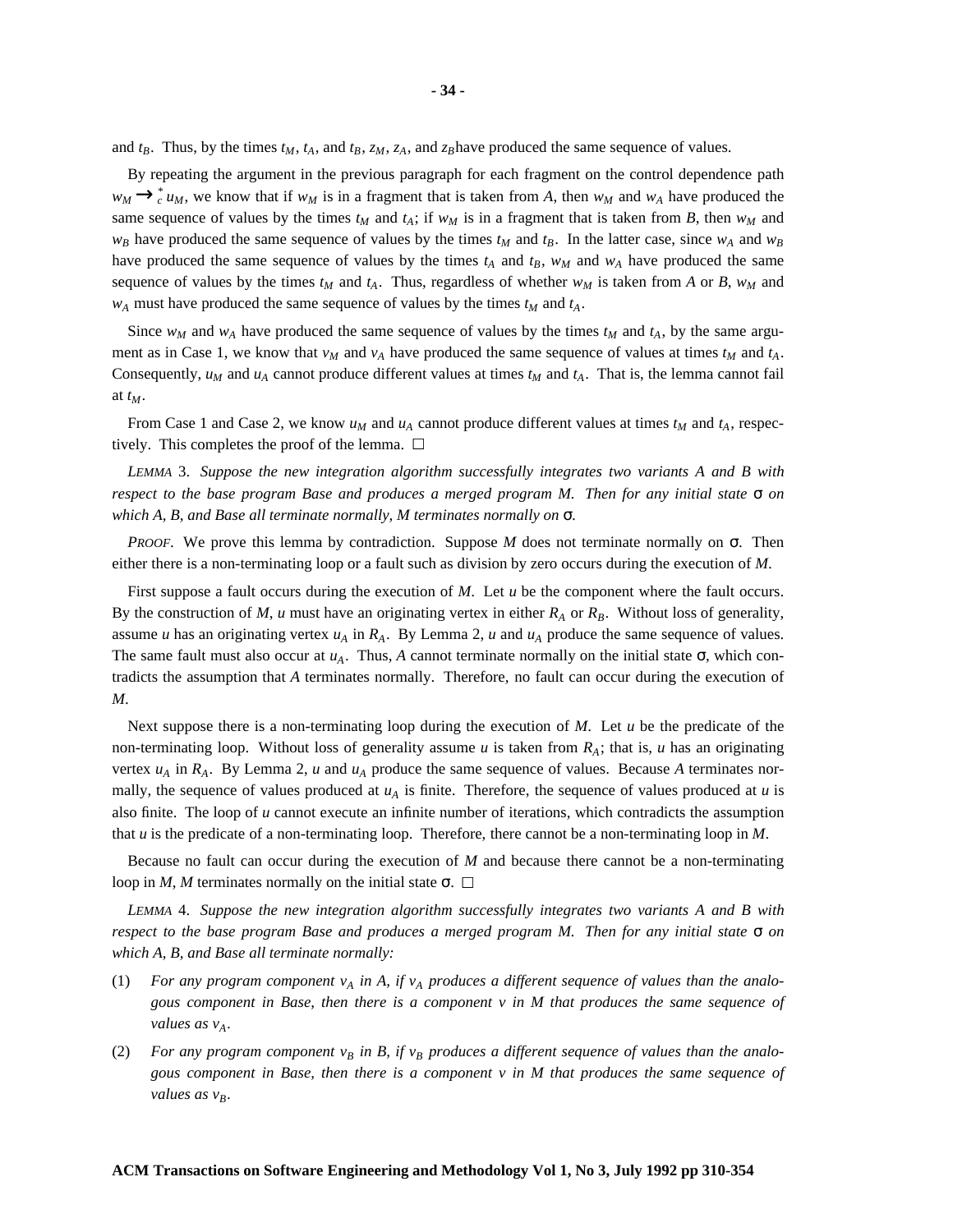(3) For any program component  $v_{Base}$  in Base, if  $v_{Base}$  produces the same sequence of values as the analogous components in both A and B, then there is a component  $\nu$  in M that produces the same *sequence of values as vBase.*

*PROOF*. Suppose  $v_A$  is a component of *A* that produces a different sequence of value than the analogous component in *Base*. Then  $v_A \in New_A$ . By the construction of *M*,  $v_A$  is an originating vertex of a vertex *v* in *M*. By Lemma 2, since *A*, *B*, and *Base* all terminate normally, *v* and *v<sup>A</sup>* produce the same sequence of values. This proves the first clause. The second clause can be proved by the same argument.

Suppose *vBase* is a component of *Base* that produces the same sequence of values as the analogous components,  $v_A$  and  $v_B$ , in *A* and *B*, respectively. Then either  $v_{Base} \in Unchanged$  or  $v_A \in Affected_A$  or  $v_B \in$  *Affected<sub>B</sub>* depending on whether  $v_{Base}$ ,  $v_A$ , and  $v_B$  are put in the same congruence classes in the first step of the new integration algorithm and depending on whether they have the same text. If  $v_{Base} \in Unchanged$ , then  $v_A$  and  $v_B$  are originating vertices of a vertex *v* in *M*. By Lemma 2, since *A*, *B*, and *Base* all terminate normally, *v* produces the same sequence of values as  $v_A$  and  $v_B$ . Because  $v_{Base}$  also produces the same sequence of values as  $v_A$  and  $v_B$ , the sequences of values produced at *v* and  $v_{Base}$  must be identical.

If  $v_A \in \text{Affected}_A$ , then  $v_A$  is an originating vertex of a vertex *v* in *M*. By Lemma 2, since *A*, *B*, and *Base* terminate normally, *v* produces the same sequence of values as  $v_A$ . Because  $v_{Base}$  also produces the same sequence of values as  $v_A$ , the sequences of values produced at *v* and  $v_{Base}$  are identical.

By the same argument, we know if  $v_B \in \text{Affected}_B$ , then there is a component *v* in *M* that produces the same sequence of values as  $v_{Base}$ . This proves the last clause.  $\Box$ 

The Integration Theorem follows immediately from Lemmas 3 and 4.

#### **ACKNOWLEDGEMENT**

Thanks are due to Bowen Alpern for his participation in early discussions that led to the development of the Sequence-Congruence Algorithm.

#### **References**

- 1. Aho, A., Hopcroft, J.E., and Ullman, J., *The Design and Analysis of Computer Algorithms,* Addison-Wesley, Reading, MA (1974).
- 2. Aho, A., Sethi, R., and Ullman, J., *Compilers: Principles, Techniques and Tools,* Addison-Wesley, Reading, MA (1986).
- 3. Allen, F.E. and Cocke, J.A., "A catalogue of optimizing transformations," pp. 1-30 in *Design and Optimization of Compilers*, ed. R. Rustin,Prentice-Hall, Englewood Cliffs, NJ (1972).
- 4. Alpern, B., Wegman, M.N., and Zadeck, F.K., "Detecting equality of variables in programs," pp. 1-11 in *Conference Record of the Fifteenth ACM Symposium on Principles of Programming Languages,* (San Diego, CA, January 13-15, 1988), (1988).
- 5. Berzins, V., "On merging software extensions," *Acta Informatica* **23** pp. 607-619 (1986).
- 6. Cytron, R., Ferrante, J., Rosen, B.K., Wegman, M.N., and Zadeck, K., "An efficient method of computing static single assignment form," pp. 25-35 in *Conference Record of the Sixteenth ACM Symposium on Principles of Programming Languages,* (Austin, TX, Jan. 11-13, 1989), (1989).
- 7. Downey, P.J., Sethi, R., and Tarjan, R.E., "Variations on the common subexpression problem," *JACM* **27**(4) pp. 758-771 (1980).
- 8. Feather, M.S., "Detecting interference when merging specification evolutions," Unpublished report, Information Sciences Institute, University of Southern California, Marina del Rey, CA (1989).
- 9. Ferrante, J., Ottenstein, K., and Warren, J., "The program dependence graph and its use in optimization," *ACM Transactions on Programming Languages and Systems* **9**(3) pp. 319-349 (July 1987).

#### **ACM Transactions on Software Engineering and Methodology Vol 1, No 3, July 1992 pp 310-354**